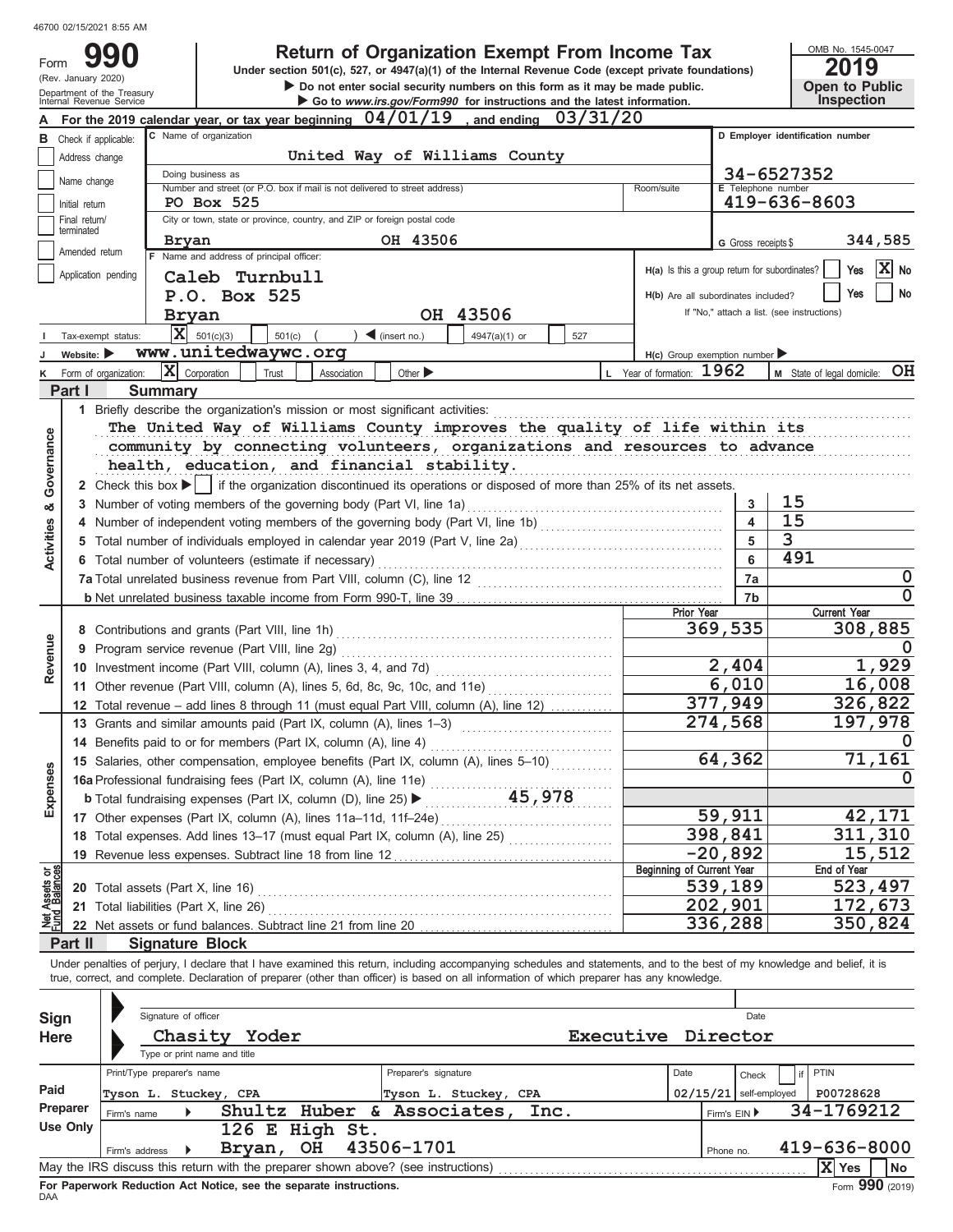| Part III         | 34-6527352<br>Form 990 (2019) United Way of Williams County<br>Page 2<br><b>Statement of Program Service Accomplishments</b>                                                                                                                                                                                                                |  |
|------------------|---------------------------------------------------------------------------------------------------------------------------------------------------------------------------------------------------------------------------------------------------------------------------------------------------------------------------------------------|--|
| 1                | Briefly describe the organization's mission:<br>The United Way of Williams County improves the quality of life within its<br>community by connecting volunteers, organizations and resources to advance<br>health, education, and financial stability.                                                                                      |  |
| $\mathbf{2}$     | Did the organization undertake any significant program services during the year which were not listed on the<br>Yes $X$ No<br>prior Form 990 or 990-EZ?<br>If "Yes," describe these new services on Schedule O.                                                                                                                             |  |
| 3.               | Did the organization cease conducting, or make significant changes in how it conducts, any program<br>Yes $X$ No<br>services?<br>If "Yes," describe these changes on Schedule O.                                                                                                                                                            |  |
| 4                | Describe the organization's program service accomplishments for each of its three largest program services, as measured by<br>expenses. Section 501(c)(3) and 501(c)(4) organizations are required to report the amount of grants and allocations to others,<br>the total expenses, and revenue, if any, for each program service reported. |  |
| 4a (Code:        | 239, 992 including grants of \$ 197, 978 ) (Revenue \$<br>) (Expenses \$<br>The United Way of Williams County improves the quality of life within our<br>community by connecting volunteers, organizations and resources to advance<br>health, education, and financial stability.                                                          |  |
| N/A              | ) (Expenses $\frac{1}{2}$ (Expenses $\frac{1}{2}$ methoding grants of $\frac{1}{2}$ methoding grants of $\frac{1}{2}$ (Revenue $\frac{1}{2}$ )<br>4b (Code:                                                                                                                                                                                 |  |
| 4c (Code:<br>N/A | ) (Expenses \$<br>including grants of \$<br>) (Revenue \$                                                                                                                                                                                                                                                                                   |  |
|                  | 4d Other program services (Describe on Schedule O.)<br>(Expenses \$<br>(Revenue \$<br>including grants of \$                                                                                                                                                                                                                                |  |
|                  | 239,992<br>4e Total program service expenses                                                                                                                                                                                                                                                                                                |  |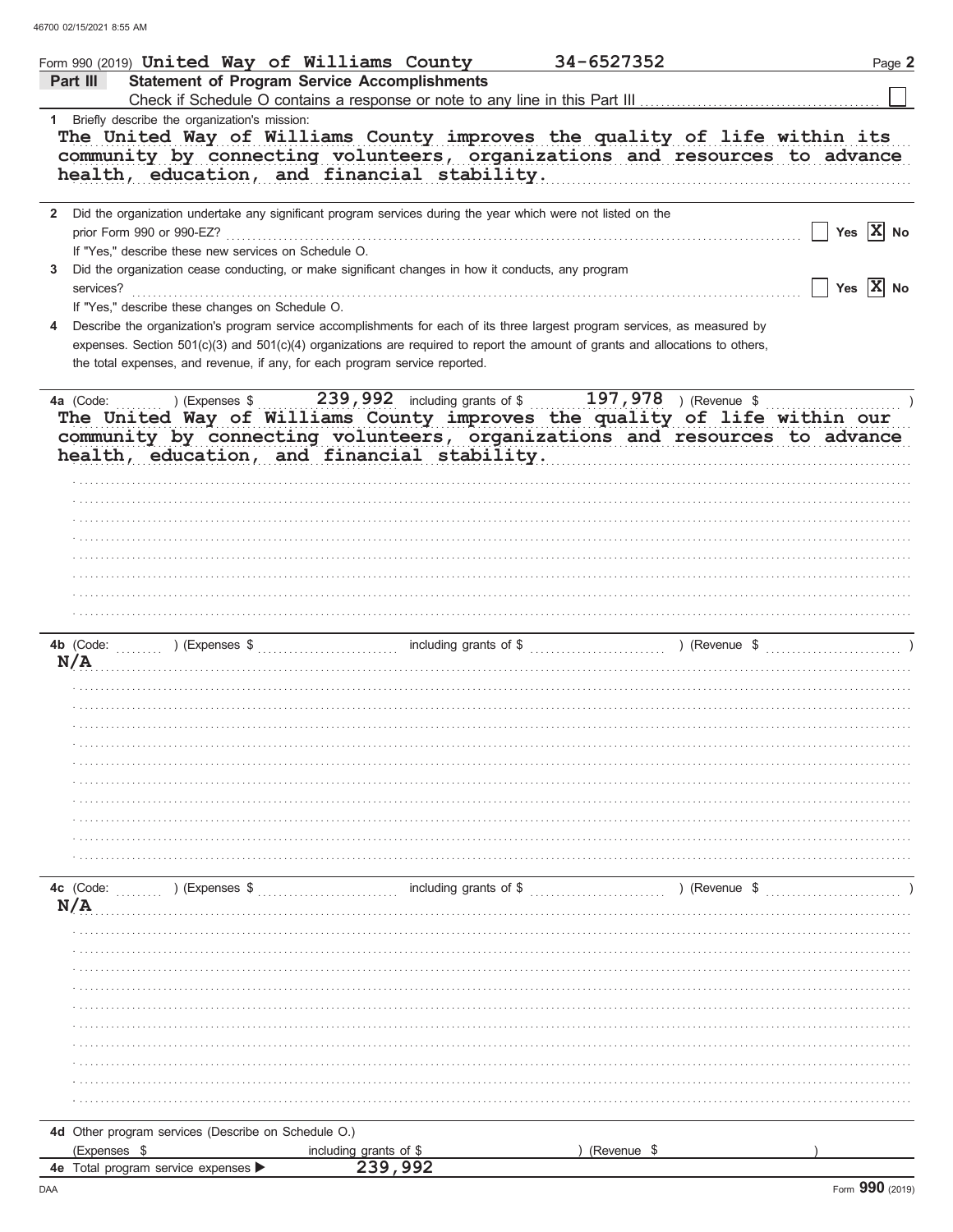### **Part IV Checklist of Required Schedules** Form 990 (2019) Page **3 United Way of Williams County 34-6527352**

|             |                                                                                                                                                                                                                             |                 | Yes         | No          |
|-------------|-----------------------------------------------------------------------------------------------------------------------------------------------------------------------------------------------------------------------------|-----------------|-------------|-------------|
| 1           | Is the organization described in section $501(c)(3)$ or $4947(a)(1)$ (other than a private foundation)? If "Yes,"                                                                                                           |                 |             |             |
|             | complete Schedule A                                                                                                                                                                                                         | 1               | X           |             |
| 2           |                                                                                                                                                                                                                             | $\overline{2}$  | $\mathbf x$ |             |
| 3           | Did the organization engage in direct or indirect political campaign activities on behalf of or in opposition to                                                                                                            |                 |             |             |
|             | candidates for public office? If "Yes," complete Schedule C, Part I                                                                                                                                                         | 3               |             | X           |
| 4           | Section 501(c)(3) organizations. Did the organization engage in lobbying activities, or have a section 501(h)                                                                                                               |                 |             |             |
|             |                                                                                                                                                                                                                             | 4               |             | X           |
| 5           | Is the organization a section $501(c)(4)$ , $501(c)(5)$ , or $501(c)(6)$ organization that receives membership dues,                                                                                                        |                 |             |             |
|             | assessments, or similar amounts as defined in Revenue Procedure 98-19? If "Yes," complete Schedule C, Part III                                                                                                              | 5               |             | X           |
| 6           | Did the organization maintain any donor advised funds or any similar funds or accounts for which donors                                                                                                                     |                 |             |             |
|             | have the right to provide advice on the distribution or investment of amounts in such funds or accounts? If                                                                                                                 |                 |             |             |
|             | "Yes," complete Schedule D, Part I                                                                                                                                                                                          | 6               |             | X           |
| 7           | Did the organization receive or hold a conservation easement, including easements to preserve open space,                                                                                                                   | $\overline{7}$  |             | X           |
| 8           | the environment, historic land areas, or historic structures? If "Yes," complete Schedule D, Part II<br>Did the organization maintain collections of works of art, historical treasures, or other similar assets? If "Yes," |                 |             |             |
|             | complete Schedule D, Part III                                                                                                                                                                                               | 8               |             | X           |
| 9           | Did the organization report an amount in Part X, line 21, for escrow or custodial account liability, serve as a                                                                                                             |                 |             |             |
|             | custodian for amounts not listed in Part X; or provide credit counseling, debt management, credit repair, or                                                                                                                |                 |             |             |
|             | debt negotiation services? If "Yes," complete Schedule D, Part IV                                                                                                                                                           | 9               |             | X.          |
| 10          | Did the organization, directly or through a related organization, hold assets in donor-restricted endowments                                                                                                                |                 |             |             |
|             | or in quasi endowments? If "Yes," complete Schedule D, Part V                                                                                                                                                               | 10              |             | X           |
| 11          | If the organization's answer to any of the following questions is "Yes," then complete Schedule D, Parts VI,                                                                                                                |                 |             |             |
|             | VII, VIII, IX, or X as applicable.                                                                                                                                                                                          |                 |             |             |
| a           | Did the organization report an amount for land, buildings, and equipment in Part X, line 10? If "Yes,"                                                                                                                      |                 |             |             |
|             | complete Schedule D, Part VI                                                                                                                                                                                                | 11a             | X           |             |
| $\mathbf b$ | Did the organization report an amount for investments—other securities in Part X, line 12, that is 5% or more                                                                                                               |                 |             |             |
|             | of its total assets reported in Part X, line 16? If "Yes," complete Schedule D, Part VII                                                                                                                                    | 11 <sub>b</sub> |             | X           |
| C           | Did the organization report an amount for investments—program related in Part X, line 13, that is 5% or more                                                                                                                |                 |             |             |
|             | of its total assets reported in Part X, line 16? If "Yes," complete Schedule D, Part VIII [[[[[[[[[[[[[[[[[[[[                                                                                                              | 11c             |             | X.          |
| d           | Did the organization report an amount for other assets in Part X, line 15, that is 5% or more of its total assets<br>reported in Part X, line 16? If "Yes," complete Schedule D, Part IX                                    | 11d             |             | X           |
| е           | Did the organization report an amount for other liabilities in Part X, line 25? If "Yes," complete Schedule D, Part X                                                                                                       | 11e             |             | $\mathbf x$ |
| f.          | Did the organization's separate or consolidated financial statements for the tax year include a footnote that addresses                                                                                                     |                 |             |             |
|             | the organization's liability for uncertain tax positions under FIN 48 (ASC 740)? If "Yes," complete Schedule D, Part X                                                                                                      | 11f             |             | X           |
| 12a         | Did the organization obtain separate, independent audited financial statements for the tax year? If "Yes," complete                                                                                                         |                 |             |             |
|             |                                                                                                                                                                                                                             | 12a             |             | X           |
|             | Was the organization included in consolidated, independent audited financial statements for the tax year? If                                                                                                                |                 |             |             |
|             | "Yes," and if the organization answered "No" to line 12a, then completing Schedule D, Parts XI and XII is optional                                                                                                          | 12 <sub>b</sub> |             | X           |
| 13          |                                                                                                                                                                                                                             | 13              |             | X           |
| 14a         | Did the organization maintain an office, employees, or agents outside of the United States?                                                                                                                                 | 14a             |             | X           |
| b           | Did the organization have aggregate revenues or expenses of more than \$10,000 from grantmaking,                                                                                                                            |                 |             |             |
|             | fundraising, business, investment, and program service activities outside the United States, or aggregate                                                                                                                   |                 |             |             |
|             | foreign investments valued at \$100,000 or more? If "Yes," complete Schedule F, Parts I and IV [[[[[[[[[[[[[[[                                                                                                              | 14 <sub>b</sub> |             | X           |
| 15          | Did the organization report on Part IX, column (A), line 3, more than \$5,000 of grants or other assistance to or                                                                                                           |                 |             |             |
|             | for any foreign organization? If "Yes," complete Schedule F, Parts II and IV                                                                                                                                                | 15              |             | X           |
| 16          | Did the organization report on Part IX, column (A), line 3, more than \$5,000 of aggregate grants or other                                                                                                                  |                 |             |             |
|             | assistance to or for foreign individuals? If "Yes," complete Schedule F, Parts III and IV                                                                                                                                   | 16              |             | X           |
| 17          | Did the organization report a total of more than \$15,000 of expenses for professional fundraising services on                                                                                                              |                 |             |             |
| 18          | Did the organization report more than \$15,000 total of fundraising event gross income and contributions on                                                                                                                 | 17              |             | X           |
|             | Part VIII, lines 1c and 8a? If "Yes," complete Schedule G, Part II                                                                                                                                                          | 18              | X           |             |
| 19          | Did the organization report more than \$15,000 of gross income from gaming activities on Part VIII, line 9a?                                                                                                                |                 |             |             |
|             |                                                                                                                                                                                                                             | 19              |             | X           |
| 20a         |                                                                                                                                                                                                                             | 20a             |             | $\mathbf x$ |
| $\mathbf b$ |                                                                                                                                                                                                                             | 20 <sub>b</sub> |             |             |
| 21          | Did the organization report more than \$5,000 of grants or other assistance to any domestic organization or                                                                                                                 |                 |             |             |
|             |                                                                                                                                                                                                                             | 21              | X           |             |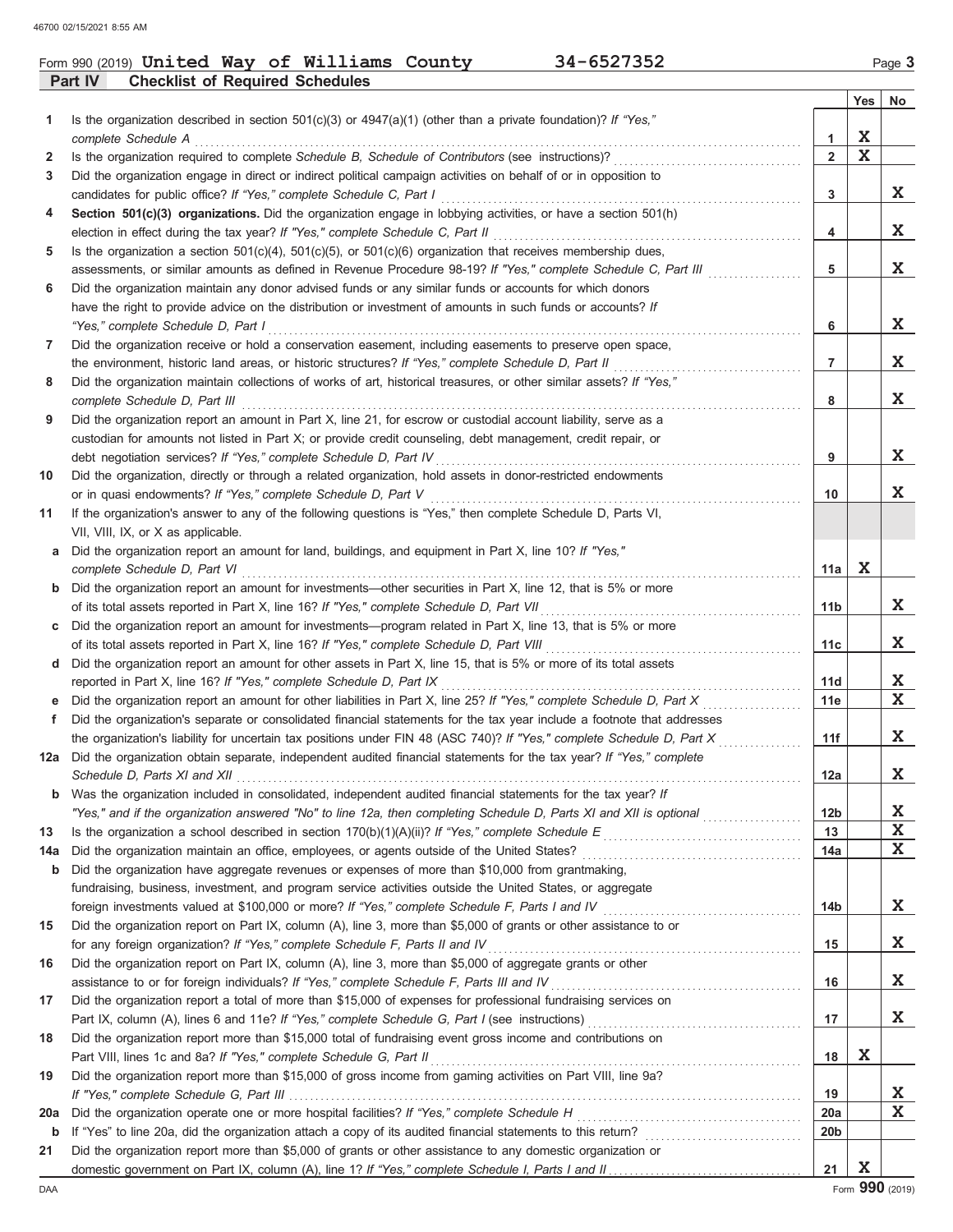|     |                                                                                                                                                                                                                          |                 | Yes         | No |
|-----|--------------------------------------------------------------------------------------------------------------------------------------------------------------------------------------------------------------------------|-----------------|-------------|----|
| 22  | Did the organization report more than \$5,000 of grants or other assistance to or for domestic individuals on                                                                                                            |                 |             | X  |
| 23  | Part IX, column (A), line 2? If "Yes," complete Schedule I, Parts I and III<br>Did the organization answer "Yes" to Part VII, Section A, line 3, 4, or 5 about compensation of the                                       | 22              |             |    |
|     |                                                                                                                                                                                                                          |                 |             |    |
|     | organization's current and former officers, directors, trustees, key employees, and highest compensated<br>employees? If "Yes," complete Schedule J                                                                      | 23              |             |    |
|     |                                                                                                                                                                                                                          |                 |             |    |
|     | 24a Did the organization have a tax-exempt bond issue with an outstanding principal amount of more than<br>\$100,000 as of the last day of the year, that was issued after December 31, 2002? If "Yes," answer lines 24b |                 |             |    |
|     |                                                                                                                                                                                                                          | 24a             |             |    |
|     | through 24d and complete Schedule K. If "No," go to line 25a<br>Did the organization invest any proceeds of tax-exempt bonds beyond a temporary period exception?                                                        |                 |             |    |
| b   |                                                                                                                                                                                                                          | 24b             |             |    |
| c   | Did the organization maintain an escrow account other than a refunding escrow at any time during the year                                                                                                                |                 |             |    |
|     | to defease any tax-exempt bonds?                                                                                                                                                                                         | 24c             |             |    |
| d   | Did the organization act as an "on behalf of" issuer for bonds outstanding at any time during the year?                                                                                                                  | 24d             |             |    |
|     | 25a Section 501(c)(3), 501(c)(4), and 501(c)(29) organizations. Did the organization engage in an excess benefit                                                                                                         |                 |             |    |
|     | transaction with a disqualified person during the year? If "Yes," complete Schedule L, Part I                                                                                                                            | 25a             |             |    |
|     | <b>b</b> Is the organization aware that it engaged in an excess benefit transaction with a disqualified person in a prior                                                                                                |                 |             |    |
|     | year, and that the transaction has not been reported on any of the organization's prior Forms 990 or 990-EZ?                                                                                                             |                 |             |    |
|     | If "Yes," complete Schedule L, Part I                                                                                                                                                                                    | 25 <sub>b</sub> |             |    |
|     | Did the organization report any amount on Part X, line 5 or 22, for receivables from or payables to any current                                                                                                          |                 |             |    |
|     | or former officer, director, trustee, key employee, creator or founder, substantial contributor, or 35%                                                                                                                  |                 |             |    |
|     | controlled entity or family member of any of these persons? If "Yes," complete Schedule L, Part II                                                                                                                       | 26              |             |    |
|     | Did the organization provide a grant or other assistance to any current or former officer, director, trustee, key                                                                                                        |                 |             |    |
|     | employee, creator or founder, substantial contributor or employee thereof, a grant selection committee                                                                                                                   |                 |             |    |
|     | member, or to a 35% controlled entity (including an employee thereof) or family member of any of these                                                                                                                   |                 |             |    |
|     | persons? If "Yes," complete Schedule L, Part III                                                                                                                                                                         | 27              |             |    |
|     | Was the organization a party to a business transaction with one of the following parties (see Schedule L, Part                                                                                                           |                 |             |    |
|     | IV instructions, for applicable filing thresholds, conditions, and exceptions):                                                                                                                                          |                 |             |    |
| а   | A current or former officer, director, trustee, key employee, creator or founder, or substantial contributor? If                                                                                                         |                 |             |    |
|     | "Yes," complete Schedule L, Part IV                                                                                                                                                                                      | 28a             |             |    |
| b   |                                                                                                                                                                                                                          | 28 <sub>b</sub> |             |    |
| C   | A 35% controlled entity of one or more individuals and/or organizations described in lines 28a or 28b? If                                                                                                                |                 |             |    |
|     | "Yes," complete Schedule L, Part IV                                                                                                                                                                                      | 28c             |             |    |
|     | Did the organization receive more than \$25,000 in non-cash contributions? If "Yes," complete Schedule M                                                                                                                 | 29              |             |    |
|     |                                                                                                                                                                                                                          |                 |             |    |
|     | Did the organization receive contributions of art, historical treasures, or other similar assets, or qualified                                                                                                           |                 |             |    |
|     | conservation contributions? If "Yes," complete Schedule M                                                                                                                                                                | 30              |             |    |
|     | Did the organization liquidate, terminate, or dissolve and cease operations? If "Yes," complete Schedule N, Part I                                                                                                       | 31              |             |    |
|     | Did the organization sell, exchange, dispose of, or transfer more than 25% of its net assets? If "Yes,"                                                                                                                  |                 |             |    |
|     | complete Schedule N, Part II                                                                                                                                                                                             | 32              |             |    |
|     | Did the organization own 100% of an entity disregarded as separate from the organization under Regulations                                                                                                               |                 |             |    |
|     | sections 301.7701-2 and 301.7701-3? If "Yes," complete Schedule R, Part I                                                                                                                                                | 33              |             |    |
|     | Was the organization related to any tax-exempt or taxable entity? If "Yes," complete Schedule R, Part II, III,                                                                                                           |                 |             |    |
|     | or IV, and Part V, line 1                                                                                                                                                                                                | 34              |             |    |
| 35a | Did the organization have a controlled entity within the meaning of section 512(b)(13)?                                                                                                                                  | 35a             |             |    |
| b   | If "Yes" to line 35a, did the organization receive any payment from or engage in any transaction with a                                                                                                                  |                 |             |    |
|     |                                                                                                                                                                                                                          | 35 <sub>b</sub> |             |    |
|     | Section 501(c)(3) organizations. Did the organization make any transfers to an exempt non-charitable                                                                                                                     |                 |             |    |
|     | related organization? If "Yes," complete Schedule R, Part V, line 2                                                                                                                                                      | 36              |             |    |
|     | Did the organization conduct more than 5% of its activities through an entity that is not a related organization                                                                                                         |                 |             |    |
|     | and that is treated as a partnership for federal income tax purposes? If "Yes," complete Schedule R, Part VI                                                                                                             | 37              |             |    |
|     | Did the organization complete Schedule O and provide explanations in Schedule O for Part VI, lines 11b and                                                                                                               |                 |             |    |
|     | 19? Note: All Form 990 filers are required to complete Schedule O.                                                                                                                                                       | 38              | $\mathbf x$ |    |
|     | Statements Regarding Other IRS Filings and Tax Compliance<br>Part V                                                                                                                                                      |                 |             |    |
|     | Check if Schedule O contains a response or note to any line in this Part V                                                                                                                                               |                 |             |    |
|     |                                                                                                                                                                                                                          |                 | Yes         |    |
|     |                                                                                                                                                                                                                          |                 |             |    |
| 1a  | 5<br>Enter the number reported in Box 3 of Form 1096. Enter -0- if not applicable<br>1a                                                                                                                                  |                 |             |    |

**United Way of Williams County 34-6527352**

| c Did the organization comply with backup withholding rules for reportable payments to vendors and |  |
|----------------------------------------------------------------------------------------------------|--|
| reportable gaming (gambling) winnings to prize winners?                                            |  |

DAA Form **990** (2019)  $\begin{array}{|c|c|c|}\n\hline\n\text{Form } 990\text{ (2019)}\n\hline\n\end{array}$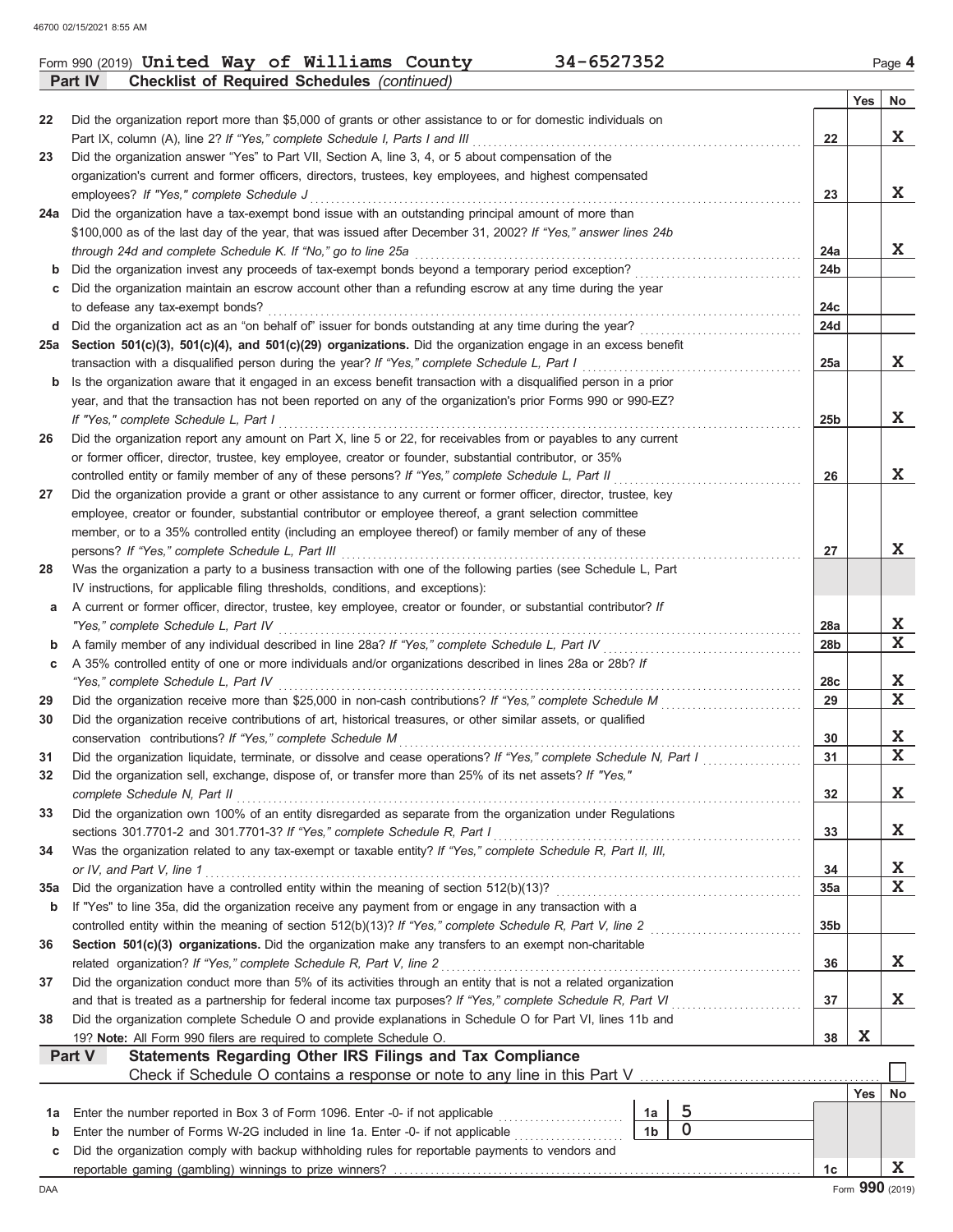| 2a     | Enter the number of employees reported on Form W-3, Transmittal of Wage and Tax                                                                                                                                                                                        |                 |   |                 |   |                         |  |  |  |  |  |  |
|--------|------------------------------------------------------------------------------------------------------------------------------------------------------------------------------------------------------------------------------------------------------------------------|-----------------|---|-----------------|---|-------------------------|--|--|--|--|--|--|
|        | Statements, filed for the calendar year ending with or within the year covered by this return                                                                                                                                                                          | 2a              | 3 |                 |   |                         |  |  |  |  |  |  |
| b      | If at least one is reported on line 2a, did the organization file all required federal employment tax returns?                                                                                                                                                         |                 |   | 2b              | X |                         |  |  |  |  |  |  |
|        | Note: If the sum of lines 1a and 2a is greater than 250, you may be required to e-file (see instructions)                                                                                                                                                              |                 |   |                 |   |                         |  |  |  |  |  |  |
| За     | Did the organization have unrelated business gross income of \$1,000 or more during the year?                                                                                                                                                                          |                 |   | За              |   | X                       |  |  |  |  |  |  |
| b      | If "Yes," has it filed a Form 990-T for this year? If "No" to line 3b, provide an explanation on Schedule O                                                                                                                                                            |                 |   | 3 <sub>b</sub>  |   |                         |  |  |  |  |  |  |
| 4a     | At any time during the calendar year, did the organization have an interest in, or a signature or other authority over,                                                                                                                                                |                 |   |                 |   | X                       |  |  |  |  |  |  |
|        | a financial account in a foreign country (such as a bank account, securities account, or other financial account)?                                                                                                                                                     |                 |   |                 |   |                         |  |  |  |  |  |  |
| b      | If "Yes," enter the name of the foreign country ▶                                                                                                                                                                                                                      |                 |   |                 |   |                         |  |  |  |  |  |  |
|        | See instructions for filing requirements for FinCEN Form 114, Report of Foreign Bank and Financial Accounts (FBAR).                                                                                                                                                    |                 |   |                 |   |                         |  |  |  |  |  |  |
| 5a     | Was the organization a party to a prohibited tax shelter transaction at any time during the tax year?                                                                                                                                                                  |                 |   | 5a              |   | X                       |  |  |  |  |  |  |
| b      |                                                                                                                                                                                                                                                                        |                 |   | 5 <sub>b</sub>  |   | $\overline{\mathbf{x}}$ |  |  |  |  |  |  |
| c      | If "Yes" to line 5a or 5b, did the organization file Form 8886-T?                                                                                                                                                                                                      |                 |   | 5c              |   |                         |  |  |  |  |  |  |
| 6а     | Does the organization have annual gross receipts that are normally greater than \$100,000, and did the                                                                                                                                                                 |                 |   |                 |   |                         |  |  |  |  |  |  |
|        | organization solicit any contributions that were not tax deductible as charitable contributions?                                                                                                                                                                       |                 |   | 6a              |   | X                       |  |  |  |  |  |  |
| b      | If "Yes," did the organization include with every solicitation an express statement that such contributions or                                                                                                                                                         |                 |   |                 |   |                         |  |  |  |  |  |  |
|        | gifts were not tax deductible?                                                                                                                                                                                                                                         |                 |   | 6b              |   |                         |  |  |  |  |  |  |
| 7      | Organizations that may receive deductible contributions under section 170(c).                                                                                                                                                                                          |                 |   |                 |   |                         |  |  |  |  |  |  |
| а      | Did the organization receive a payment in excess of \$75 made partly as a contribution and partly for goods                                                                                                                                                            |                 |   |                 |   |                         |  |  |  |  |  |  |
|        | and services provided to the payor?                                                                                                                                                                                                                                    |                 |   | 7a              |   | X                       |  |  |  |  |  |  |
| b      | If "Yes," did the organization notify the donor of the value of the goods or services provided?                                                                                                                                                                        |                 |   | 7b              |   |                         |  |  |  |  |  |  |
| с      | Did the organization sell, exchange, or otherwise dispose of tangible personal property for which it was                                                                                                                                                               |                 |   |                 |   |                         |  |  |  |  |  |  |
|        | required to file Form 8282?                                                                                                                                                                                                                                            |                 |   | 7c              |   | X                       |  |  |  |  |  |  |
| d      |                                                                                                                                                                                                                                                                        | 7d              |   |                 |   | X                       |  |  |  |  |  |  |
| е      |                                                                                                                                                                                                                                                                        |                 |   | 7e<br>7f        |   | X                       |  |  |  |  |  |  |
| Ť      | Did the organization, during the year, pay premiums, directly or indirectly, on a personal benefit contract?                                                                                                                                                           |                 |   |                 |   | X                       |  |  |  |  |  |  |
| g<br>h | If the organization received a contribution of qualified intellectual property, did the organization file Form 8899 as required?<br>If the organization received a contribution of cars, boats, airplanes, or other vehicles, did the organization file a Form 1098-C? |                 |   | 7g<br>7h        |   | X                       |  |  |  |  |  |  |
| 8      | Sponsoring organizations maintaining donor advised funds. Did a donor advised fund maintained by the                                                                                                                                                                   |                 |   |                 |   |                         |  |  |  |  |  |  |
|        | sponsoring organization have excess business holdings at any time during the year?                                                                                                                                                                                     |                 |   | 8               |   |                         |  |  |  |  |  |  |
| 9      | Sponsoring organizations maintaining donor advised funds.                                                                                                                                                                                                              |                 |   |                 |   |                         |  |  |  |  |  |  |
| а      | Did the sponsoring organization make any taxable distributions under section 4966?                                                                                                                                                                                     |                 |   | 9a              |   |                         |  |  |  |  |  |  |
| b      |                                                                                                                                                                                                                                                                        |                 |   | 9b              |   |                         |  |  |  |  |  |  |
| 10     | Section 501(c)(7) organizations. Enter:                                                                                                                                                                                                                                |                 |   |                 |   |                         |  |  |  |  |  |  |
| а      | Initiation fees and capital contributions included on Part VIII, line 12                                                                                                                                                                                               | 10a             |   |                 |   |                         |  |  |  |  |  |  |
| b      | Gross receipts, included on Form 990, Part VIII, line 12, for public use of club facilities                                                                                                                                                                            | 10 <sub>b</sub> |   |                 |   |                         |  |  |  |  |  |  |
| 11     | Section 501(c)(12) organizations. Enter:                                                                                                                                                                                                                               |                 |   |                 |   |                         |  |  |  |  |  |  |
|        | Gross income from members or shareholders                                                                                                                                                                                                                              | 11a             |   |                 |   |                         |  |  |  |  |  |  |
| b      | Gross income from other sources (Do not net amounts due or paid to other sources                                                                                                                                                                                       |                 |   |                 |   |                         |  |  |  |  |  |  |
|        | against amounts due or received from them.)                                                                                                                                                                                                                            | 11 <sub>b</sub> |   |                 |   |                         |  |  |  |  |  |  |
| 12a    | Section 4947(a)(1) non-exempt charitable trusts. Is the organization filing Form 990 in lieu of Form 1041?                                                                                                                                                             |                 |   | 12a             |   |                         |  |  |  |  |  |  |
| b      | If "Yes," enter the amount of tax-exempt interest received or accrued during the year                                                                                                                                                                                  | 12 <sub>b</sub> |   |                 |   |                         |  |  |  |  |  |  |
| 13     | Section 501(c)(29) qualified nonprofit health insurance issuers.                                                                                                                                                                                                       |                 |   |                 |   |                         |  |  |  |  |  |  |
| а      | Is the organization licensed to issue qualified health plans in more than one state?                                                                                                                                                                                   |                 |   | 13a             |   |                         |  |  |  |  |  |  |
|        | Note: See the instructions for additional information the organization must report on Schedule O.                                                                                                                                                                      |                 |   |                 |   |                         |  |  |  |  |  |  |
| b      | Enter the amount of reserves the organization is required to maintain by the states in which                                                                                                                                                                           |                 |   |                 |   |                         |  |  |  |  |  |  |
|        |                                                                                                                                                                                                                                                                        | 13 <sub>b</sub> |   |                 |   |                         |  |  |  |  |  |  |
| с      | Enter the amount of reserves on hand                                                                                                                                                                                                                                   | 13 <sub>c</sub> |   |                 |   |                         |  |  |  |  |  |  |
| 14a    | Did the organization receive any payments for indoor tanning services during the tax year?                                                                                                                                                                             |                 |   | 14a             |   | X                       |  |  |  |  |  |  |
| b      |                                                                                                                                                                                                                                                                        |                 |   | 14 <sub>b</sub> |   |                         |  |  |  |  |  |  |
| 15     | Is the organization subject to the section 4960 tax on payment(s) of more than \$1,000,000 in remuneration or                                                                                                                                                          |                 |   |                 |   |                         |  |  |  |  |  |  |
|        | excess parachute payment(s) during the year?                                                                                                                                                                                                                           |                 |   | 15              |   | X                       |  |  |  |  |  |  |
|        | If "Yes," see instructions and file Form 4720, Schedule N.                                                                                                                                                                                                             |                 |   |                 |   |                         |  |  |  |  |  |  |
| 16     | Is the organization an educational institution subject to the section 4968 excise tax on net investment income?                                                                                                                                                        |                 |   | 16              |   | X                       |  |  |  |  |  |  |
|        | If "Yes," complete Form 4720, Schedule O.                                                                                                                                                                                                                              |                 |   |                 |   |                         |  |  |  |  |  |  |
|        |                                                                                                                                                                                                                                                                        |                 |   |                 |   | Form 990 (2019)         |  |  |  |  |  |  |

**Part V Statements Regarding Other IRS Filings and Tax Compliance** *(continued)*

**Yes No**

Form 990 (2019) Page **5 United Way of Williams County 34-6527352**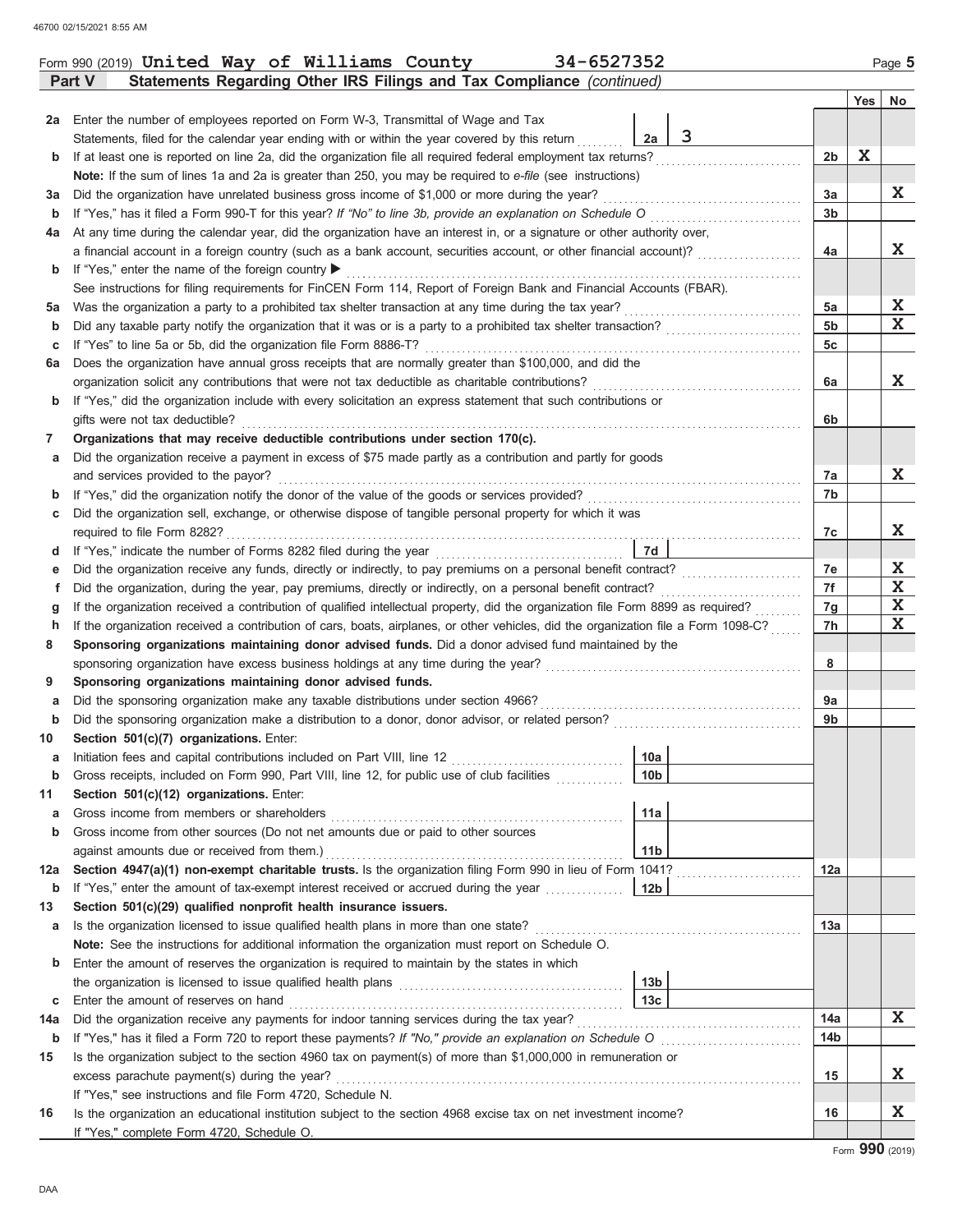|              | Part VI<br>Governance, Management, and Disclosure For each "Yes" response to lines 2 through 7b below, and for a "No"                                                                        |    |    |                 |             |             |
|--------------|----------------------------------------------------------------------------------------------------------------------------------------------------------------------------------------------|----|----|-----------------|-------------|-------------|
|              | response to line 8a, 8b, or 10b below, describe the circumstances, processes, or changes on Schedule O. See instructions.                                                                    |    |    |                 |             |             |
|              |                                                                                                                                                                                              |    |    |                 |             | <b>X</b>    |
|              | Section A. Governing Body and Management                                                                                                                                                     |    |    |                 |             |             |
|              |                                                                                                                                                                                              |    |    |                 | Yes         | <b>No</b>   |
| 1a           | Enter the number of voting members of the governing body at the end of the tax year                                                                                                          | 1a | 15 |                 |             |             |
|              | If there are material differences in voting rights among members of the governing body, or                                                                                                   |    |    |                 |             |             |
|              | if the governing body delegated broad authority to an executive committee or similar                                                                                                         |    |    |                 |             |             |
|              | committee, explain on Schedule O.                                                                                                                                                            |    |    |                 |             |             |
| b            | Enter the number of voting members included on line 1a, above, who are independent                                                                                                           | 1b | 15 |                 |             |             |
| $\mathbf{2}$ | Did any officer, director, trustee, or key employee have a family relationship or a business relationship with                                                                               |    |    |                 |             |             |
|              | any other officer, director, trustee, or key employee?                                                                                                                                       |    |    | $\mathbf{2}$    |             | X           |
| 3            | Did the organization delegate control over management duties customarily performed by or under the direct                                                                                    |    |    |                 |             |             |
|              | supervision of officers, directors, trustees, or key employees to a management company or other person?                                                                                      |    |    | 3               |             | $\mathbf X$ |
| 4            | Did the organization make any significant changes to its governing documents since the prior Form 990 was filed?                                                                             |    |    | 4               |             | $\mathbf x$ |
| 5            |                                                                                                                                                                                              |    |    | 5               |             | $\mathbf x$ |
| 6            | Did the organization have members or stockholders?                                                                                                                                           |    |    | 6               |             | $\mathbf X$ |
| 7a           | Did the organization have members, stockholders, or other persons who had the power to elect or appoint                                                                                      |    |    |                 |             |             |
|              | one or more members of the governing body?                                                                                                                                                   |    |    | 7a              |             | $\mathbf x$ |
| b            | Are any governance decisions of the organization reserved to (or subject to approval by) members,                                                                                            |    |    |                 |             |             |
|              |                                                                                                                                                                                              |    |    | 7b              |             | $\mathbf x$ |
|              | stockholders, or persons other than the governing body?<br>Did the organization contemporaneously document the meetings held or written actions undertaken during the year by the following: |    |    |                 |             |             |
| 8            |                                                                                                                                                                                              |    |    |                 |             |             |
| а            | The governing body?                                                                                                                                                                          |    |    | 8а              | X<br>X      |             |
| b            | Each committee with authority to act on behalf of the governing body?                                                                                                                        |    |    | 8b              |             |             |
| 9            | Is there any officer, director, trustee, or key employee listed in Part VII, Section A, who cannot be reached at                                                                             |    |    |                 |             |             |
|              |                                                                                                                                                                                              |    |    | 9               |             | $\mathbf x$ |
|              | Section B. Policies (This Section B requests information about policies not required by the Internal Revenue Code.)                                                                          |    |    |                 |             |             |
|              |                                                                                                                                                                                              |    |    |                 | Yes         | $No$        |
| 10a          | Did the organization have local chapters, branches, or affiliates?                                                                                                                           |    |    | 10a             |             | $\mathbf x$ |
| b            | If "Yes," did the organization have written policies and procedures governing the activities of such chapters,                                                                               |    |    |                 |             |             |
|              | affiliates, and branches to ensure their operations are consistent with the organization's exempt purposes?                                                                                  |    |    | 10 <sub>b</sub> |             |             |
|              | 11a Has the organization provided a complete copy of this Form 990 to all members of its governing body before filing the form?                                                              |    |    | 11a             | X           |             |
| b            | Describe in Schedule O the process, if any, used by the organization to review this Form 990.                                                                                                |    |    |                 |             |             |
| 12a          | Did the organization have a written conflict of interest policy? If "No," go to line 13                                                                                                      |    |    | 12a             | X           |             |
| b            | Were officers, directors, or trustees, and key employees required to disclose annually interests that could give rise to conflicts?                                                          |    |    | 12 <sub>b</sub> | $\mathbf x$ |             |
| С            | Did the organization regularly and consistently monitor and enforce compliance with the policy? If "Yes,"                                                                                    |    |    |                 |             |             |
|              | describe in Schedule O how this was done                                                                                                                                                     |    |    | 12c             |             | X           |
| 13           | Did the organization have a written whistleblower policy?                                                                                                                                    |    |    | 13              | X           |             |
| 14           | Did the organization have a written document retention and destruction policy?                                                                                                               |    |    | 14              | X           |             |
| 15           | Did the process for determining compensation of the following persons include a review and approval by                                                                                       |    |    |                 |             |             |
|              | independent persons, comparability data, and contemporaneous substantiation of the deliberation and decision?                                                                                |    |    |                 |             |             |
| а            | The organization's CEO, Executive Director, or top management official [11] content content content of the organization's CEO, Executive Director, or top management official                |    |    | 15a             | X           |             |
| b            | Other officers or key employees of the organization                                                                                                                                          |    |    | 15 <sub>b</sub> |             | X           |
|              | If "Yes" to line 15a or 15b, describe the process in Schedule O (see instructions).                                                                                                          |    |    |                 |             |             |
| 16a          | Did the organization invest in, contribute assets to, or participate in a joint venture or similar arrangement                                                                               |    |    |                 |             |             |
|              | with a taxable entity during the year?                                                                                                                                                       |    |    | 16a             |             | X           |
| b            | If "Yes," did the organization follow a written policy or procedure requiring the organization to evaluate its                                                                               |    |    |                 |             |             |
|              | participation in joint venture arrangements under applicable federal tax law, and take steps to safeguard the                                                                                |    |    |                 |             |             |
|              |                                                                                                                                                                                              |    |    | 16 <sub>b</sub> |             |             |
|              | <b>Section C. Disclosure</b>                                                                                                                                                                 |    |    |                 |             |             |
| 17           | List the states with which a copy of this Form 990 is required to be filed $\triangleright$ OH                                                                                               |    |    |                 |             |             |
| 18           | Section 6104 requires an organization to make its Forms 1023 (1024 or 1024-A, if applicable), 990, and 990-T (Section 501(c)                                                                 |    |    |                 |             |             |
|              | (3)s only) available for public inspection. Indicate how you made these available. Check all that apply.                                                                                     |    |    |                 |             |             |
|              | X Own website<br>$\vert$ Another's website $\vert X \vert$ Upon request<br>Other (explain on Schedule O)                                                                                     |    |    |                 |             |             |
| 19           | Describe on Schedule O whether (and if so, how) the organization made its governing documents, conflict of interest policy, and                                                              |    |    |                 |             |             |
|              | financial statements available to the public during the tax year.                                                                                                                            |    |    |                 |             |             |
| 20           | State the name, address, and telephone number of the person who possesses the organization's books and records                                                                               |    |    |                 |             |             |
|              | Chasity Yoder<br>P.O. Box 525                                                                                                                                                                |    |    |                 |             |             |
|              | OH 43506<br><b>Bryan</b>                                                                                                                                                                     |    |    | 419-636-8603    |             |             |

Form 990 (2019) Page **6 United Way of Williams County 34-6527352**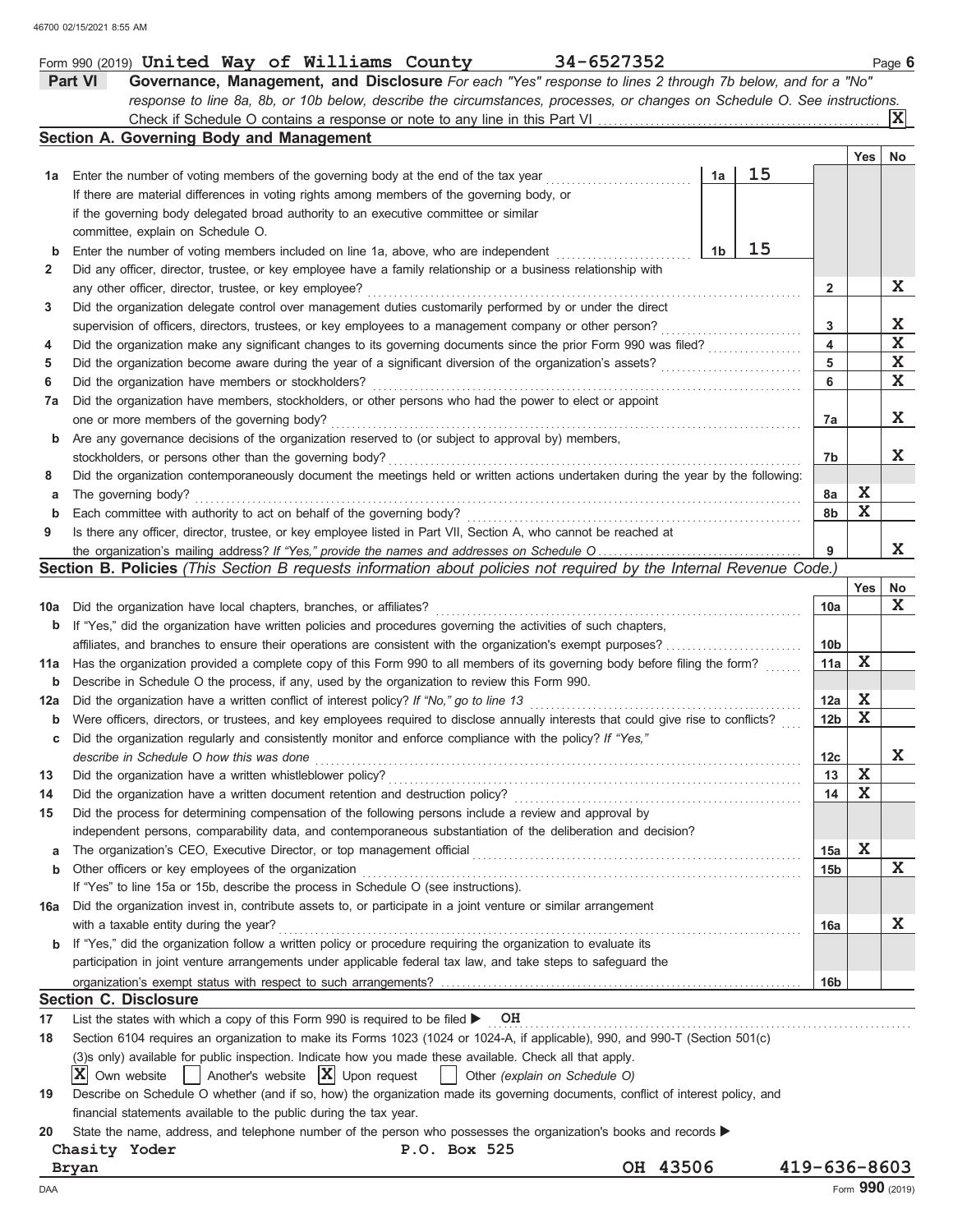### Form 990 (2019) Page **7 United Way of Williams County 34-6527352**

|            | Part VII Compensation of Officers, Directors, Trustees, Key Employees, Highest Compensated Employees, and |
|------------|-----------------------------------------------------------------------------------------------------------|
|            | Independent Contractors                                                                                   |
|            |                                                                                                           |
| Section A. | Officers, Directors, Trustees, Key Employees, and Highest Compensated Employees                           |

**1a** Complete this table for all persons required to be listed. Report compensation for the calendar year ending with or within the organization's tax year.

■ List all of the organization's **current** officers, directors, trustees (whether individuals or organizations), regardless of amount of compensation. Enter -0- in columns (D), (E), and (F) if no compensation was paid.

List all of the organization's **current** key employees, if any. See instructions for definition of "key employee."

■ List all of the organization's **current** key employees, if any. See instructions for definition of "key employee."<br>■ List the organization's five **current** highest compensated employees (other than an officer, director,

who received reportable compensation (Box 5 of Form W-2 and/or Box 7 of Form 1099-MISC) of more than \$100,000 from the organization and any related organizations.

• List all of the organization's **former** officers, key employees, and highest compensated employees who received more than<br>00.000 of reportable compensation from the ergonization and any related ergonizations \$100,000 of reportable compensation from the organization and any related organizations.

• List all of the organization's **former directors or trustees** that received, in the capacity as a former director or trustee of the properties and any related organizations organization, more than \$10,000 of reportable compensation from the organization and any related organizations. See instructions for the order in which to list the persons above.

Check this box if neither the organization nor any related organization compensated any current officer, director, or trustee.

| (A)<br>Name and title | (B)<br>Average<br>hours<br>per week<br>(list any               | (C)<br>Position<br>(do not check more than one<br>box, unless person is both an<br>officer and a director/trustee) |                      |             |              |                                 |               | (D)<br>Reportable<br>compensation<br>from the<br>organization | (E)<br>Reportable<br>compensation<br>from related<br>organizations | (F)<br>Estimated amount<br>of other<br>compensation<br>from the |
|-----------------------|----------------------------------------------------------------|--------------------------------------------------------------------------------------------------------------------|----------------------|-------------|--------------|---------------------------------|---------------|---------------------------------------------------------------|--------------------------------------------------------------------|-----------------------------------------------------------------|
|                       | hours for<br>related<br>organizations<br>below<br>dotted line) | Individual trustee<br>or director                                                                                  | nstitutional trustee | Officer     | Key employee | Highest compensated<br>employee | <b>Former</b> | (W-2/1099-MISC)                                               | (W-2/1099-MISC)                                                    | organization and<br>related organizations                       |
| (1) Chasity Yoder     | 40.00                                                          |                                                                                                                    |                      |             |              |                                 |               |                                                               |                                                                    |                                                                 |
| Executive Director    | 0.00                                                           |                                                                                                                    |                      | $\mathbf x$ |              |                                 |               | 43,000                                                        | $\mathbf 0$                                                        | $\mathbf 0$                                                     |
| (2) Chad Adams        |                                                                |                                                                                                                    |                      |             |              |                                 |               |                                                               |                                                                    |                                                                 |
|                       | 1.00                                                           |                                                                                                                    |                      |             |              |                                 |               |                                                               |                                                                    |                                                                 |
| Treasurer             | 0.00                                                           | $\mathbf x$                                                                                                        |                      | $\mathbf x$ |              |                                 |               | 0                                                             | 0                                                                  | $\mathbf 0$                                                     |
| (3) Matthew Brown     |                                                                |                                                                                                                    |                      |             |              |                                 |               |                                                               |                                                                    |                                                                 |
|                       | 1.00                                                           |                                                                                                                    |                      |             |              |                                 |               |                                                               |                                                                    |                                                                 |
| Director              | 0.00                                                           | $\mathbf X$                                                                                                        |                      |             |              |                                 |               | 0                                                             | 0                                                                  | $\mathbf 0$                                                     |
| $(4)$ Jeff Erb        |                                                                |                                                                                                                    |                      |             |              |                                 |               |                                                               |                                                                    |                                                                 |
|                       | 1.00                                                           |                                                                                                                    |                      |             |              |                                 |               |                                                               |                                                                    |                                                                 |
| Director              | 0.00                                                           | $\mathbf X$                                                                                                        |                      |             |              |                                 |               | 0                                                             | $\mathbf 0$                                                        | $\mathbf 0$                                                     |
| (5) Megan Hausch      |                                                                |                                                                                                                    |                      |             |              |                                 |               |                                                               |                                                                    |                                                                 |
|                       | 1.00                                                           |                                                                                                                    |                      |             |              |                                 |               |                                                               |                                                                    |                                                                 |
| Director              | 0.00                                                           | $\mathbf x$                                                                                                        |                      |             |              |                                 |               | 0                                                             | $\mathbf 0$                                                        | $\pmb{0}$                                                       |
| (6) Mike Kurvial      |                                                                |                                                                                                                    |                      |             |              |                                 |               |                                                               |                                                                    |                                                                 |
|                       | 1.00                                                           |                                                                                                                    |                      |             |              |                                 |               |                                                               |                                                                    |                                                                 |
| Director              | 0.00                                                           | $\mathbf x$                                                                                                        |                      |             |              |                                 |               | 0                                                             | $\mathbf 0$                                                        | $\mathbf 0$                                                     |
| (7) Allyn Luce        |                                                                |                                                                                                                    |                      |             |              |                                 |               |                                                               |                                                                    |                                                                 |
|                       | 1.00                                                           |                                                                                                                    |                      |             |              |                                 |               |                                                               |                                                                    |                                                                 |
| Director              | 0.00                                                           | $\mathbf x$                                                                                                        |                      |             |              |                                 |               | 0                                                             | $\mathbf 0$                                                        | $\mathbf 0$                                                     |
| (8) April McMillen    |                                                                |                                                                                                                    |                      |             |              |                                 |               |                                                               |                                                                    |                                                                 |
|                       | 1.00                                                           |                                                                                                                    |                      |             |              |                                 |               |                                                               |                                                                    |                                                                 |
| Director              | 0.00                                                           | $\mathbf x$                                                                                                        |                      |             |              |                                 |               | 0                                                             | $\mathbf 0$                                                        | $\mathbf 0$                                                     |
| (9) Susie Osburn      |                                                                |                                                                                                                    |                      |             |              |                                 |               |                                                               |                                                                    |                                                                 |
|                       | 1.00                                                           |                                                                                                                    |                      |             |              |                                 |               |                                                               |                                                                    |                                                                 |
| Director              | 0.00                                                           | $\mathbf x$                                                                                                        |                      |             |              |                                 |               | 0                                                             | $\mathbf 0$                                                        | $\mathbf 0$                                                     |
| (10) Julie Oxender    |                                                                |                                                                                                                    |                      |             |              |                                 |               |                                                               |                                                                    |                                                                 |
|                       | 1.00                                                           |                                                                                                                    |                      |             |              |                                 |               |                                                               |                                                                    |                                                                 |
| Director              | 0.00                                                           | $\mathbf x$                                                                                                        |                      |             |              |                                 |               | 0                                                             | $\mathbf 0$                                                        | $\mathbf 0$                                                     |
| (11) Jackie Perry     |                                                                |                                                                                                                    |                      |             |              |                                 |               |                                                               |                                                                    |                                                                 |
|                       | 1.00                                                           |                                                                                                                    |                      |             |              |                                 |               |                                                               |                                                                    |                                                                 |
| Director              | 0.00                                                           | $\mathbf x$                                                                                                        |                      |             |              |                                 |               | 0                                                             | $\mathbf 0$                                                        | $\pmb{0}$                                                       |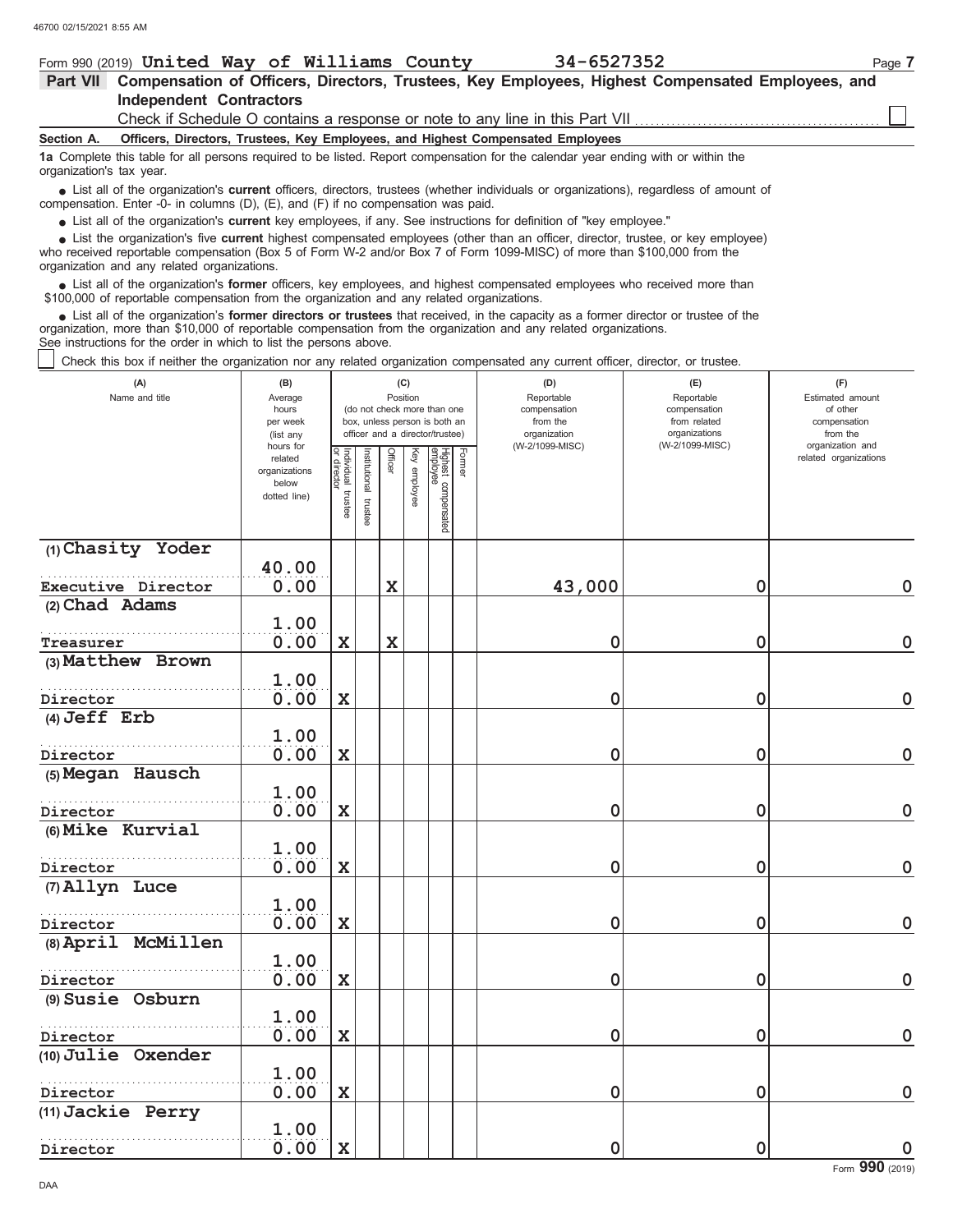| 46700 02/15/2021 8:55 AM<br>Form 990 (2019) United Way of Williams County 34-6527352<br>Part VII                                                                                                                                                                                                                                        |                                                                |                                        |                       |             |                 |                                                                                                 |        | Section A. Officers, Directors, Trustees, Key Employees, and Highest Compensated Employees (continued) |                                                                    |                                                                 | Page 8       |
|-----------------------------------------------------------------------------------------------------------------------------------------------------------------------------------------------------------------------------------------------------------------------------------------------------------------------------------------|----------------------------------------------------------------|----------------------------------------|-----------------------|-------------|-----------------|-------------------------------------------------------------------------------------------------|--------|--------------------------------------------------------------------------------------------------------|--------------------------------------------------------------------|-----------------------------------------------------------------|--------------|
| (A)<br>Name and title                                                                                                                                                                                                                                                                                                                   | (B)<br>Average<br>hours<br>per week<br>(list any               |                                        |                       |             | (C)<br>Position | (do not check more than one<br>box, unless person is both an<br>officer and a director/trustee) |        | (D)<br>Reportable<br>compensation<br>from the<br>organization                                          | (E)<br>Reportable<br>compensation<br>from related<br>organizations | (F)<br>Estimated amount<br>of other<br>compensation<br>from the |              |
|                                                                                                                                                                                                                                                                                                                                         | hours for<br>related<br>organizations<br>below<br>dotted line) | Individual 1<br>or director<br>trustee | Institutional trustee | Officer     | Key employee    | Highest compensated<br>employee                                                                 | Former | (W-2/1099-MISC)                                                                                        | (W-2/1099-MISC)                                                    | organization and<br>related organizations                       |              |
| Megan Riley<br>(12)                                                                                                                                                                                                                                                                                                                     |                                                                |                                        |                       |             |                 |                                                                                                 |        |                                                                                                        |                                                                    |                                                                 |              |
| Director                                                                                                                                                                                                                                                                                                                                | 1.00<br>0.00                                                   | $\mathbf X$                            |                       |             |                 |                                                                                                 |        | 0                                                                                                      | 0                                                                  |                                                                 | $\mathbf 0$  |
| Dawn Sheline<br>(13)                                                                                                                                                                                                                                                                                                                    | 1.00                                                           |                                        |                       |             |                 |                                                                                                 |        |                                                                                                        |                                                                    |                                                                 |              |
| Director                                                                                                                                                                                                                                                                                                                                | 0.00                                                           | $\mathbf X$                            |                       |             |                 |                                                                                                 |        | 0                                                                                                      | 0                                                                  |                                                                 | $\mathbf 0$  |
| Lori Smith<br>(14)                                                                                                                                                                                                                                                                                                                      | 1.00                                                           |                                        |                       |             |                 |                                                                                                 |        |                                                                                                        |                                                                    |                                                                 |              |
| Vice President<br>Caleb Turnbull<br>(15)                                                                                                                                                                                                                                                                                                | 0.00                                                           | $\mathbf X$                            |                       | $\mathbf x$ |                 |                                                                                                 |        | 0                                                                                                      | 0                                                                  |                                                                 | $\mathbf 0$  |
|                                                                                                                                                                                                                                                                                                                                         | 1.00                                                           |                                        |                       |             |                 |                                                                                                 |        |                                                                                                        |                                                                    |                                                                 |              |
| President<br>Elena West<br>(16)                                                                                                                                                                                                                                                                                                         | 0.00                                                           | $\mathbf x$                            |                       | $\mathbf x$ |                 |                                                                                                 |        | 0                                                                                                      | 0                                                                  |                                                                 | $\mathbf 0$  |
| Secretary                                                                                                                                                                                                                                                                                                                               | 1.00<br>0.00                                                   | $\mathbf x$                            |                       | $\mathbf x$ |                 |                                                                                                 |        | 0                                                                                                      | 0                                                                  |                                                                 | $\mathbf{0}$ |
|                                                                                                                                                                                                                                                                                                                                         |                                                                |                                        |                       |             |                 |                                                                                                 |        |                                                                                                        |                                                                    |                                                                 |              |
|                                                                                                                                                                                                                                                                                                                                         |                                                                |                                        |                       |             |                 |                                                                                                 |        |                                                                                                        |                                                                    |                                                                 |              |
|                                                                                                                                                                                                                                                                                                                                         |                                                                |                                        |                       |             |                 |                                                                                                 |        |                                                                                                        |                                                                    |                                                                 |              |
|                                                                                                                                                                                                                                                                                                                                         |                                                                |                                        |                       |             |                 |                                                                                                 |        |                                                                                                        |                                                                    |                                                                 |              |
|                                                                                                                                                                                                                                                                                                                                         |                                                                |                                        |                       |             |                 |                                                                                                 |        |                                                                                                        |                                                                    |                                                                 |              |
| Total from continuation sheets to Part VII, Section A                                                                                                                                                                                                                                                                                   |                                                                |                                        |                       |             |                 |                                                                                                 |        | 43,000                                                                                                 |                                                                    |                                                                 |              |
| Total (add lines 1b and 1c)<br>d                                                                                                                                                                                                                                                                                                        |                                                                |                                        |                       |             |                 |                                                                                                 |        | 43,000                                                                                                 |                                                                    |                                                                 |              |
| Total number of individuals (including but not limited to those listed above) who received more than \$100,000 of<br>$\mathbf{2}$<br>reportable compensation from the organization $\triangleright$ 0                                                                                                                                   |                                                                |                                        |                       |             |                 |                                                                                                 |        |                                                                                                        |                                                                    |                                                                 |              |
| Did the organization list any former officer, director, trustee, key employee, or highest compensated<br>3                                                                                                                                                                                                                              |                                                                |                                        |                       |             |                 |                                                                                                 |        |                                                                                                        |                                                                    | Yes                                                             | No           |
| employee on line 1a? If "Yes," complete Schedule J for such individual<br>For any individual listed on line 1a, is the sum of reportable compensation and other compensation from the<br>4                                                                                                                                              |                                                                |                                        |                       |             |                 |                                                                                                 |        |                                                                                                        |                                                                    | 3                                                               | X            |
| organization and related organizations greater than \$150,000? If "Yes," complete Schedule J for such<br>individual communications and contact the contract of the contract of the contract of the contract of the contract of the contract of the contract of the contract of the contract of the contract of the contract of the cont |                                                                |                                        |                       |             |                 |                                                                                                 |        |                                                                                                        |                                                                    | 4                                                               | X            |
| Did any person listed on line 1a receive or accrue compensation from any unrelated organization or individual<br>5<br>for services rendered to the organization? If "Yes," complete Schedule J for such person                                                                                                                          |                                                                |                                        |                       |             |                 |                                                                                                 |        |                                                                                                        |                                                                    | 5                                                               | $\mathbf x$  |
| Section B. Independent Contractors<br>Complete this table for your five highest compensated independent contractors that received more than \$100,000 of<br>1                                                                                                                                                                           |                                                                |                                        |                       |             |                 |                                                                                                 |        |                                                                                                        |                                                                    |                                                                 |              |
| compensation from the organization. Report compensation for the calendar year ending with or within the organization's tax year.                                                                                                                                                                                                        |                                                                |                                        |                       |             |                 |                                                                                                 |        |                                                                                                        |                                                                    |                                                                 |              |
|                                                                                                                                                                                                                                                                                                                                         | (A)<br>Name and business address                               |                                        |                       |             |                 |                                                                                                 |        |                                                                                                        | (B)<br>Description of services                                     | (C)<br>Compensation                                             |              |
|                                                                                                                                                                                                                                                                                                                                         |                                                                |                                        |                       |             |                 |                                                                                                 |        |                                                                                                        |                                                                    |                                                                 |              |
|                                                                                                                                                                                                                                                                                                                                         |                                                                |                                        |                       |             |                 |                                                                                                 |        |                                                                                                        |                                                                    |                                                                 |              |
|                                                                                                                                                                                                                                                                                                                                         |                                                                |                                        |                       |             |                 |                                                                                                 |        |                                                                                                        |                                                                    |                                                                 |              |
|                                                                                                                                                                                                                                                                                                                                         |                                                                |                                        |                       |             |                 |                                                                                                 |        |                                                                                                        |                                                                    |                                                                 |              |
|                                                                                                                                                                                                                                                                                                                                         |                                                                |                                        |                       |             |                 |                                                                                                 |        |                                                                                                        |                                                                    |                                                                 |              |
| Total number of independent contractors (including but not limited to those listed above) who<br>$\mathbf{2}$                                                                                                                                                                                                                           |                                                                |                                        |                       |             |                 |                                                                                                 |        |                                                                                                        |                                                                    |                                                                 |              |
| received more than \$100,000 of compensation from the organization ▶                                                                                                                                                                                                                                                                    |                                                                |                                        |                       |             |                 |                                                                                                 |        |                                                                                                        | 0                                                                  |                                                                 |              |

received more than \$100,000 of compensation from the organization **Departual Concernsive Concernsive Concernsive Concernsive Concernsive Concernsive Concernsive Concernsive Concernsive Concernsive Concernsive Concernsive C** received more than \$100,000 of compensation from the organization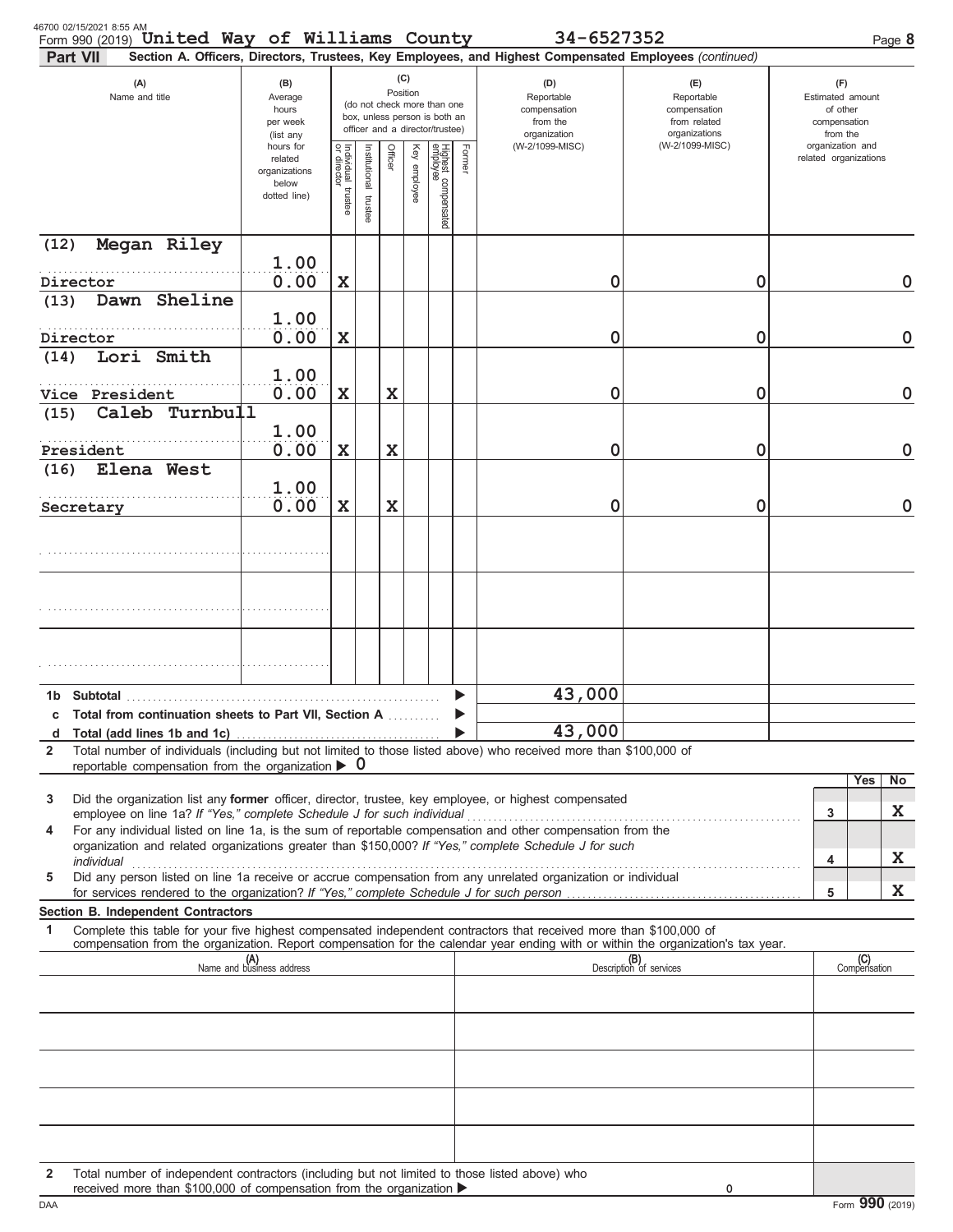**Part VIII Statement of Revenue**

## Form 990 (2019) Page **9 United Way of Williams County 34-6527352**

|                                                                  | I GIL VIII |                                                         |                | orarennenn of Izevende                             |                 |                       |                      |                                              |                                      |                                                               |
|------------------------------------------------------------------|------------|---------------------------------------------------------|----------------|----------------------------------------------------|-----------------|-----------------------|----------------------|----------------------------------------------|--------------------------------------|---------------------------------------------------------------|
|                                                                  |            |                                                         |                |                                                    |                 |                       | (A)<br>Total revenue | (B)<br>Related or exempt<br>function revenue | (C)<br>Unrelated<br>business revenue | (D)<br>Revenue excluded<br>from tax under<br>sections 512-514 |
|                                                                  |            | 1a Federated campaigns                                  |                |                                                    | 1a              |                       |                      |                                              |                                      |                                                               |
| <b>Contributions, Gifts, Grants</b><br>and Other Similar Amounts |            | <b>b</b> Membership dues                                |                |                                                    | 1 <sub>b</sub>  |                       |                      |                                              |                                      |                                                               |
|                                                                  |            | c Fundraising events                                    |                |                                                    | 1 <sub>c</sub>  |                       |                      |                                              |                                      |                                                               |
|                                                                  |            | d Related organizations                                 |                |                                                    | 1d              |                       |                      |                                              |                                      |                                                               |
|                                                                  |            | e Government grants (contributions)                     |                |                                                    | 1e              |                       |                      |                                              |                                      |                                                               |
|                                                                  |            | f All other contributions, gifts, grants,               |                |                                                    |                 |                       |                      |                                              |                                      |                                                               |
|                                                                  |            | and similar amounts not included above                  |                |                                                    | 1f              | 308,885               |                      |                                              |                                      |                                                               |
|                                                                  |            | <b>g</b> Noncash contributions included in lines 1a-1f  |                |                                                    | $1g \,$ \$      | 13,135                |                      |                                              |                                      |                                                               |
|                                                                  |            |                                                         |                |                                                    |                 | $\blacktriangleright$ | 308,885              |                                              |                                      |                                                               |
|                                                                  |            |                                                         |                |                                                    |                 | <b>Business Code</b>  |                      |                                              |                                      |                                                               |
|                                                                  | 2a         |                                                         |                |                                                    |                 |                       |                      |                                              |                                      |                                                               |
| Program Service<br>Revenue                                       | b          |                                                         |                |                                                    |                 |                       |                      |                                              |                                      |                                                               |
|                                                                  |            |                                                         |                |                                                    |                 |                       |                      |                                              |                                      |                                                               |
|                                                                  |            |                                                         |                |                                                    |                 |                       |                      |                                              |                                      |                                                               |
|                                                                  |            |                                                         |                |                                                    |                 |                       |                      |                                              |                                      |                                                               |
|                                                                  |            |                                                         |                |                                                    |                 |                       |                      |                                              |                                      |                                                               |
|                                                                  |            |                                                         |                |                                                    |                 | $\blacktriangleright$ |                      |                                              |                                      |                                                               |
|                                                                  |            | 3 Investment income (including dividends, interest, and |                |                                                    |                 |                       |                      |                                              |                                      |                                                               |
|                                                                  |            |                                                         |                |                                                    |                 | ▶                     | 1,929                |                                              |                                      | 1,929                                                         |
|                                                                  |            | Income from investment of tax-exempt bond proceeds      |                |                                                    |                 | as as a               |                      |                                              |                                      |                                                               |
|                                                                  | 5          |                                                         |                |                                                    |                 |                       |                      |                                              |                                      |                                                               |
|                                                                  |            |                                                         |                | (i) Real                                           |                 | (ii) Personal         |                      |                                              |                                      |                                                               |
|                                                                  |            | 6a Gross rents                                          | 6a             |                                                    |                 |                       |                      |                                              |                                      |                                                               |
|                                                                  |            | <b>b</b> Less: rental expenses                          | 6 <sub>b</sub> |                                                    |                 |                       |                      |                                              |                                      |                                                               |
|                                                                  |            | C Rental inc. or (loss)                                 | 6c             |                                                    |                 |                       |                      |                                              |                                      |                                                               |
|                                                                  |            |                                                         |                |                                                    |                 |                       |                      |                                              |                                      |                                                               |
|                                                                  |            | <b>7a</b> Gross amount from<br>sales of assets          |                | (i) Securities                                     |                 | (ii) Other            |                      |                                              |                                      |                                                               |
|                                                                  |            | other than inventory                                    | 7а             |                                                    |                 |                       |                      |                                              |                                      |                                                               |
|                                                                  |            | <b>b</b> Less: cost or other                            |                |                                                    |                 |                       |                      |                                              |                                      |                                                               |
|                                                                  |            | basis and sales exps.                                   | 7b             |                                                    |                 |                       |                      |                                              |                                      |                                                               |
| Other Revenue                                                    |            | c Gain or (loss)                                        | 7c             |                                                    |                 |                       |                      |                                              |                                      |                                                               |
|                                                                  |            |                                                         |                |                                                    |                 | ▶                     |                      |                                              |                                      |                                                               |
|                                                                  |            | 8a Gross income from fundraising events                 |                |                                                    |                 |                       |                      |                                              |                                      |                                                               |
|                                                                  |            |                                                         |                |                                                    |                 |                       |                      |                                              |                                      |                                                               |
|                                                                  |            | of contributions reported on line 1c).                  |                |                                                    |                 |                       |                      |                                              |                                      |                                                               |
|                                                                  |            | See Part IV, line 18                                    |                |                                                    | 8а              | 33,771                |                      |                                              |                                      |                                                               |
|                                                                  |            | <b>b</b> Less: direct expenses                          |                |                                                    | 8b              | 17,763                |                      |                                              |                                      |                                                               |
|                                                                  |            | c Net income or (loss) from fundraising events          |                |                                                    |                 |                       | 16,008               |                                              |                                      |                                                               |
|                                                                  |            | 9a Gross income from gaming activities.                 |                |                                                    |                 |                       |                      |                                              |                                      |                                                               |
|                                                                  |            | See Part IV, line 19                                    |                | <u> 1999 - Johann Stoff, amerikansk fotograf (</u> | 9а              |                       |                      |                                              |                                      |                                                               |
|                                                                  |            | <b>b</b> Less: direct expenses <i>minimum</i>           |                |                                                    | 9 <sub>b</sub>  |                       |                      |                                              |                                      |                                                               |
|                                                                  |            | c Net income or (loss) from gaming activities           |                |                                                    |                 |                       |                      |                                              |                                      |                                                               |
|                                                                  |            | <b>10a</b> Gross sales of inventory, less               |                |                                                    |                 |                       |                      |                                              |                                      |                                                               |
|                                                                  |            | returns and allowances                                  |                |                                                    | 10a             |                       |                      |                                              |                                      |                                                               |
|                                                                  |            | <b>b</b> Less: cost of goods sold                       |                |                                                    | 10 <sub>b</sub> |                       |                      |                                              |                                      |                                                               |
|                                                                  |            | c Net income or (loss) from sales of inventory          |                |                                                    |                 |                       |                      |                                              |                                      |                                                               |
|                                                                  |            |                                                         |                |                                                    |                 | <b>Business Code</b>  |                      |                                              |                                      |                                                               |
|                                                                  | 11a        |                                                         |                |                                                    |                 |                       |                      |                                              |                                      |                                                               |
|                                                                  | b          |                                                         |                |                                                    |                 |                       |                      |                                              |                                      |                                                               |
| Miscellaneous<br>Revenue                                         | С          |                                                         |                |                                                    |                 |                       |                      |                                              |                                      |                                                               |
|                                                                  |            |                                                         |                |                                                    |                 |                       |                      |                                              |                                      |                                                               |
|                                                                  |            |                                                         |                |                                                    |                 | ▶                     |                      |                                              |                                      |                                                               |
|                                                                  |            |                                                         |                |                                                    |                 |                       | 326,822              | 0                                            | 0                                    | 1,929                                                         |

DAA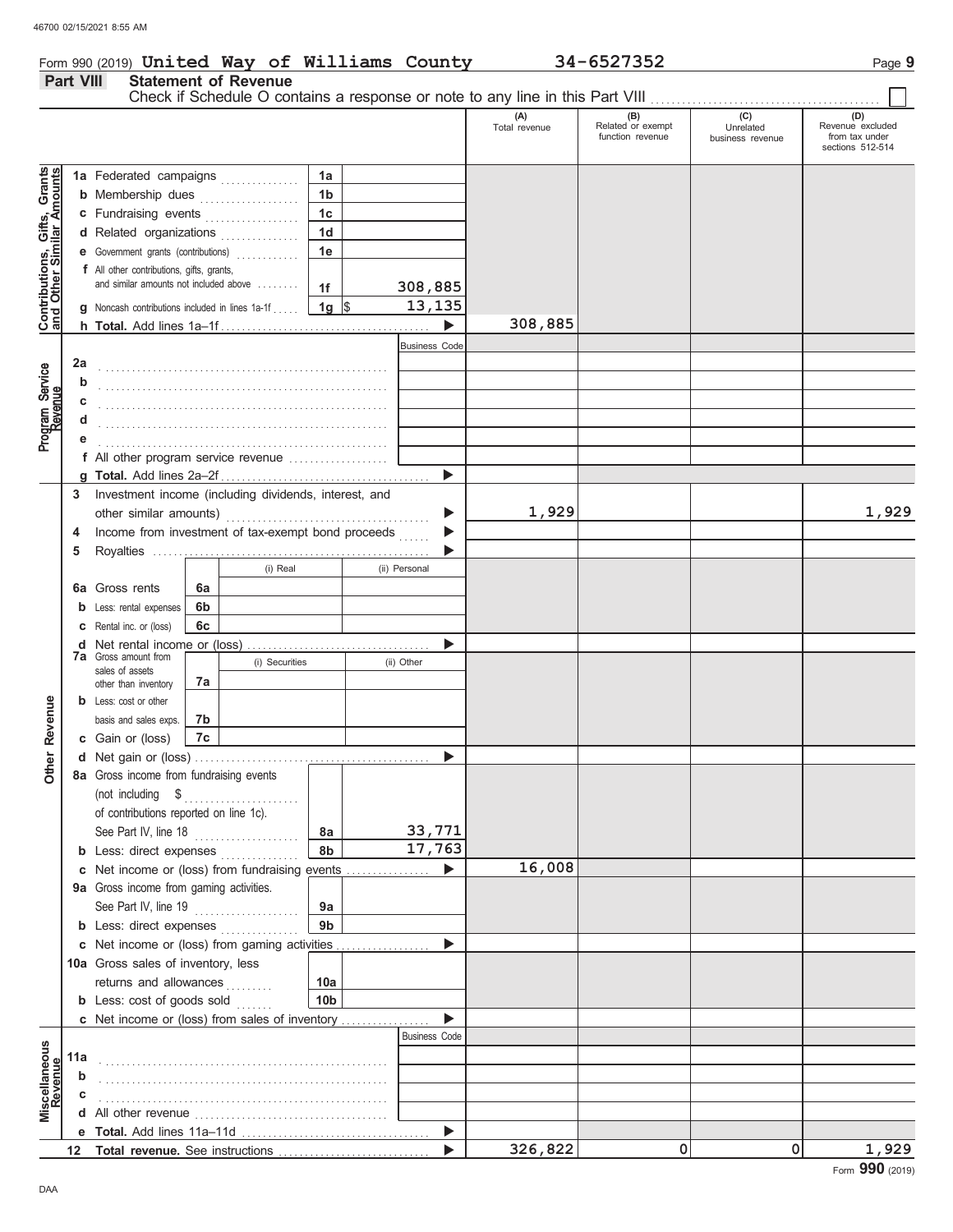### **Part IX Statement of Functional Expenses** Form 990 (2019) **United Way of Williams County 34-6527352** Page 10

|              | Section 501(c)(3) and 501(c)(4) organizations must complete all columns. All other organizations must complete column (A).                                                                                                          |                       |                                    |                                           |                                |  |
|--------------|-------------------------------------------------------------------------------------------------------------------------------------------------------------------------------------------------------------------------------------|-----------------------|------------------------------------|-------------------------------------------|--------------------------------|--|
|              | Check if Schedule O contains a response or note to any line in this Part IX                                                                                                                                                         |                       |                                    |                                           |                                |  |
|              | Do not include amounts reported on lines 6b,<br>7b, 8b, 9b, and 10b of Part VIII.                                                                                                                                                   | (A)<br>Total expenses | (B)<br>Program service<br>expenses | (C)<br>Management and<br>general expenses | (D)<br>Fundraising<br>expenses |  |
|              |                                                                                                                                                                                                                                     |                       |                                    |                                           |                                |  |
| 1            | Grants and other assistance to domestic organizations<br>and domestic governments. See Part IV, line 21                                                                                                                             | 197,978               | 197,978                            |                                           |                                |  |
| $\mathbf{2}$ | Grants and other assistance to domestic                                                                                                                                                                                             |                       |                                    |                                           |                                |  |
|              | individuals. See Part IV, line 22                                                                                                                                                                                                   |                       |                                    |                                           |                                |  |
| 3            | Grants and other assistance to foreign                                                                                                                                                                                              |                       |                                    |                                           |                                |  |
|              | organizations, foreign governments, and foreign                                                                                                                                                                                     |                       |                                    |                                           |                                |  |
|              | individuals. See Part IV, lines 15 and 16                                                                                                                                                                                           |                       |                                    |                                           |                                |  |
| 4            | Benefits paid to or for members                                                                                                                                                                                                     |                       |                                    |                                           |                                |  |
| 5            | Compensation of current officers, directors,                                                                                                                                                                                        |                       |                                    |                                           |                                |  |
|              | trustees, and key employees                                                                                                                                                                                                         | 43,000                | 17,200                             | 8,600                                     | 17,200                         |  |
| 6            | Compensation not included above to disqualified                                                                                                                                                                                     |                       |                                    |                                           |                                |  |
|              | persons (as defined under section 4958(f)(1)) and                                                                                                                                                                                   |                       |                                    |                                           |                                |  |
|              | persons described in section 4958(c)(3)(B)                                                                                                                                                                                          |                       |                                    |                                           |                                |  |
| 7            | Other salaries and wages                                                                                                                                                                                                            | 23,273                | 9,309                              | 4,655                                     | 9,309                          |  |
| 8            | Pension plan accruals and contributions (include                                                                                                                                                                                    |                       |                                    |                                           |                                |  |
|              | section 401(k) and 403(b) employer contributions)                                                                                                                                                                                   |                       |                                    |                                           |                                |  |
| 9            | Other employee benefits                                                                                                                                                                                                             |                       |                                    |                                           |                                |  |
| 10           |                                                                                                                                                                                                                                     | 4,888                 | 1,955                              | 978                                       | 1,955                          |  |
| 11           | Fees for services (nonemployees):                                                                                                                                                                                                   |                       |                                    |                                           |                                |  |
|              | a Management                                                                                                                                                                                                                        |                       |                                    |                                           |                                |  |
| b            |                                                                                                                                                                                                                                     |                       |                                    |                                           |                                |  |
| C            |                                                                                                                                                                                                                                     | 5,685                 |                                    | 5,685                                     |                                |  |
| d            | Lobbying                                                                                                                                                                                                                            |                       |                                    |                                           |                                |  |
|              | e Professional fundraising services. See Part IV, line 17                                                                                                                                                                           |                       |                                    |                                           |                                |  |
|              | f Investment management fees                                                                                                                                                                                                        |                       |                                    |                                           |                                |  |
| q            | Other. (If line 11g amount exceeds 10% of line 25, column                                                                                                                                                                           |                       |                                    |                                           |                                |  |
|              |                                                                                                                                                                                                                                     |                       |                                    |                                           |                                |  |
|              | 12 Advertising and promotion [1] [1] Advertising and promotion                                                                                                                                                                      |                       |                                    |                                           |                                |  |
| 13           |                                                                                                                                                                                                                                     | 12,841                | 3,691                              | 2,341                                     | 6,809                          |  |
| 14           | Information technology                                                                                                                                                                                                              |                       |                                    |                                           |                                |  |
| 15           | Royalties                                                                                                                                                                                                                           |                       |                                    |                                           |                                |  |
| 16           |                                                                                                                                                                                                                                     | 20,767                | 8,307                              | 4,153                                     | 8,307                          |  |
| 17           |                                                                                                                                                                                                                                     | 262                   | 131                                |                                           | 131                            |  |
| 18           | Payments of travel or entertainment expenses                                                                                                                                                                                        |                       |                                    |                                           |                                |  |
|              | for any federal, state, or local public officials                                                                                                                                                                                   |                       |                                    |                                           |                                |  |
| 19           | Conferences, conventions, and meetings                                                                                                                                                                                              | 240                   |                                    |                                           | 240                            |  |
| 20           | Interest                                                                                                                                                                                                                            |                       |                                    |                                           |                                |  |
| 21           |                                                                                                                                                                                                                                     | 949                   | 379                                | 190                                       | 380                            |  |
| 22           | Depreciation, depletion, and amortization                                                                                                                                                                                           | 1,749                 | 583                                | 583                                       | 583                            |  |
| 23           | $In surface \begin{tabular}{@{}l@{}} \hline \multicolumn{3}{c}{\textbf{Insurance}} \end{tabular}$                                                                                                                                   |                       |                                    |                                           |                                |  |
| 24           | Other expenses. Itemize expenses not covered<br>above (List miscellaneous expenses on line 24e. If                                                                                                                                  |                       |                                    |                                           |                                |  |
|              | line 24e amount exceeds 10% of line 25, column                                                                                                                                                                                      |                       |                                    |                                           |                                |  |
|              | (A) amount, list line 24e expenses on Schedule O.)                                                                                                                                                                                  |                       |                                    |                                           |                                |  |
| a            | Association Fees                                                                                                                                                                                                                    | 1,241                 | 62                                 | 558                                       | 621                            |  |
| b            | Professional Development                                                                                                                                                                                                            | 400                   | 80                                 | 80                                        | 240                            |  |
| c            | Bank Charges                                                                                                                                                                                                                        | 389                   | 194                                | 195                                       |                                |  |
| d            | Miscellaneous                                                                                                                                                                                                                       | 251                   | 83                                 | 83                                        | 85                             |  |
| е            | All other expenses                                                                                                                                                                                                                  | $-2,603$              | 40                                 | $-2,761$                                  | 118                            |  |
| 25           | .<br>Total functional expenses. Add lines 1 through 24e                                                                                                                                                                             | 311,310               | 239,992                            | 25,340                                    | 45,978                         |  |
| 26           | <b>Joint costs.</b> Complete this line only if the<br>organization reported in column (B) joint costs<br>from a combined educational campaign and<br>fundraising solicitation. Check here<br>if<br>following SOP 98-2 (ASC 958-720) |                       |                                    |                                           |                                |  |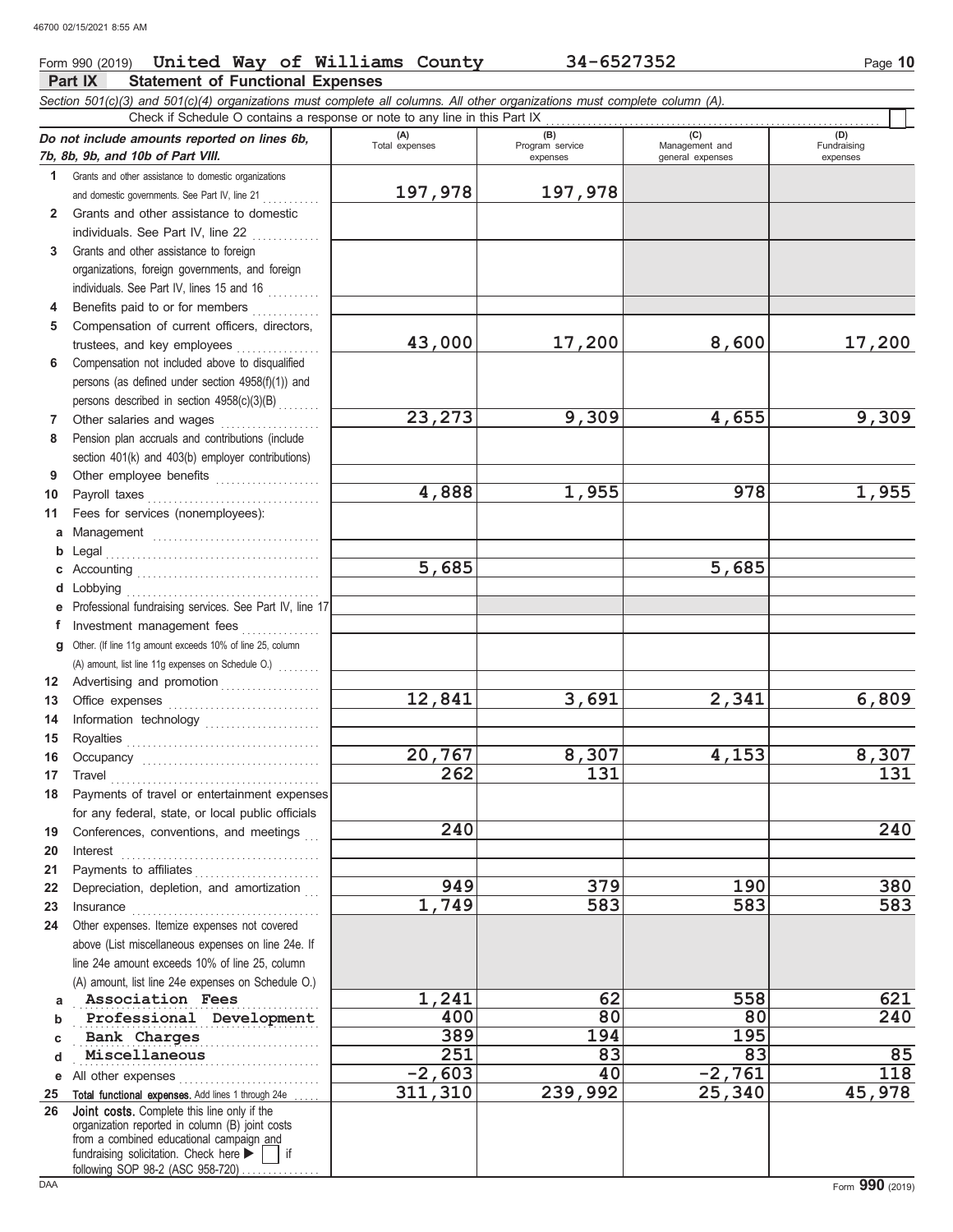**Part X Balance Sheet**

### Form 990 (2019) **United Way of Williams County 34-6527352** Page 11

### Check if Schedule O contains a response or note to any line in this Part X **(A) (B)** Beginning of year  $\parallel$  End of year 273 1 293<br>361,169 2 370,780 **1 1** Cash—non-interest-bearing . . . . . . . . . . . . . . . . . . . . . . . . . . . . . . . . . . . . . . . . . . . . . . . . . . . . . . . . . . . . . . **361,169 370,780 2 2** Savings and temporary cash investments . . . . . . . . . . . . . . . . . . . . . . . . . . . . . . . . . . . . . . . . . . . . . . . **163,100 139,539 3 3** Pledges and grants receivable, net . . . . . . . . . . . . . . . . . . . . . . . . . . . . . . . . . . . . . . . . . . . . . . . . . . . . . . **4 4** Accounts receivable, net . . . . . . . . . . . . . . . . . . . . . . . . . . . . . . . . . . . . . . . . . . . . . . . . . . . . . . . . . . . . . . . . . **5** Loans and other receivables from any current or former officer, director, trustee, key employee, creator or founder, substantial contributor, or 35% controlled entity or family member of any of these persons . . . . . . . . . . . . . . . . . . . . . . . . . . . . . . **5 6** Loans and other receivables from other disqualified persons (as defined under section  $4958(f)(1)$ ), and persons described in section  $4958(c)(3)(B)$  ............... **6 Assets 7 7** Notes and loans receivable, net . . . . . . . . . . . . . . . . . . . . . . . . . . . . . . . . . . . . . . . . . . . . . . . . . . . . . . . . . . **8 8** Inventories for sale or use . . . . . . . . . . . . . . . . . . . . . . . . . . . . . . . . . . . . . . . . . . . . . . . . . . . . . . . . . . . . . . . . **9 9** Prepaid expenses and deferred charges **William Constructs** (all constructs in the second of **10a** Land, buildings, and equipment: cost or other **12,983** basis. Complete Part VI of Schedule D . . . . . . . . . . . . . . . . **10a** 11,521 2,412 10c 1,462<br>10,835 11 10,023 **10c b** Less: accumulated depreciation . . . . . . . . . . . . . . . . . . . . . . . **10b 10,835 10,023 11 11** Investments—publicly traded securities . . . . . . . . . . . . . . . . . . . . . . . . . . . . . . . . . . . . . . . . . . . . . . . . . . **12 12** Investments—other securities. See Part IV, line 11 . . . . . . . . . . . . . . . . . . . . . . . . . . . . . . . . . . . . . **13 13** Investments—program-related. See Part IV, line 11 . . . . . . . . . . . . . . . . . . . . . . . . . . . . . . . . . . . . . **14 14** Intangible assets . . . . . . . . . . . . . . . . . . . . . . . . . . . . . . . . . . . . . . . . . . . . . . . . . . . . . . . . . . . . . . . . . . . . . . . . . 1,400 15 1,400<br>9,189 16 523,497 **15 15** Other assets. See Part IV, line 11 . . . . . . . . . . . . . . . . . . . . . . . . . . . . . . . . . . . . . . . . . . . . . . . . . . . . . . . **539,189 523,497 Total assets.** Add lines 1 through 15 (must equal line 33) . . . . . . . . . . . . . . . . . . . . . . . . . . . . . . **16 16** Accounts payable and accrued expenses . . . . . . . . . . . . . . . . . . . . . . . . . . . . . . . . . . . . . . . . . . . . . . . . **4,167 6,428 17 17 198,734 166,245 18 18** Grants payable . . . . . . . . . . . . . . . . . . . . . . . . . . . . . . . . . . . . . . . . . . . . . . . . . . . . . . . . . . . . . . . . . . . . . . . . . . . **19** Deferred revenue **19** Deferred revenue . . . . . . . . . . . . . . . . . . . . . . . . . . . . . . . . . . . . . . . . . . . . . . . . . . . . . . . . . . . . . . . . . . . . . . . . . **20 20** Tax-exempt bond liabilities . . . . . . . . . . . . . . . . . . . . . . . . . . . . . . . . . . . . . . . . . . . . . . . . . . . . . . . . . . . . . . . **21 21** Escrow or custodial account liability. Complete Part IV of Schedule D . . . . . . . . . . . . . . . . . . **22** Loans and other payables to any current or former officer, director, Liabilities **Liabilities** trustee, key employee, creator or founder, substantial contributor, or 35% controlled entity or family member of any of these persons ................................. **22 23 23** Secured mortgages and notes payable to unrelated third parties . . . . . . . . . . . . . . . . . . . . . . . . **24 24** Unsecured notes and loans payable to unrelated third parties . . . . . . . . . . . . . . . . . . . . . . . . . . . **25** Other liabilities (including federal income tax, payables to related third parties, and other liabilities not included on lines 17-24). Complete Part X of Schedule D . . . . . . . . . . . . . . . . . . . . . . . . . . . . . . . . . . . . . . . . . . . . . . . . . . . . . . . . . . . . . . . . . . . . . . . . . . . . **25 202,901 172,673 26 Total liabilities.** Add lines 17 through 25 . . . . . . . . . . . . . . . . . . . . . . . . . . . . . . . . . . . . . . . . . . . . . . . . **26 Organizations that follow FASB ASC 958, check here X** Net Assets or Fund Balances **Net Assets or Fund Balances and complete lines 27, 28, 32, and 33.** Net assets without donor restrictions . . . . . . . . . . . . . . . . . . . . . . . . . . . . . . . . . . . . . . . . . . . . . . . . . . . . **27 178,219 208,840 27 158,069 141,984 28 28** Net assets with donor restrictions . . . . . . . . . . . . . . . . . . . . . . . . . . . . . . . . . . . . . . . . . . . . . . . . . . . . . . . . **Organizations that do not follow FASB ASC 958, check here and complete lines 29 through 33.** Capital stock or trust principal, or current funds . . . . . . . . . . . . . . . . . . . . . . . . . . . . . . . . . . . . . . . . . . **29 29 30** Paid-in or capital surplus, or land, building, or equipment fund **30** Retained earnings, endowment, accumulated income, or other funds ..................... **31 31** Total net assets or fund balances . . . . . . . . . . . . . . . . . . . . . . . . . . . . . . . . . . . . . . . . . . . . . . . . . . . . . . . . **<u>336,288 32</u>** 350,824<br>539,189 33 523,497 **32 32 539,189 523,497** Total liabilities and net assets/fund balances .. **33 33**

Form **990** (2019)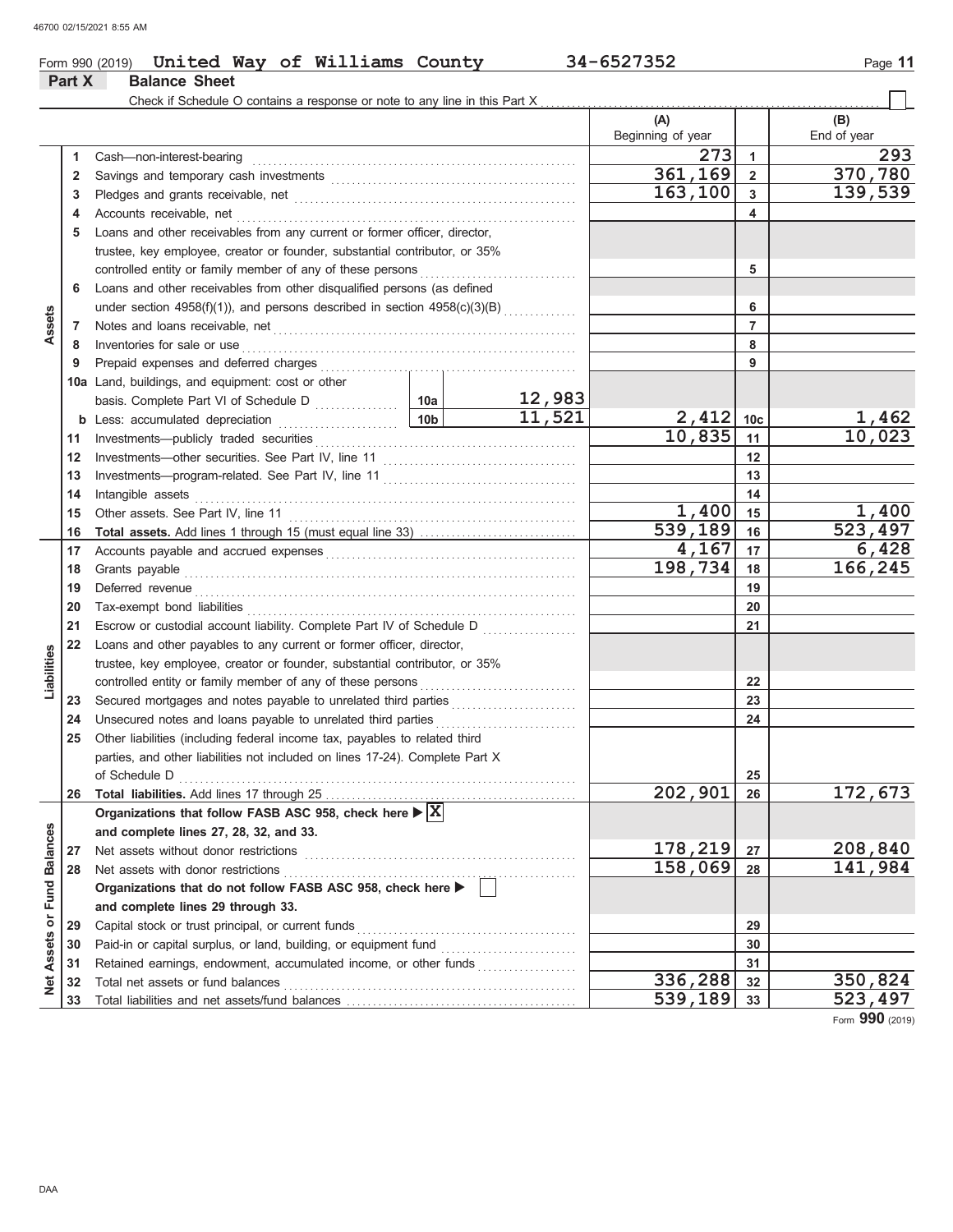|              | Form 990 (2019) United Way of Williams County<br>34-6527352                                                                                                                                                                    |                  |                |          | Page 12 |  |
|--------------|--------------------------------------------------------------------------------------------------------------------------------------------------------------------------------------------------------------------------------|------------------|----------------|----------|---------|--|
|              | Part XI<br><b>Reconciliation of Net Assets</b>                                                                                                                                                                                 |                  |                |          |         |  |
|              |                                                                                                                                                                                                                                |                  |                |          |         |  |
| 1            |                                                                                                                                                                                                                                | $\mathbf{1}$     |                | 326, 822 |         |  |
| $\mathbf{2}$ | $\overline{2}$                                                                                                                                                                                                                 |                  |                |          |         |  |
| 3            | $\mathbf{3}$<br>Revenue less expenses. Subtract line 2 from line 1                                                                                                                                                             |                  |                |          |         |  |
| 4            | Net assets or fund balances at beginning of year (must equal Part X, line 32, column (A)) [[[[[[[[[[[[[[[[[[[                                                                                                                  | $\blacktriangle$ |                | 336,288  |         |  |
| 5            |                                                                                                                                                                                                                                | 5                |                |          | $-976$  |  |
| 6            | Donated services and use of facilities [[11] matter contracts and the service of facilities in the service of facilities [[11] matter contracts and use of facilities [[11] matter contracts and the service of facilities in  | 6                |                |          |         |  |
| 7            | Investment expenses <b>constant expenses</b>                                                                                                                                                                                   | $\overline{7}$   |                |          |         |  |
| 8            | Prior period adjustments entertainments and a series of the contract of the contract of the contract of the contract of the contract of the contract of the contract of the contract of the contract of the contract of the co | 8                |                |          |         |  |
| 9            |                                                                                                                                                                                                                                | 9                |                |          |         |  |
| 10           | Net assets or fund balances at end of year. Combine lines 3 through 9 (must equal Part X, line                                                                                                                                 |                  |                |          |         |  |
|              | $32$ , column $(B)$ )                                                                                                                                                                                                          | 10               |                | 350,824  |         |  |
|              | <b>Financial Statements and Reporting</b><br>Part XII                                                                                                                                                                          |                  |                |          |         |  |
|              |                                                                                                                                                                                                                                |                  |                |          |         |  |
|              |                                                                                                                                                                                                                                |                  |                | Yes      | No      |  |
| 1            | X <br>Accounting method used to prepare the Form 990:<br>Cash<br>Accrual<br>Other                                                                                                                                              |                  |                |          |         |  |
|              | If the organization changed its method of accounting from a prior year or checked "Other," explain in                                                                                                                          |                  |                |          |         |  |
|              | Schedule O.                                                                                                                                                                                                                    |                  |                |          |         |  |
|              | 2a Were the organization's financial statements compiled or reviewed by an independent accountant?                                                                                                                             |                  | 2a             | X        |         |  |
|              | If "Yes," check a box below to indicate whether the financial statements for the year were compiled or                                                                                                                         |                  |                |          |         |  |
|              | reviewed on a separate basis, consolidated basis, or both:                                                                                                                                                                     |                  |                |          |         |  |
|              | $ \mathbf{X} $ Separate basis<br>Both consolidated and separate basis<br>Consolidated basis<br>$\blacksquare$                                                                                                                  |                  |                |          |         |  |
|              | <b>b</b> Were the organization's financial statements audited by an independent accountant?                                                                                                                                    |                  | 2 <sub>b</sub> |          | X       |  |
|              | If "Yes," check a box below to indicate whether the financial statements for the year were audited on a                                                                                                                        |                  |                |          |         |  |
|              | separate basis, consolidated basis, or both:                                                                                                                                                                                   |                  |                |          |         |  |
|              | Consolidated basis<br>  Both consolidated and separate basis<br>Separate basis                                                                                                                                                 |                  |                |          |         |  |
|              | c If "Yes" to line 2a or 2b, does the organization have a committee that assumes responsibility for oversight of                                                                                                               |                  |                |          |         |  |
|              | the audit, review, or compilation of its financial statements and selection of an independent accountant?                                                                                                                      |                  | 2c             | X        |         |  |
|              | If the organization changed either its oversight process or selection process during the tax year, explain on                                                                                                                  |                  |                |          |         |  |
|              | Schedule O.                                                                                                                                                                                                                    |                  |                |          |         |  |
|              | 3a As a result of a federal award, was the organization required to undergo an audit or audits as set forth in the                                                                                                             |                  |                |          |         |  |
|              | Single Audit Act and OMB Circular A-133?                                                                                                                                                                                       |                  | 3a             |          | X       |  |
|              | <b>b</b> If "Yes," did the organization undergo the required audit or audits? If the organization did not undergo the                                                                                                          |                  |                |          |         |  |
|              |                                                                                                                                                                                                                                |                  | 3 <sub>b</sub> |          |         |  |

Form **990** (2019)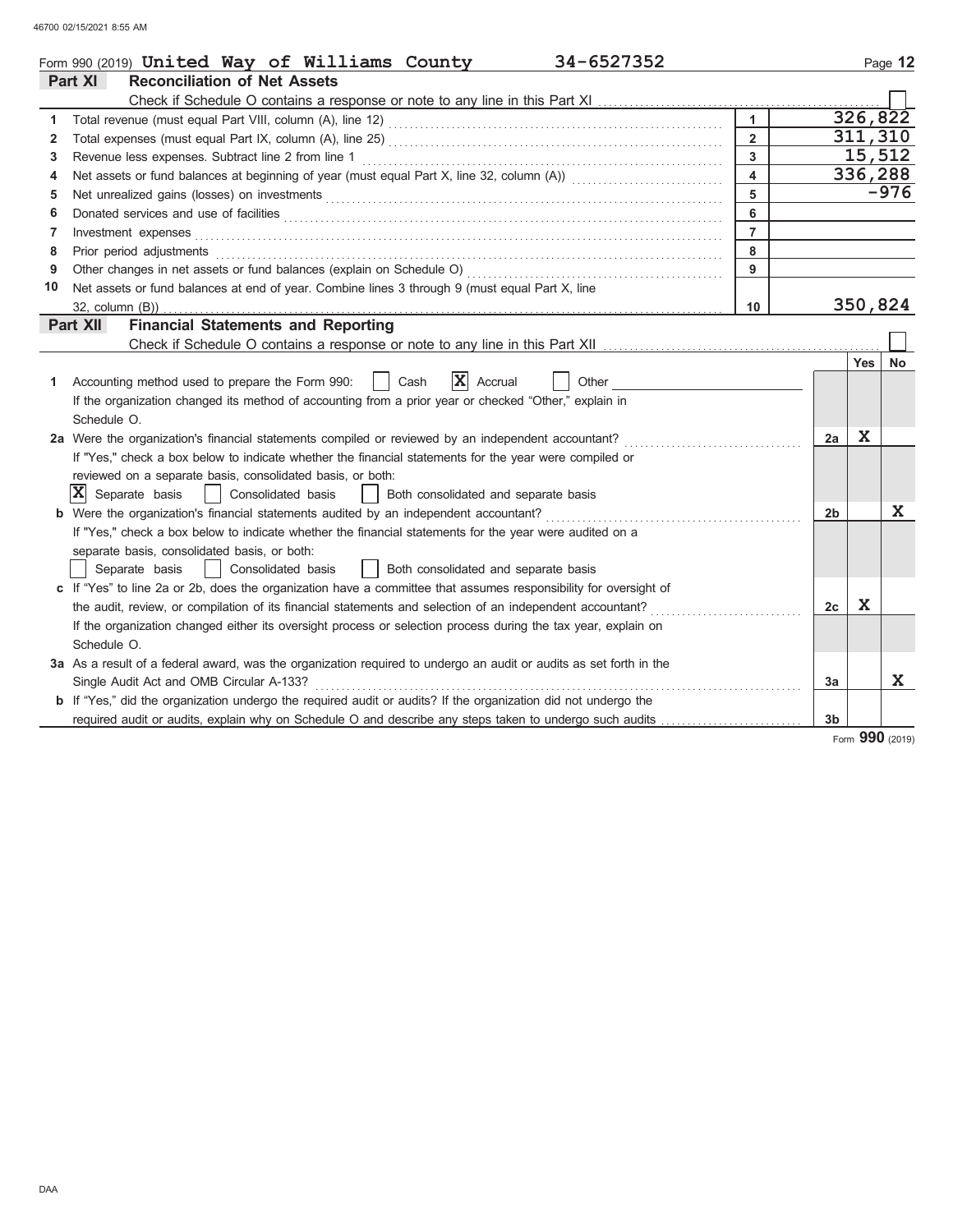| 46700 02/15/2021 8:55 AM              |                                                            |                                                                                                                                                                                                                     |     |                                                      |                                                                                                                                            |                                      |
|---------------------------------------|------------------------------------------------------------|---------------------------------------------------------------------------------------------------------------------------------------------------------------------------------------------------------------------|-----|------------------------------------------------------|--------------------------------------------------------------------------------------------------------------------------------------------|--------------------------------------|
| <b>SCHEDULE A</b>                     |                                                            | <b>Public Charity Status and Public Support</b>                                                                                                                                                                     |     |                                                      |                                                                                                                                            | OMB No. 1545-0047                    |
| (Form 990 or 990-EZ)                  |                                                            | Complete if the organization is a section $501(c)(3)$ organization or a section $4947(a)(1)$ nonexempt charitable trust.                                                                                            |     |                                                      |                                                                                                                                            | 19                                   |
| Department of the Treasury            |                                                            | Attach to Form 990 or Form 990-EZ.                                                                                                                                                                                  |     |                                                      |                                                                                                                                            |                                      |
| Internal Revenue Service              |                                                            | Go to www.irs.gov/Form990 for instructions and the latest information.                                                                                                                                              |     |                                                      |                                                                                                                                            | Open to Public<br>Inspection         |
| Name of the organization              |                                                            |                                                                                                                                                                                                                     |     |                                                      | Employer identification number                                                                                                             |                                      |
|                                       |                                                            | United Way of Williams County                                                                                                                                                                                       |     |                                                      | 34-6527352                                                                                                                                 |                                      |
| Part I                                |                                                            |                                                                                                                                                                                                                     |     |                                                      | Reason for Public Charity Status (All organizations must complete this part.) See instructions.                                            |                                      |
|                                       |                                                            | The organization is not a private foundation because it is: (For lines 1 through 12, check only one box.)                                                                                                           |     |                                                      |                                                                                                                                            |                                      |
| 1                                     |                                                            | A church, convention of churches, or association of churches described in section 170(b)(1)(A)(i).                                                                                                                  |     |                                                      |                                                                                                                                            |                                      |
| 2<br>3                                |                                                            | A school described in section 170(b)(1)(A)(ii). (Attach Schedule E (Form 990 or 990-EZ).)<br>A hospital or a cooperative hospital service organization described in section 170(b)(1)(A)(iii).                      |     |                                                      |                                                                                                                                            |                                      |
| 4                                     |                                                            |                                                                                                                                                                                                                     |     |                                                      | A medical research organization operated in conjunction with a hospital described in section 170(b)(1)(A)(iii). Enter the hospital's name, |                                      |
| city, and state:                      |                                                            |                                                                                                                                                                                                                     |     |                                                      |                                                                                                                                            |                                      |
| 5                                     |                                                            | An organization operated for the benefit of a college or university owned or operated by a governmental unit described in                                                                                           |     |                                                      |                                                                                                                                            |                                      |
|                                       | section 170(b)(1)(A)(iv). (Complete Part II.)              |                                                                                                                                                                                                                     |     |                                                      |                                                                                                                                            |                                      |
| 6                                     |                                                            | A federal, state, or local government or governmental unit described in section 170(b)(1)(A)(v).                                                                                                                    |     |                                                      |                                                                                                                                            |                                      |
| X<br>$\overline{7}$                   | described in section 170(b)(1)(A)(vi). (Complete Part II.) |                                                                                                                                                                                                                     |     |                                                      | An organization that normally receives a substantial part of its support from a governmental unit or from the general public               |                                      |
| 8                                     |                                                            | A community trust described in section 170(b)(1)(A)(vi). (Complete Part II.)                                                                                                                                        |     |                                                      |                                                                                                                                            |                                      |
| 9                                     |                                                            |                                                                                                                                                                                                                     |     |                                                      | An agricultural research organization described in section 170(b)(1)(A)(ix) operated in conjunction with a land-grant college              |                                      |
|                                       |                                                            | or university or a non-land-grant college of agriculture (see instructions). Enter the name, city, and state of the college or                                                                                      |     |                                                      |                                                                                                                                            |                                      |
| university:<br>10                     |                                                            |                                                                                                                                                                                                                     |     |                                                      | An organization that normally receives: (1) more than 33 1/3% of its support from contributions, membership fees, and gross                |                                      |
|                                       |                                                            | receipts from activities related to its exempt functions—subject to certain exceptions, and (2) no more than 33 1/3% of its                                                                                         |     |                                                      |                                                                                                                                            |                                      |
|                                       |                                                            | support from gross investment income and unrelated business taxable income (less section 511 tax) from businesses                                                                                                   |     |                                                      |                                                                                                                                            |                                      |
|                                       |                                                            | acquired by the organization after June 30, 1975. See section 509(a)(2). (Complete Part III.)                                                                                                                       |     |                                                      |                                                                                                                                            |                                      |
| 11<br>12                              |                                                            | An organization organized and operated exclusively to test for public safety. See section 509(a)(4).                                                                                                                |     |                                                      | An organization organized and operated exclusively for the benefit of, to perform the functions of, or to carry out the purposes           |                                      |
|                                       |                                                            |                                                                                                                                                                                                                     |     |                                                      | of one or more publicly supported organizations described in section 509(a)(1) or section 509(a)(2). See section 509(a)(3).                |                                      |
|                                       |                                                            |                                                                                                                                                                                                                     |     |                                                      | Check the box in lines 12a through 12d that describes the type of supporting organization and complete lines 12e, 12f, and 12g.            |                                      |
| a                                     |                                                            |                                                                                                                                                                                                                     |     |                                                      | Type I. A supporting organization operated, supervised, or controlled by its supported organization(s), typically by giving                |                                      |
|                                       |                                                            | the supported organization(s) the power to regularly appoint or elect a majority of the directors or trustees of the<br>supporting organization. You must complete Part IV, Sections A and B.                       |     |                                                      |                                                                                                                                            |                                      |
| b                                     |                                                            | Type II. A supporting organization supervised or controlled in connection with its supported organization(s), by having                                                                                             |     |                                                      |                                                                                                                                            |                                      |
|                                       |                                                            |                                                                                                                                                                                                                     |     |                                                      | control or management of the supporting organization vested in the same persons that control or manage the supported                       |                                      |
|                                       |                                                            | organization(s). You must complete Part IV, Sections A and C.                                                                                                                                                       |     |                                                      |                                                                                                                                            |                                      |
| С                                     |                                                            | its supported organization(s) (see instructions). You must complete Part IV, Sections A, D, and E.                                                                                                                  |     |                                                      | Type III functionally integrated. A supporting organization operated in connection with, and functionally integrated with,                 |                                      |
| d                                     |                                                            |                                                                                                                                                                                                                     |     |                                                      | Type III non-functionally integrated. A supporting organization operated in connection with its supported organization(s)                  |                                      |
|                                       |                                                            |                                                                                                                                                                                                                     |     |                                                      | that is not functionally integrated. The organization generally must satisfy a distribution requirement and an attentiveness               |                                      |
| е                                     |                                                            | requirement (see instructions). You must complete Part IV, Sections A and D, and Part V.<br>Check this box if the organization received a written determination from the IRS that it is a Type I, Type II, Type III |     |                                                      |                                                                                                                                            |                                      |
|                                       |                                                            | functionally integrated, or Type III non-functionally integrated supporting organization.                                                                                                                           |     |                                                      |                                                                                                                                            |                                      |
| f                                     | Enter the number of supported organizations                |                                                                                                                                                                                                                     |     |                                                      |                                                                                                                                            |                                      |
| g                                     |                                                            | Provide the following information about the supported organization(s).                                                                                                                                              |     |                                                      |                                                                                                                                            |                                      |
| (i) Name of supported<br>organization | (ii) EIN                                                   | (iii) Type of organization<br>(described on lines 1-10                                                                                                                                                              |     | (iv) Is the organization<br>listed in your governing | (v) Amount of monetary<br>support (see                                                                                                     | (vi) Amount of<br>other support (see |
|                                       |                                                            | above (see instructions))                                                                                                                                                                                           |     | document?                                            | instructions)                                                                                                                              | instructions)                        |
|                                       |                                                            |                                                                                                                                                                                                                     | Yes | No                                                   |                                                                                                                                            |                                      |
| (A)                                   |                                                            |                                                                                                                                                                                                                     |     |                                                      |                                                                                                                                            |                                      |
| (B)                                   |                                                            |                                                                                                                                                                                                                     |     |                                                      |                                                                                                                                            |                                      |
|                                       |                                                            |                                                                                                                                                                                                                     |     |                                                      |                                                                                                                                            |                                      |
| (C)                                   |                                                            |                                                                                                                                                                                                                     |     |                                                      |                                                                                                                                            |                                      |
|                                       |                                                            |                                                                                                                                                                                                                     |     |                                                      |                                                                                                                                            |                                      |
| (D)                                   |                                                            |                                                                                                                                                                                                                     |     |                                                      |                                                                                                                                            |                                      |
|                                       |                                                            |                                                                                                                                                                                                                     |     |                                                      |                                                                                                                                            |                                      |
| (E)                                   |                                                            |                                                                                                                                                                                                                     |     |                                                      |                                                                                                                                            |                                      |
|                                       |                                                            |                                                                                                                                                                                                                     |     |                                                      |                                                                                                                                            |                                      |

**For Paperwork Reduction Act Notice, see the Instructions for Form 990 or 990-EZ.**

**Schedule A (Form 990 or 990-EZ) 2019**

**Total**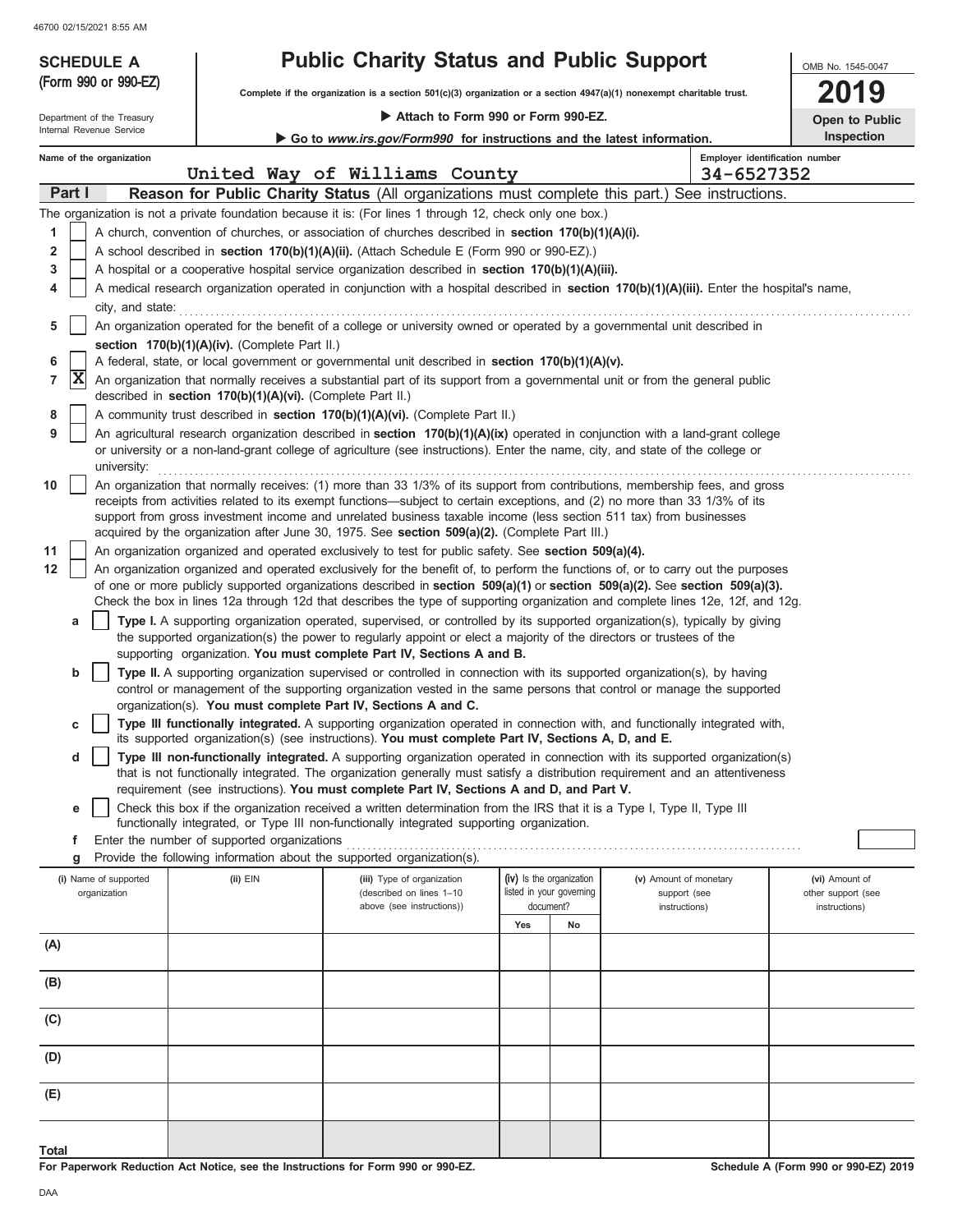|                | Schedule A (Form 990 or 990-EZ) 2019                                                                                                                                                                                          | United Way of Williams County 34-6527352 |          |            |            |            | Page 2                                 |
|----------------|-------------------------------------------------------------------------------------------------------------------------------------------------------------------------------------------------------------------------------|------------------------------------------|----------|------------|------------|------------|----------------------------------------|
|                | Part II<br>Support Schedule for Organizations Described in Sections 170(b)(1)(A)(iv) and 170(b)(1)(A)(vi)                                                                                                                     |                                          |          |            |            |            |                                        |
|                | (Complete only if you checked the box on line 5, 7, or 8 of Part I or if the organization failed to qualify under                                                                                                             |                                          |          |            |            |            |                                        |
|                | Part III. If the organization fails to qualify under the tests listed below, please complete Part III.)                                                                                                                       |                                          |          |            |            |            |                                        |
|                | Section A. Public Support                                                                                                                                                                                                     |                                          |          |            |            |            |                                        |
|                | Calendar year (or fiscal year beginning in)<br>▶                                                                                                                                                                              | (a) 2015                                 | (b) 2016 | $(c)$ 2017 | (d) $2018$ | (e) $2019$ | (f) Total                              |
|                |                                                                                                                                                                                                                               |                                          |          |            |            |            |                                        |
| 1              | Gifts, grants, contributions, and<br>membership fees received. (Do not                                                                                                                                                        |                                          |          |            |            |            |                                        |
|                | include any "unusual grants.")                                                                                                                                                                                                | 358,739                                  | 327,559  | 379,882    | 369,535    | 308,885    | 1,744,600                              |
| $\overline{2}$ | Tax revenues levied for the                                                                                                                                                                                                   |                                          |          |            |            |            |                                        |
|                | organization's benefit and either paid                                                                                                                                                                                        |                                          |          |            |            |            |                                        |
|                | to or expended on its behalf<br>distributions of                                                                                                                                                                              |                                          |          |            |            |            |                                        |
| 3              | The value of services or facilities                                                                                                                                                                                           |                                          |          |            |            |            |                                        |
|                | furnished by a governmental unit to the                                                                                                                                                                                       |                                          |          |            |            |            |                                        |
|                | organization without charge                                                                                                                                                                                                   |                                          |          |            |            |            |                                        |
| 4              | Total. Add lines 1 through 3                                                                                                                                                                                                  | 358,739                                  | 327,559  | 379,882    | 369,535    | 308,885    | 1,744,600                              |
| 5              | The portion of total contributions by                                                                                                                                                                                         |                                          |          |            |            |            |                                        |
|                | each person (other than a<br>governmental unit or publicly                                                                                                                                                                    |                                          |          |            |            |            |                                        |
|                | supported organization) included on                                                                                                                                                                                           |                                          |          |            |            |            |                                        |
|                | line 1 that exceeds 2% of the amount                                                                                                                                                                                          |                                          |          |            |            |            |                                        |
|                | shown on line 11, column (f)                                                                                                                                                                                                  |                                          |          |            |            |            | 182,171                                |
| 6              | Public support. Subtract line 5 from line 4<br><b>Section B. Total Support</b>                                                                                                                                                |                                          |          |            |            |            | 1,562,429                              |
|                | Calendar year (or fiscal year beginning in)                                                                                                                                                                                   | (a) 2015                                 | (b) 2016 | (c) 2017   | $(d)$ 2018 | (e) 2019   | (f) Total                              |
|                |                                                                                                                                                                                                                               |                                          |          |            |            |            |                                        |
| 7<br>8         | Amounts from line 4<br>Gross income from interest, dividends,                                                                                                                                                                 | 358,739                                  | 327,559  | 379,882    | 369,535    | 308,885    | 1,744,600                              |
|                | payments received on securities loans,                                                                                                                                                                                        |                                          |          |            |            |            |                                        |
|                | rents, royalties, and income from                                                                                                                                                                                             | 2,771                                    | 1,469    | 2,329      | 2,404      | 1,929      | 10,902                                 |
|                |                                                                                                                                                                                                                               |                                          |          |            |            |            |                                        |
| 9              | Net income from unrelated business                                                                                                                                                                                            |                                          |          |            |            |            |                                        |
|                | activities, whether or not the business<br>is regularly carried on                                                                                                                                                            |                                          |          |            |            |            |                                        |
|                |                                                                                                                                                                                                                               |                                          |          |            |            |            |                                        |
| 10             | Other income. Do not include gain or<br>loss from the sale of capital assets                                                                                                                                                  |                                          |          |            |            |            |                                        |
|                | (Explain in Part VI.) $\ldots$                                                                                                                                                                                                |                                          |          |            |            |            |                                        |
| 11             | Total support. Add lines 7 through 10                                                                                                                                                                                         |                                          |          |            |            |            | 1,755,502                              |
| 12             |                                                                                                                                                                                                                               |                                          |          |            |            | 12         | 46,421                                 |
| 13             | First five years. If the Form 990 is for the organization's first, second, third, fourth, or fifth tax year as a section 501(c)(3)                                                                                            |                                          |          |            |            |            |                                        |
|                | organization, check this box and stop here                                                                                                                                                                                    |                                          |          |            |            |            |                                        |
|                | Section C. Computation of Public Support Percentage                                                                                                                                                                           |                                          |          |            |            |            |                                        |
| 14             |                                                                                                                                                                                                                               |                                          |          |            |            | 14         | 89.00%                                 |
| 15             |                                                                                                                                                                                                                               |                                          |          |            |            | 15         | 86.44%                                 |
| 16a            | 33 1/3% support test-2019. If the organization did not check the box on line 13, and line 14 is 33 1/3% or more, check this                                                                                                   |                                          |          |            |            |            |                                        |
|                |                                                                                                                                                                                                                               |                                          |          |            |            |            | $\blacktriangleright \boxed{\text{X}}$ |
| b              | 33 1/3% support test-2018. If the organization did not check a box on line 13 or 16a, and line 15 is 33 1/3% or more, check                                                                                                   |                                          |          |            |            |            |                                        |
|                |                                                                                                                                                                                                                               |                                          |          |            |            |            |                                        |
| 17a            | 10%-facts-and-circumstances test-2019. If the organization did not check a box on line 13, 16a, or 16b, and line 14 is                                                                                                        |                                          |          |            |            |            |                                        |
|                | 10% or more, and if the organization meets the "facts-and-circumstances" test, check this box and stop here. Explain in                                                                                                       |                                          |          |            |            |            |                                        |
|                | Part VI how the organization meets the "facts-and-circumstances" test. The organization qualifies as a publicly supported                                                                                                     |                                          |          |            |            |            |                                        |
| b              | organization<br>10%-facts-and-circumstances test-2018. If the organization did not check a box on line 13, 16a, 16b, or 17a, and line                                                                                         |                                          |          |            |            |            |                                        |
|                | 15 is 10% or more, and if the organization meets the "facts-and-circumstances" test, check this box and stop here.                                                                                                            |                                          |          |            |            |            |                                        |
|                | Explain in Part VI how the organization meets the "facts-and-circumstances" test. The organization qualifies as a publicly                                                                                                    |                                          |          |            |            |            |                                        |
|                | supported organization with an account of the contract of the contract of the contract or the contract or the contract or the contract of the contract of the contract of the contract of the contract of the contract of the |                                          |          |            |            |            |                                        |
| 18             | Private foundation. If the organization did not check a box on line 13, 16a, 16b, 17a, or 17b, check this box and see                                                                                                         |                                          |          |            |            |            |                                        |
|                | <b>instructions</b>                                                                                                                                                                                                           |                                          |          |            |            |            |                                        |
|                |                                                                                                                                                                                                                               |                                          |          |            |            |            |                                        |

**Schedule A (Form 990 or 990-EZ) 2019**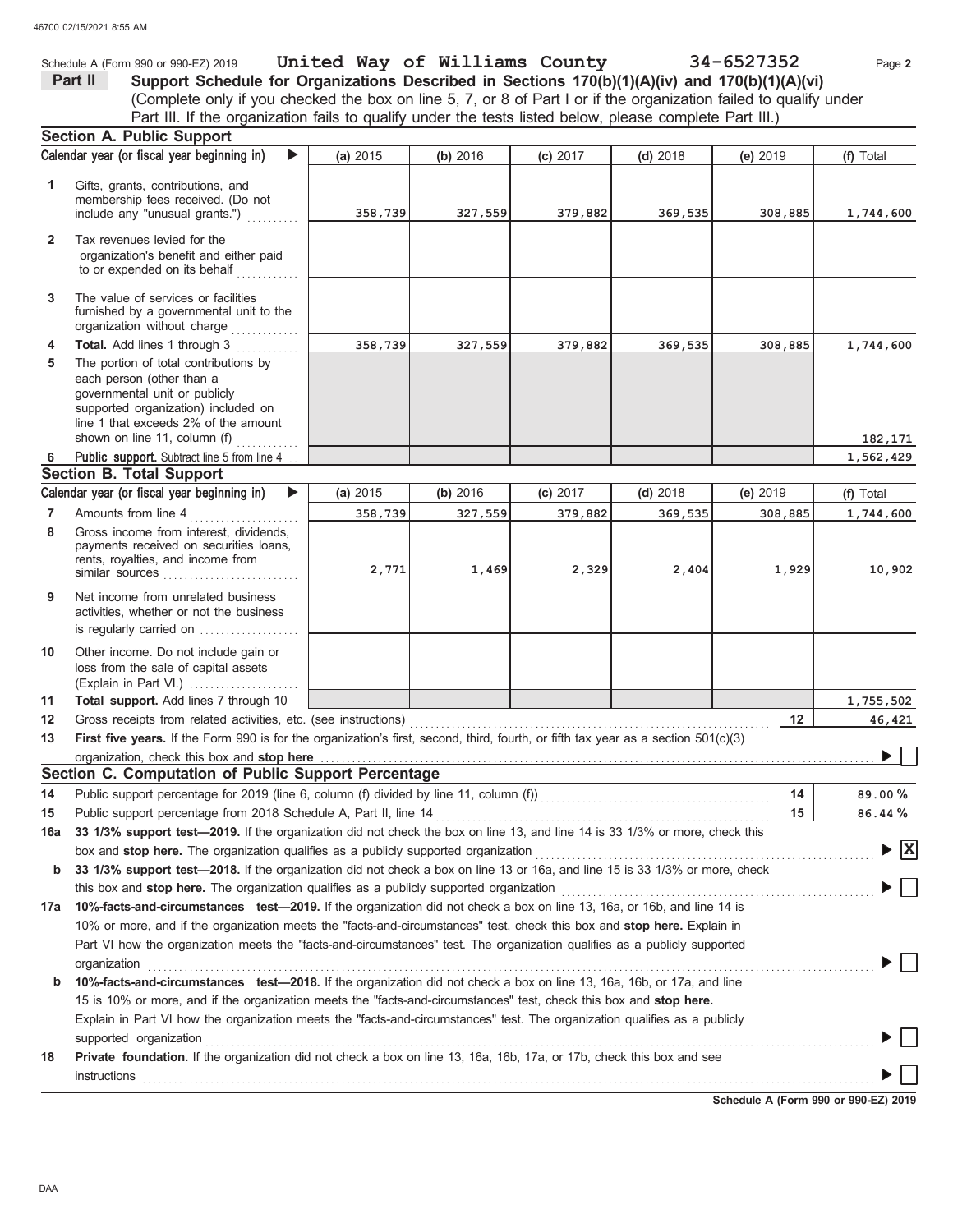|              | Schedule A (Form 990 or 990-EZ) 2019                                                                                                                                                                               |          |          | United Way of Williams County |            | 34-6527352 | Page 3    |
|--------------|--------------------------------------------------------------------------------------------------------------------------------------------------------------------------------------------------------------------|----------|----------|-------------------------------|------------|------------|-----------|
|              | Support Schedule for Organizations Described in Section 509(a)(2)<br>Part III                                                                                                                                      |          |          |                               |            |            |           |
|              | (Complete only if you checked the box on line 10 of Part I or if the organization failed to qualify under Part II.<br>If the organization fails to qualify under the tests listed below, please complete Part II.) |          |          |                               |            |            |           |
|              |                                                                                                                                                                                                                    |          |          |                               |            |            |           |
|              | <b>Section A. Public Support</b>                                                                                                                                                                                   |          |          |                               |            |            |           |
|              | Calendar year (or fiscal year beginning in)<br>$\blacktriangleright$                                                                                                                                               | (a) 2015 | (b) 2016 | (c) 2017                      | $(d)$ 2018 | (e) 2019   | (f) Total |
| 1            | Gifts, grants, contributions, and membership fees<br>received. (Do not include any "unusual grants.")                                                                                                              |          |          |                               |            |            |           |
| $\mathbf{2}$ | Gross receipts from admissions, merchandise<br>sold or services performed, or facilities<br>furnished in any activity that is related to the<br>organization's tax-exempt purpose                                  |          |          |                               |            |            |           |
| 3.           | Gross receipts from activities that are not an<br>unrelated trade or business under section 513                                                                                                                    |          |          |                               |            |            |           |
| 4            | Tax revenues levied for the<br>organization's benefit and either paid<br>to or expended on its behalf                                                                                                              |          |          |                               |            |            |           |
| 5            | The value of services or facilities<br>furnished by a governmental unit to the<br>organization without charge                                                                                                      |          |          |                               |            |            |           |
| 6            | Total. Add lines 1 through 5                                                                                                                                                                                       |          |          |                               |            |            |           |
|              | 7a Amounts included on lines 1, 2, and 3<br>received from disqualified persons                                                                                                                                     |          |          |                               |            |            |           |
| b            | Amounts included on lines 2 and 3<br>received from other than disqualified<br>persons that exceed the greater of \$5,000<br>or 1% of the amount on line 13 for the year                                            |          |          |                               |            |            |           |
| с            | Add lines 7a and 7b                                                                                                                                                                                                |          |          |                               |            |            |           |
| 8            | Public support. (Subtract line 7c from<br>line $6.$ )                                                                                                                                                              |          |          |                               |            |            |           |
|              | <b>Section B. Total Support</b>                                                                                                                                                                                    |          |          |                               |            |            |           |
|              | Calendar year (or fiscal year beginning in)<br>$\blacktriangleright$                                                                                                                                               | (a) 2015 | (b) 2016 | $(c)$ 2017                    | $(d)$ 2018 | (e) 2019   | (f) Total |
| 9            | Amounts from line 6                                                                                                                                                                                                |          |          |                               |            |            |           |
| 10a          | Gross income from interest, dividends,<br>payments received on securities loans, rents,<br>royalties, and income from similar sources                                                                              |          |          |                               |            |            |           |
|              | Unrelated business taxable income (less<br>section 511 taxes) from businesses<br>acquired after June 30, 1975                                                                                                      |          |          |                               |            |            |           |
| с            | Add lines 10a and 10b                                                                                                                                                                                              |          |          |                               |            |            |           |
| 11           | Net income from unrelated business<br>activities not included in line 10b, whether<br>or not the business is regularly carried on                                                                                  |          |          |                               |            |            |           |
| 12           | Other income. Do not include gain or<br>loss from the sale of capital assets                                                                                                                                       |          |          |                               |            |            |           |
| 13           | Total support. (Add lines 9, 10c, 11,<br>and 12.) $\ldots$                                                                                                                                                         |          |          |                               |            |            |           |
| 14           | First five years. If the Form 990 is for the organization's first, second, third, fourth, or fifth tax year as a section 501(c)(3)<br>organization, check this box and stop here                                   |          |          |                               |            |            |           |
|              | Section C. Computation of Public Support Percentage                                                                                                                                                                |          |          |                               |            |            |           |
| 15           |                                                                                                                                                                                                                    |          |          |                               |            | 15         | %         |
| 16           |                                                                                                                                                                                                                    |          |          |                               |            | 16         | $\%$      |
|              | Section D. Computation of Investment Income Percentage                                                                                                                                                             |          |          |                               |            |            |           |
| 17           | Investment income percentage for 2019 (line 10c, column (f), divided by line 13, column (f)) contational component                                                                                                 |          |          |                               |            | 17         | %         |
| 18           |                                                                                                                                                                                                                    |          |          |                               |            | 18         | $\%$      |
| 19a          | 33 1/3% support tests-2019. If the organization did not check the box on line 14, and line 15 is more than 33 1/3%, and line                                                                                       |          |          |                               |            |            |           |
|              |                                                                                                                                                                                                                    |          |          |                               |            |            |           |
| b            | 33 1/3% support tests-2018. If the organization did not check a box on line 14 or line 19a, and line 16 is more than 33 1/3%, and                                                                                  |          |          |                               |            |            |           |
|              |                                                                                                                                                                                                                    |          |          |                               |            |            |           |
| 20           |                                                                                                                                                                                                                    |          |          |                               |            |            |           |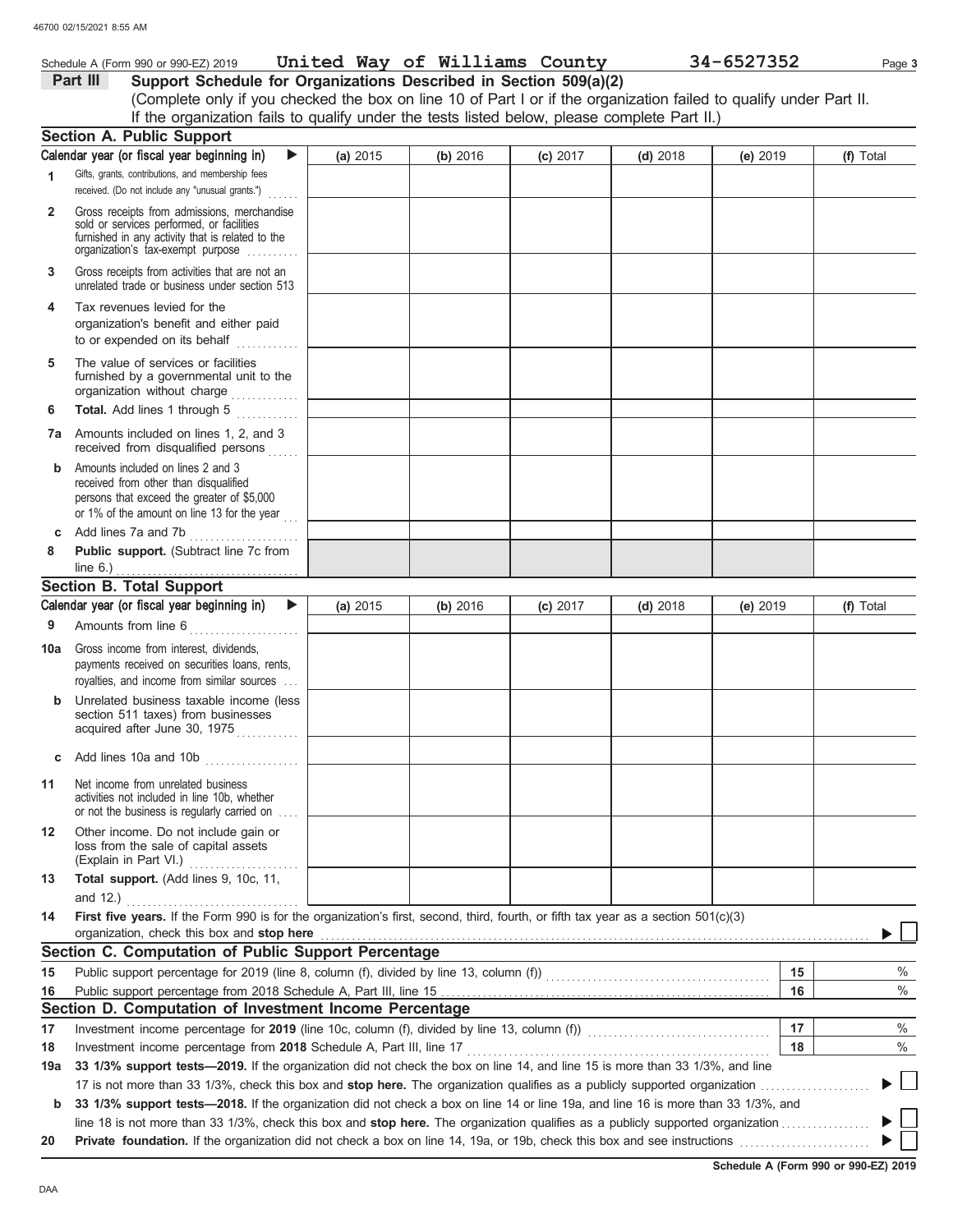|                | United Way of Williams County<br>Schedule A (Form 990 or 990-EZ) 2019                                                  | 34-6527352      |            | Page 4 |
|----------------|------------------------------------------------------------------------------------------------------------------------|-----------------|------------|--------|
|                | Part IV<br><b>Supporting Organizations</b>                                                                             |                 |            |        |
|                | (Complete only if you checked a box in line 12 on Part I. If you checked 12a of Part I, complete Sections A            |                 |            |        |
|                | and B. If you checked 12b of Part I, complete Sections A and C. If you checked 12c of Part I, complete                 |                 |            |        |
|                | Sections A, D, and E. If you checked 12d of Part I, complete Sections A and D, and complete Part V.)                   |                 |            |        |
|                | <b>Section A. All Supporting Organizations</b>                                                                         |                 |            |        |
|                |                                                                                                                        |                 | <b>Yes</b> | No     |
| 1              | Are all of the organization's supported organizations listed by name in the organization's governing                   |                 |            |        |
|                | documents? If "No," describe in Part VI how the supported organizations are designated. If designated by               |                 |            |        |
|                | class or purpose, describe the designation. If historic and continuing relationship, explain.                          | 1               |            |        |
| 2              | Did the organization have any supported organization that does not have an IRS determination of status                 |                 |            |        |
|                | under section 509(a)(1) or (2)? If "Yes," explain in <b>Part VI</b> how the organization determined that the supported |                 |            |        |
|                | organization was described in section 509(a)(1) or (2).                                                                | $\mathbf{2}$    |            |        |
| За             | Did the organization have a supported organization described in section $501(c)(4)$ , (5), or (6)? If "Yes," answer    |                 |            |        |
|                | $(b)$ and $(c)$ below.                                                                                                 | 3a              |            |        |
| b              | Did the organization confirm that each supported organization qualified under section $501(c)(4)$ , (5), or (6) and    |                 |            |        |
|                | satisfied the public support tests under section $509(a)(2)?$ If "Yes," describe in <b>Part VI</b> when and how the    |                 |            |        |
|                | organization made the determination.                                                                                   | 3b              |            |        |
| c              | Did the organization ensure that all support to such organizations was used exclusively for section $170(c)(2)(B)$     |                 |            |        |
|                | purposes? If "Yes," explain in Part VI what controls the organization put in place to ensure such use.                 | 3 <sub>c</sub>  |            |        |
| 4a             | Was any supported organization not organized in the United States ("foreign supported organization")? If               |                 |            |        |
|                | "Yes," and if you checked 12a or 12b in Part I, answer (b) and (c) below.                                              | 4a              |            |        |
| b              | Did the organization have ultimate control and discretion in deciding whether to make grants to the foreign            |                 |            |        |
|                | supported organization? If "Yes," describe in Part VI how the organization had such control and discretion             |                 |            |        |
|                | despite being controlled or supervised by or in connection with its supported organizations.                           | 4b              |            |        |
| C              | Did the organization support any foreign supported organization that does not have an IRS determination                |                 |            |        |
|                | under sections $501(c)(3)$ and $509(a)(1)$ or (2)? If "Yes," explain in Part VI what controls the organization used    |                 |            |        |
|                | to ensure that all support to the foreign supported organization was used exclusively for section $170(c)(2)(B)$       |                 |            |        |
|                | purposes.                                                                                                              | 4c              |            |        |
| 5a             | Did the organization add, substitute, or remove any supported organizations during the tax year? If "Yes,"             |                 |            |        |
|                | answer (b) and (c) below (if applicable). Also, provide detail in Part VI, including (i) the names and EIN             |                 |            |        |
|                | numbers of the supported organizations added, substituted, or removed; (ii) the reasons for each such action;          |                 |            |        |
|                | (iii) the authority under the organization's organizing document authorizing such action; and (iv) how the action      |                 |            |        |
|                | was accomplished (such as by amendment to the organizing document).                                                    | 5a              |            |        |
| b              | Type I or Type II only. Was any added or substituted supported organization part of a class already                    |                 |            |        |
|                | designated in the organization's organizing document?                                                                  | 5b              |            |        |
| с              | Substitutions only. Was the substitution the result of an event beyond the organization's control?                     | 5c              |            |        |
| 6              | Did the organization provide support (whether in the form of grants or the provision of services or facilities) to     |                 |            |        |
|                | anyone other than (i) its supported organizations, (ii) individuals that are part of the charitable class benefited    |                 |            |        |
|                | by one or more of its supported organizations, or (iii) other supporting organizations that also support or            |                 |            |        |
|                | benefit one or more of the filing organization's supported organizations? If "Yes," provide detail in Part VI.         | 6               |            |        |
| $\overline{7}$ | Did the organization provide a grant, loan, compensation, or other similar payment to a substantial contributor        |                 |            |        |
|                | (as defined in section 4958(c)(3)(C)), a family member of a substantial contributor, or a 35% controlled entity        |                 |            |        |
|                | with regard to a substantial contributor? If "Yes," complete Part I of Schedule L (Form 990 or 990-EZ).                | 7               |            |        |
| 8              | Did the organization make a loan to a disqualified person (as defined in section 4958) not described in line 7?        |                 |            |        |
|                | If "Yes," complete Part I of Schedule L (Form 990 or 990-EZ).                                                          | 8               |            |        |
| 9a             | Was the organization controlled directly or indirectly at any time during the tax year by one or more                  |                 |            |        |
|                | disqualified persons as defined in section 4946 (other than foundation managers and organizations described            |                 |            |        |
|                | in section $509(a)(1)$ or $(2)$ ? If "Yes," provide detail in Part VI.                                                 | 9а              |            |        |
| b              | Did one or more disqualified persons (as defined in line 9a) hold a controlling interest in any entity in which        |                 |            |        |
|                | the supporting organization had an interest? If "Yes," provide detail in Part VI.                                      | 9b              |            |        |
| С              | Did a disqualified person (as defined in line 9a) have an ownership interest in, or derive any personal benefit        |                 |            |        |
|                | from, assets in which the supporting organization also had an interest? If "Yes," provide detail in Part VI.           | 9с              |            |        |
| 10a            | Was the organization subject to the excess business holdings rules of section 4943 because of section                  |                 |            |        |
|                | 4943(f) (regarding certain Type II supporting organizations, and all Type III non-functionally integrated              |                 |            |        |
|                | supporting organizations)? If "Yes," answer 10b below.                                                                 | 10a             |            |        |
| b              | Did the organization have any excess business holdings in the tax year? (Use Schedule C, Form 4720, to                 |                 |            |        |
|                | determine whether the organization had excess business holdings.)                                                      | 10 <sub>b</sub> |            |        |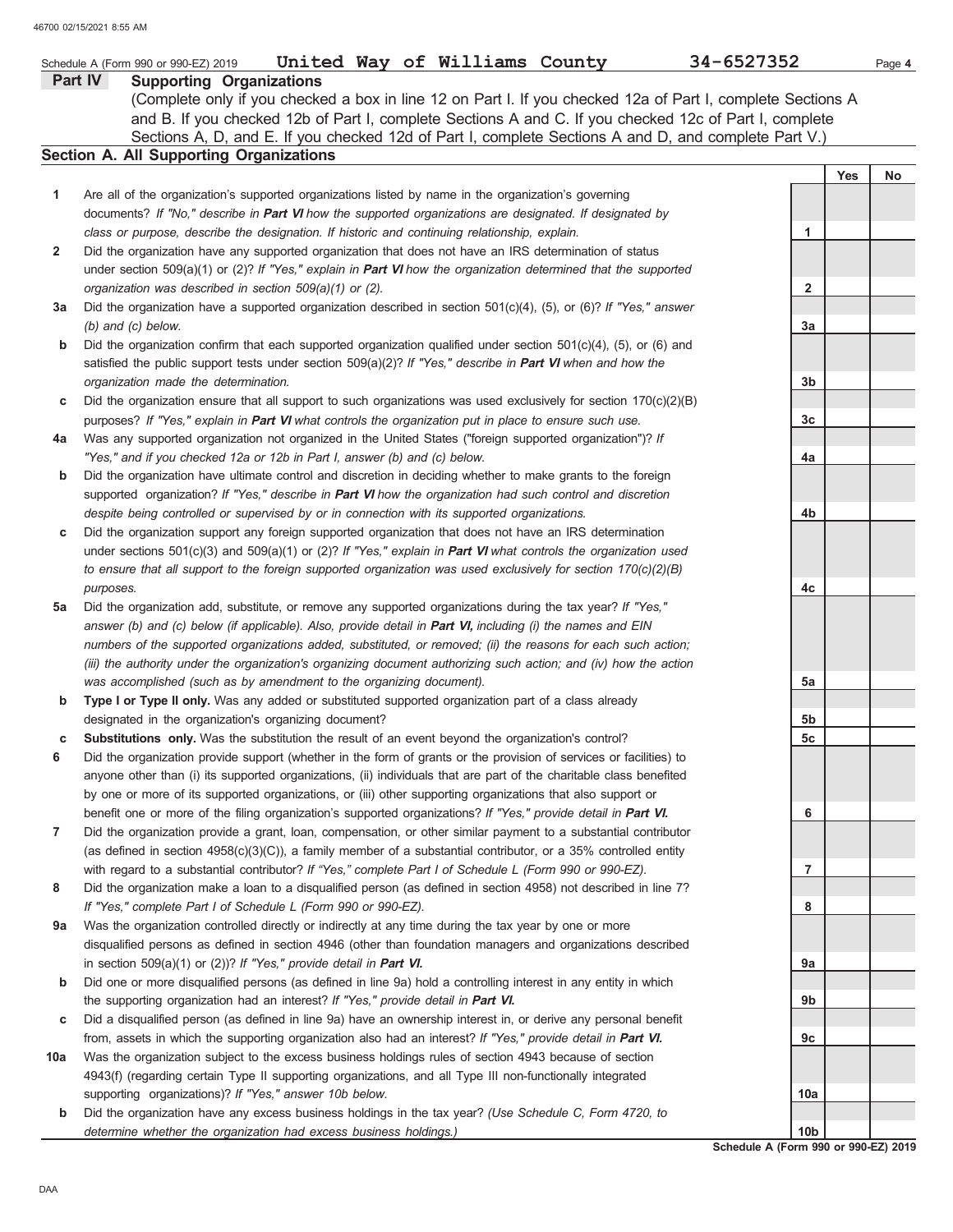|                | 34-6527352<br>United Way of Williams County<br>Schedule A (Form 990 or 990-EZ) 2019                                                                                                                                  |                         |            | Page 5 |
|----------------|----------------------------------------------------------------------------------------------------------------------------------------------------------------------------------------------------------------------|-------------------------|------------|--------|
| <b>Part IV</b> | Supporting Organizations (continued)                                                                                                                                                                                 |                         |            |        |
|                |                                                                                                                                                                                                                      |                         | <b>Yes</b> | No     |
| 11             | Has the organization accepted a gift or contribution from any of the following persons?                                                                                                                              |                         |            |        |
|                | a A person who directly or indirectly controls, either alone or together with persons described in (b) and (c)                                                                                                       |                         |            |        |
|                | below, the governing body of a supported organization?                                                                                                                                                               | 11a                     |            |        |
|                | <b>b</b> A family member of a person described in (a) above?                                                                                                                                                         | 11 <sub>b</sub>         |            |        |
|                | c A 35% controlled entity of a person described in (a) or (b) above? If "Yes" to a, b, or c, provide detail in Part VI.<br><b>Section B. Type I Supporting Organizations</b>                                         | 11c                     |            |        |
|                |                                                                                                                                                                                                                      |                         | Yes        |        |
| 1              | Did the directors, trustees, or membership of one or more supported organizations have the power to                                                                                                                  |                         |            | No     |
|                | regularly appoint or elect at least a majority of the organization's directors or trustees at all times during the                                                                                                   |                         |            |        |
|                | tax year? If "No," describe in Part VI how the supported organization(s) effectively operated, supervised, or                                                                                                        |                         |            |        |
|                | controlled the organization's activities. If the organization had more than one supported organization,                                                                                                              |                         |            |        |
|                | describe how the powers to appoint and/or remove directors or trustees were allocated among the supported                                                                                                            |                         |            |        |
|                | organizations and what conditions or restrictions, if any, applied to such powers during the tax year.                                                                                                               | 1                       |            |        |
| $\mathbf{2}$   | Did the organization operate for the benefit of any supported organization other than the supported                                                                                                                  |                         |            |        |
|                | organization(s) that operated, supervised, or controlled the supporting organization? If "Yes," explain in Part                                                                                                      |                         |            |        |
|                | VI how providing such benefit carried out the purposes of the supported organization(s) that operated,                                                                                                               |                         |            |        |
|                | supervised, or controlled the supporting organization.                                                                                                                                                               | $\overline{\mathbf{2}}$ |            |        |
|                | <b>Section C. Type II Supporting Organizations</b>                                                                                                                                                                   |                         |            |        |
|                |                                                                                                                                                                                                                      |                         | Yes        | No     |
| 1              | Were a majority of the organization's directors or trustees during the tax year also a majority of the directors                                                                                                     |                         |            |        |
|                | or trustees of each of the organization's supported organization(s)? If "No," describe in Part VI how control                                                                                                        |                         |            |        |
|                | or management of the supporting organization was vested in the same persons that controlled or managed                                                                                                               |                         |            |        |
|                | the supported organization(s).                                                                                                                                                                                       | 1                       |            |        |
|                | Section D. All Type III Supporting Organizations                                                                                                                                                                     |                         |            |        |
|                |                                                                                                                                                                                                                      |                         | Yes        | No     |
| 1              | Did the organization provide to each of its supported organizations, by the last day of the fifth month of the                                                                                                       |                         |            |        |
|                | organization's tax year, (i) a written notice describing the type and amount of support provided during the prior tax                                                                                                |                         |            |        |
|                | year, (ii) a copy of the Form 990 that was most recently filed as of the date of notification, and (iii) copies of the                                                                                               |                         |            |        |
|                | organization's governing documents in effect on the date of notification, to the extent not previously provided?                                                                                                     | 1                       |            |        |
| $\mathbf{2}$   | Were any of the organization's officers, directors, or trustees either (i) appointed or elected by the supported                                                                                                     |                         |            |        |
|                | organization(s) or (ii) serving on the governing body of a supported organization? If "No," explain in Part VI how                                                                                                   |                         |            |        |
| 3              | the organization maintained a close and continuous working relationship with the supported organization(s).<br>By reason of the relationship described in (2), did the organization's supported organizations have a | 2                       |            |        |
|                | significant voice in the organization's investment policies and in directing the use of the organization's                                                                                                           |                         |            |        |
|                | income or assets at all times during the tax year? If "Yes," describe in Part VI the role the organization's                                                                                                         |                         |            |        |
|                | supported organizations played in this regard.                                                                                                                                                                       | 3                       |            |        |
|                | Section E. Type III Functionally-Integrated Supporting Organizations                                                                                                                                                 |                         |            |        |
| 1              | Check the box next to the method that the organization used to satisfy the Integral Part Test during the year (see instructions).                                                                                    |                         |            |        |
| а              | The organization satisfied the Activities Test. Complete line 2 below.                                                                                                                                               |                         |            |        |
| b              | The organization is the parent of each of its supported organizations. Complete line 3 below.                                                                                                                        |                         |            |        |
| c              | The organization supported a governmental entity. Describe in Part VI how you supported a government entity (see instructions).                                                                                      |                         |            |        |
|                |                                                                                                                                                                                                                      |                         |            |        |
| $\mathbf{z}$   | Activities Test. Answer (a) and (b) below.                                                                                                                                                                           |                         | <b>Yes</b> | No     |
| а              | Did substantially all of the organization's activities during the tax year directly further the exempt purposes of                                                                                                   |                         |            |        |
|                | the supported organization(s) to which the organization was responsive? If "Yes," then in Part VI identify                                                                                                           |                         |            |        |
|                | those supported organizations and explain how these activities directly furthered their exempt purposes,                                                                                                             |                         |            |        |
|                | how the organization was responsive to those supported organizations, and how the organization determined                                                                                                            |                         |            |        |
|                | that these activities constituted substantially all of its activities.                                                                                                                                               | 2a                      |            |        |
| b              | Did the activities described in (a) constitute activities that, but for the organization's involvement, one or more                                                                                                  |                         |            |        |
|                | of the organization's supported organization(s) would have been engaged in? If "Yes," explain in Part VI the                                                                                                         |                         |            |        |
|                | reasons for the organization's position that its supported organization(s) would have engaged in these                                                                                                               |                         |            |        |
|                | activities but for the organization's involvement.                                                                                                                                                                   | 2b                      |            |        |
| 3              | Parent of Supported Organizations. Answer (a) and (b) below.                                                                                                                                                         |                         |            |        |
| а              | Did the organization have the power to regularly appoint or elect a majority of the officers, directors, or<br>trustees of each of the supported organizations? Provide details in Part VI.                          | За                      |            |        |
| b              | Did the organization exercise a substantial degree of direction over the policies, programs, and activities of each                                                                                                  |                         |            |        |
|                | of its supported organizations? If "Yes," describe in <b>Part VI</b> the role played by the organization in this regard.                                                                                             | 3 <sub>b</sub>          |            |        |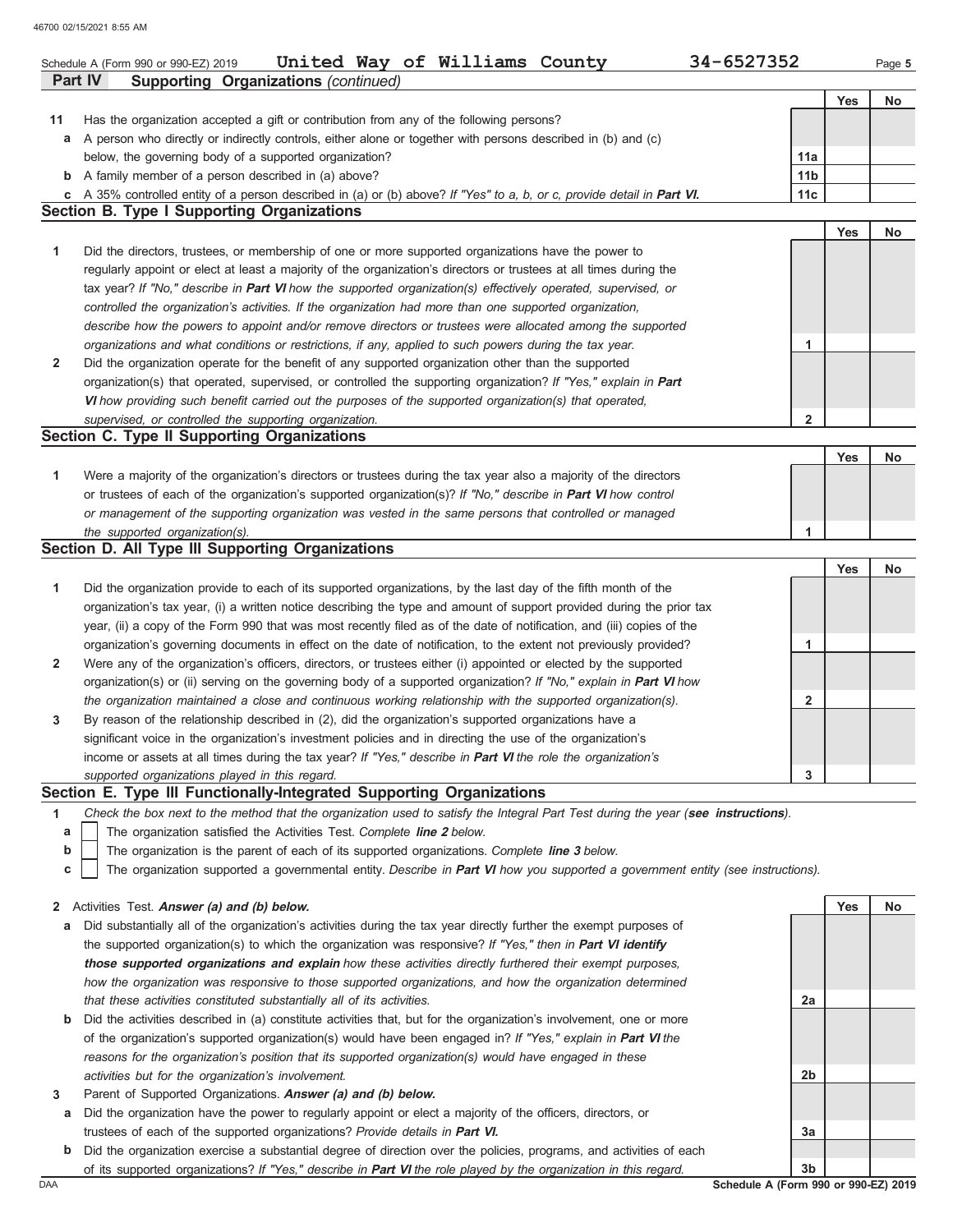| United Way of Williams County<br>Schedule A (Form 990 or 990-EZ) 2019                                                                            |                         | 34-6527352     | Page 6                         |
|--------------------------------------------------------------------------------------------------------------------------------------------------|-------------------------|----------------|--------------------------------|
| Type III Non-Functionally Integrated 509(a)(3) Supporting Organizations<br><b>Part V</b>                                                         |                         |                |                                |
| $\mathbf{1}$<br>Check here if the organization satisfied the Integral Part Test as a qualifying trust on Nov. 20, 1970 (explain in Part VI). See |                         |                |                                |
| instructions. All other Type III non-functionally integrated supporting organizations must complete Sections A through E.                        |                         |                |                                |
| Section A - Adjusted Net Income                                                                                                                  |                         | (A) Prior Year | (B) Current Year<br>(optional) |
| Net short-term capital gain<br>1                                                                                                                 | $\mathbf{1}$            |                |                                |
| $\overline{2}$<br>Recoveries of prior-year distributions                                                                                         | $\overline{2}$          |                |                                |
| 3<br>Other gross income (see instructions)                                                                                                       | 3                       |                |                                |
| Add lines 1 through 3.<br>4                                                                                                                      | 4                       |                |                                |
| Depreciation and depletion<br>5                                                                                                                  | 5                       |                |                                |
| Portion of operating expenses paid or incurred for production or<br>6                                                                            |                         |                |                                |
| collection of gross income or for management, conservation, or                                                                                   |                         |                |                                |
| maintenance of property held for production of income (see instructions)                                                                         | 6                       |                |                                |
| Other expenses (see instructions)<br>7                                                                                                           | $\overline{7}$          |                |                                |
| 8<br>Adjusted Net Income (subtract lines 5, 6, and 7 from line 4)                                                                                | 8                       |                |                                |
| <b>Section B - Minimum Asset Amount</b>                                                                                                          |                         | (A) Prior Year | (B) Current Year<br>(optional) |
| 1 Aggregate fair market value of all non-exempt-use assets (see                                                                                  |                         |                |                                |
| instructions for short tax year or assets held for part of year):                                                                                |                         |                |                                |
| <b>a</b> Average monthly value of securities                                                                                                     | 1a                      |                |                                |
| b<br>Average monthly cash balances                                                                                                               | 1 <sub>b</sub>          |                |                                |
| Fair market value of other non-exempt-use assets<br>С                                                                                            | 1 <sub>c</sub>          |                |                                |
| <b>Total</b> (add lines 1a, 1b, and 1c)<br>d                                                                                                     | 1 <sub>d</sub>          |                |                                |
| <b>Discount</b> claimed for blockage or other<br>е                                                                                               |                         |                |                                |
| factors (explain in detail in <b>Part VI)</b> :                                                                                                  |                         |                |                                |
| $\overline{2}$<br>Acquisition indebtedness applicable to non-exempt-use assets                                                                   | $\overline{\mathbf{2}}$ |                |                                |
| 3<br>Subtract line 2 from line 1d.                                                                                                               | 3                       |                |                                |
| Cash deemed held for exempt use. Enter 1-1/2% of line 3 (for greater amount,<br>4                                                                |                         |                |                                |
| see instructions)                                                                                                                                | 4                       |                |                                |
| 5<br>Net value of non-exempt-use assets (subtract line 4 from line 3)                                                                            | 5                       |                |                                |
| 6<br>Multiply line 5 by .035.                                                                                                                    | 6                       |                |                                |
| Recoveries of prior-year distributions<br>7                                                                                                      | $\overline{7}$          |                |                                |
| Minimum Asset Amount (add line 7 to line 6)<br>8                                                                                                 | 8                       |                |                                |
| Section C - Distributable Amount                                                                                                                 |                         |                | <b>Current Year</b>            |
| Adjusted net income for prior year (from Section A, line 8, Column A)<br>1                                                                       | 1                       |                |                                |
| $\overline{2}$<br>Enter 85% of line 1.                                                                                                           | $\overline{2}$          |                |                                |
| 3<br>Minimum asset amount for prior year (from Section B, line 8, Column A)                                                                      | 3                       |                |                                |
| Enter greater of line 2 or line 3.<br>4                                                                                                          | 4                       |                |                                |
| 5<br>Income tax imposed in prior year                                                                                                            | 5                       |                |                                |
| 6<br><b>Distributable Amount.</b> Subtract line 5 from line 4, unless subject to                                                                 |                         |                |                                |

emergency temporary reduction (see instructions).

**7** instructions). Check here if the current year is the organization's first as a non-functionally integrated Type III supporting organization (see

**6**

**Schedule A (Form 990 or 990-EZ) 2019**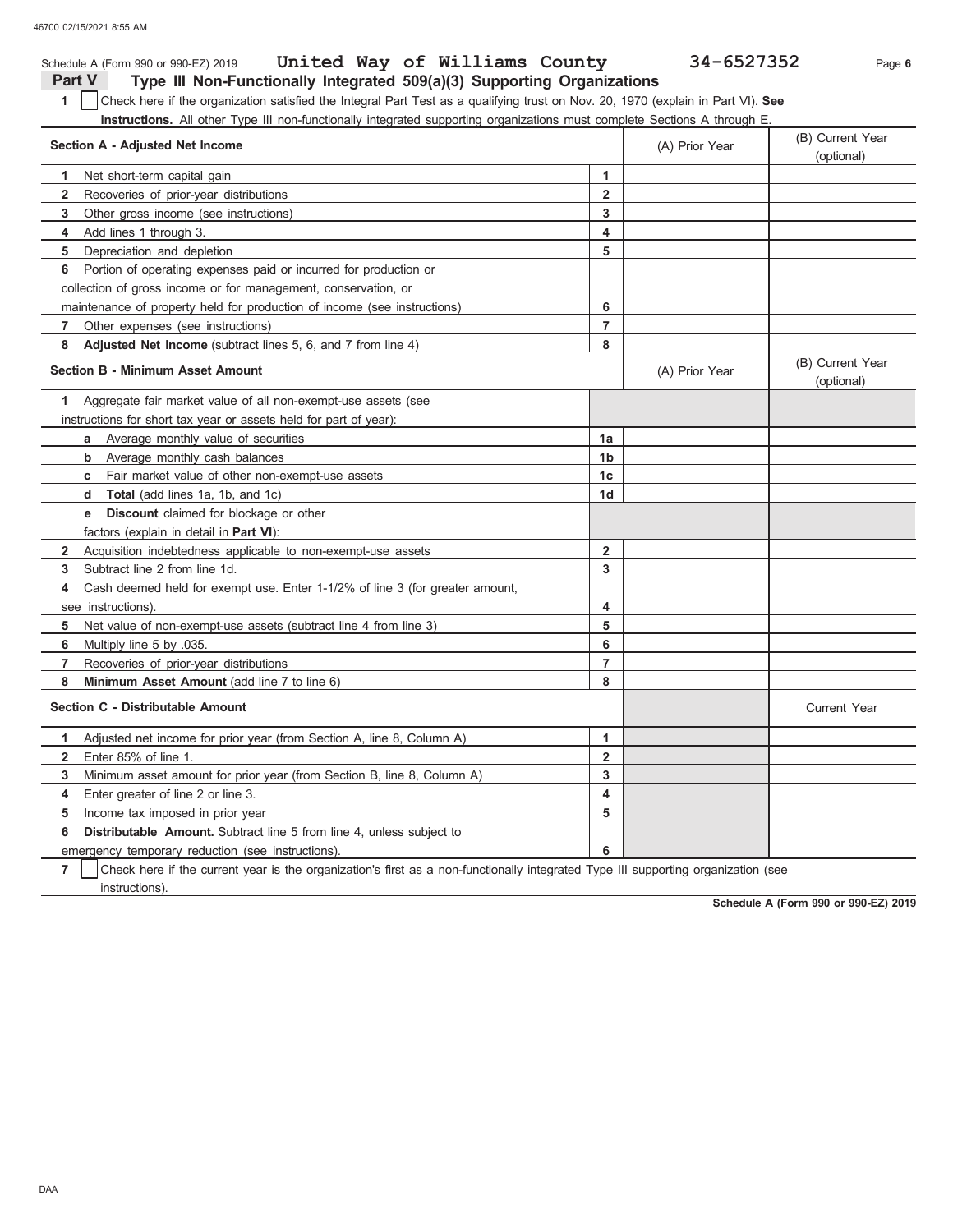|                | United Way of Williams County<br>Schedule A (Form 990 or 990-EZ) 2019                      |                             | 34-6527352                            | Page 7                                  |
|----------------|--------------------------------------------------------------------------------------------|-----------------------------|---------------------------------------|-----------------------------------------|
| <b>Part V</b>  | Type III Non-Functionally Integrated 509(a)(3) Supporting Organizations (continued)        |                             |                                       |                                         |
|                | <b>Section D - Distributions</b>                                                           |                             |                                       | <b>Current Year</b>                     |
| 1              | Amounts paid to supported organizations to accomplish exempt purposes                      |                             |                                       |                                         |
| $\overline{2}$ | Amounts paid to perform activity that directly furthers exempt purposes of supported       |                             |                                       |                                         |
|                | organizations, in excess of income from activity                                           |                             |                                       |                                         |
| 3              | Administrative expenses paid to accomplish exempt purposes of supported organizations      |                             |                                       |                                         |
| 4              | Amounts paid to acquire exempt-use assets                                                  |                             |                                       |                                         |
| 5              | Qualified set-aside amounts (prior IRS approval required)                                  |                             |                                       |                                         |
| 6              | Other distributions (describe in Part VI). See instructions.                               |                             |                                       |                                         |
| $\overline{7}$ | Total annual distributions. Add lines 1 through 6.                                         |                             |                                       |                                         |
| 8              | Distributions to attentive supported organizations to which the organization is responsive |                             |                                       |                                         |
|                | (provide details in Part VI). See instructions.                                            |                             |                                       |                                         |
| 9              | Distributable amount for 2019 from Section C, line 6                                       |                             |                                       |                                         |
| 10             | Line 8 amount divided by line 9 amount                                                     |                             |                                       |                                         |
|                |                                                                                            | (i)                         | (ii)                                  | (iii)                                   |
|                | <b>Section E - Distribution Allocations (see instructions)</b>                             | <b>Excess Distributions</b> | <b>Underdistributions</b><br>Pre-2019 | <b>Distributable</b><br>Amount for 2019 |
| 1              | Distributable amount for 2019 from Section C, line 6                                       |                             |                                       |                                         |
| $\overline{2}$ | Underdistributions, if any, for years prior to 2019                                        |                             |                                       |                                         |
|                | (reasonable cause required-explain in Part VI). See                                        |                             |                                       |                                         |
|                | instructions.                                                                              |                             |                                       |                                         |
| 3              | Excess distributions carryover, if any, to 2019                                            |                             |                                       |                                         |
|                |                                                                                            |                             |                                       |                                         |
|                |                                                                                            |                             |                                       |                                         |
|                |                                                                                            |                             |                                       |                                         |
|                |                                                                                            |                             |                                       |                                         |
|                |                                                                                            |                             |                                       |                                         |
|                | f Total of lines 3a through e                                                              |                             |                                       |                                         |
|                | g Applied to underdistributions of prior years                                             |                             |                                       |                                         |
|                | h Applied to 2019 distributable amount                                                     |                             |                                       |                                         |
|                | Carryover from 2014 not applied (see instructions)                                         |                             |                                       |                                         |
|                | Remainder. Subtract lines 3g, 3h, and 3i from 3f.                                          |                             |                                       |                                         |
| 4              | Distributions for 2019 from                                                                |                             |                                       |                                         |
|                | \$<br>Section D, line 7:                                                                   |                             |                                       |                                         |
|                | a Applied to underdistributions of prior years                                             |                             |                                       |                                         |
|                | <b>b</b> Applied to 2019 distributable amount                                              |                             |                                       |                                         |
|                | <b>c</b> Remainder. Subtract lines 4a and 4b from 4.                                       |                             |                                       |                                         |
| 5              | Remaining underdistributions for years prior to 2019, if                                   |                             |                                       |                                         |
|                | any. Subtract lines 3g and 4a from line 2. For result                                      |                             |                                       |                                         |
|                | greater than zero, explain in Part VI. See instructions.                                   |                             |                                       |                                         |
| 6              | Remaining underdistributions for 2019. Subtract lines 3h                                   |                             |                                       |                                         |
|                | and 4b from line 1. For result greater than zero, explain in                               |                             |                                       |                                         |
|                | <b>Part VI.</b> See instructions.                                                          |                             |                                       |                                         |
| $\overline{7}$ | Excess distributions carryover to 2020. Add lines 3j                                       |                             |                                       |                                         |
|                | and 4c.                                                                                    |                             |                                       |                                         |
| 8              | Breakdown of line 7:                                                                       |                             |                                       |                                         |
|                |                                                                                            |                             |                                       |                                         |
|                |                                                                                            |                             |                                       |                                         |
|                |                                                                                            |                             |                                       |                                         |
|                | d Excess from 2018                                                                         |                             |                                       |                                         |
|                | e Excess from 2019                                                                         |                             |                                       |                                         |

**Schedule A (Form 990 or 990-EZ) 2019**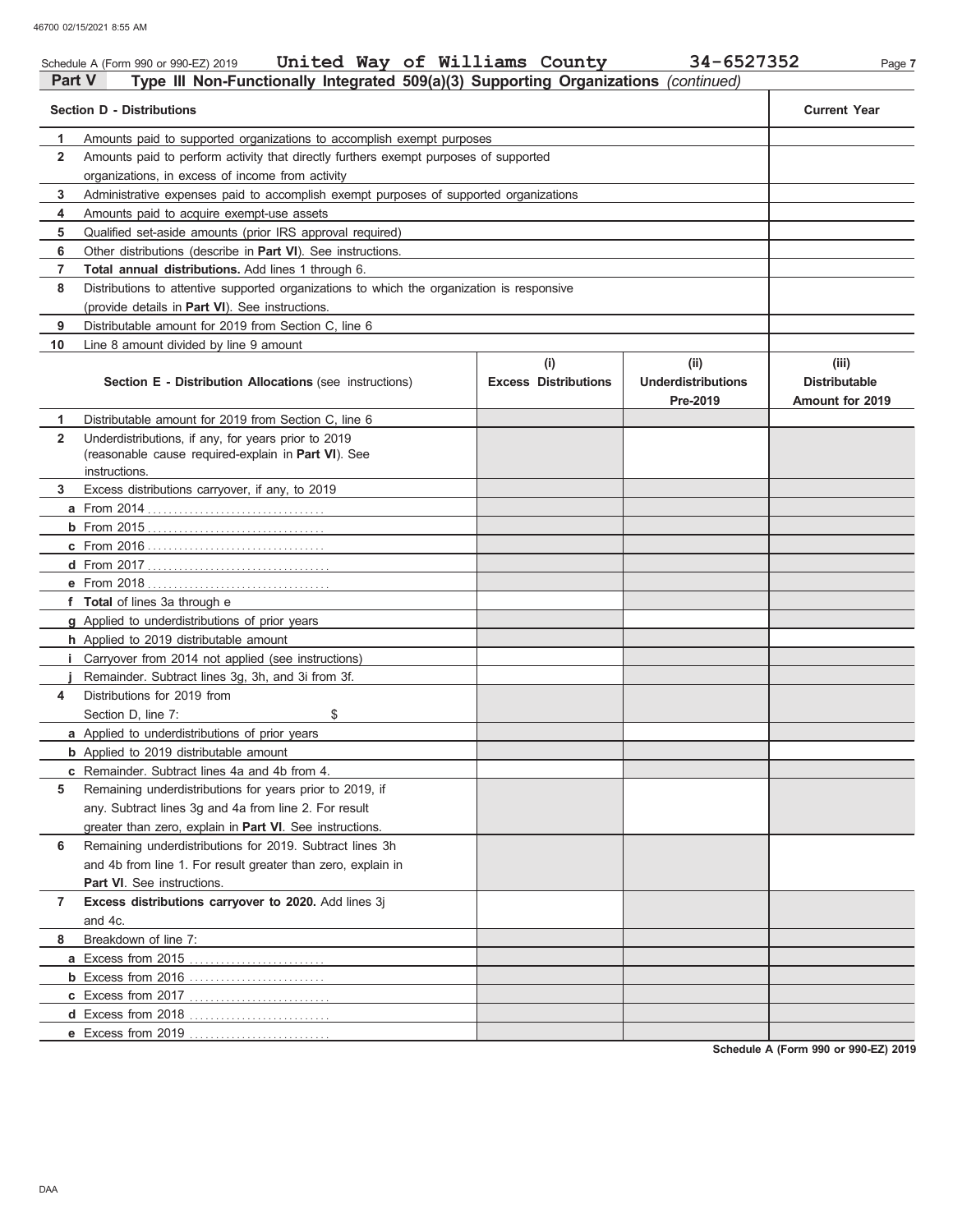| Part VI | Schedule A (Form 990 or 990-EZ) 2019<br>lines 2, 5, and 6. Also complete this part for any additional information. (See instructions.) |  | United Way of Williams County | 34-6527352<br>Supplemental Information. Provide the explanations required by Part II, line 10; Part II, line 17a or 17b; Part<br>III, line 12; Part IV, Section A, lines 1, 2, 3b, 3c, 4b, 4c, 5a, 6, 9a, 9b, 9c, 11a, 11b, and 11c; Part IV, Section<br>B, lines 1 and 2; Part IV, Section C, line 1; Part IV, Section D, lines 2 and 3; Part IV, Section E, lines 1c, 2a, 2b,<br>3a, and 3b; Part V, line 1; Part V, Section B, line 1e; Part V, Section D, lines 5, 6, and 8; and Part V, Section E, | Page 8 |
|---------|----------------------------------------------------------------------------------------------------------------------------------------|--|-------------------------------|---------------------------------------------------------------------------------------------------------------------------------------------------------------------------------------------------------------------------------------------------------------------------------------------------------------------------------------------------------------------------------------------------------------------------------------------------------------------------------------------------------|--------|
|         |                                                                                                                                        |  |                               |                                                                                                                                                                                                                                                                                                                                                                                                                                                                                                         |        |
|         |                                                                                                                                        |  |                               |                                                                                                                                                                                                                                                                                                                                                                                                                                                                                                         |        |
|         |                                                                                                                                        |  |                               |                                                                                                                                                                                                                                                                                                                                                                                                                                                                                                         |        |
|         |                                                                                                                                        |  |                               |                                                                                                                                                                                                                                                                                                                                                                                                                                                                                                         |        |
|         |                                                                                                                                        |  |                               |                                                                                                                                                                                                                                                                                                                                                                                                                                                                                                         |        |
|         |                                                                                                                                        |  |                               |                                                                                                                                                                                                                                                                                                                                                                                                                                                                                                         |        |
|         |                                                                                                                                        |  |                               |                                                                                                                                                                                                                                                                                                                                                                                                                                                                                                         |        |
|         |                                                                                                                                        |  |                               |                                                                                                                                                                                                                                                                                                                                                                                                                                                                                                         |        |
|         |                                                                                                                                        |  |                               |                                                                                                                                                                                                                                                                                                                                                                                                                                                                                                         |        |
|         |                                                                                                                                        |  |                               |                                                                                                                                                                                                                                                                                                                                                                                                                                                                                                         |        |
|         |                                                                                                                                        |  |                               |                                                                                                                                                                                                                                                                                                                                                                                                                                                                                                         |        |
|         |                                                                                                                                        |  |                               |                                                                                                                                                                                                                                                                                                                                                                                                                                                                                                         |        |
|         |                                                                                                                                        |  |                               |                                                                                                                                                                                                                                                                                                                                                                                                                                                                                                         |        |
|         |                                                                                                                                        |  |                               |                                                                                                                                                                                                                                                                                                                                                                                                                                                                                                         |        |
|         |                                                                                                                                        |  |                               |                                                                                                                                                                                                                                                                                                                                                                                                                                                                                                         |        |
|         |                                                                                                                                        |  |                               |                                                                                                                                                                                                                                                                                                                                                                                                                                                                                                         |        |
|         |                                                                                                                                        |  |                               |                                                                                                                                                                                                                                                                                                                                                                                                                                                                                                         |        |
|         |                                                                                                                                        |  |                               |                                                                                                                                                                                                                                                                                                                                                                                                                                                                                                         |        |
|         |                                                                                                                                        |  |                               |                                                                                                                                                                                                                                                                                                                                                                                                                                                                                                         |        |
|         |                                                                                                                                        |  |                               |                                                                                                                                                                                                                                                                                                                                                                                                                                                                                                         |        |
|         |                                                                                                                                        |  |                               |                                                                                                                                                                                                                                                                                                                                                                                                                                                                                                         |        |
|         |                                                                                                                                        |  |                               |                                                                                                                                                                                                                                                                                                                                                                                                                                                                                                         |        |
|         |                                                                                                                                        |  |                               |                                                                                                                                                                                                                                                                                                                                                                                                                                                                                                         |        |
|         |                                                                                                                                        |  |                               |                                                                                                                                                                                                                                                                                                                                                                                                                                                                                                         |        |
|         |                                                                                                                                        |  |                               |                                                                                                                                                                                                                                                                                                                                                                                                                                                                                                         |        |
|         |                                                                                                                                        |  |                               |                                                                                                                                                                                                                                                                                                                                                                                                                                                                                                         |        |
|         |                                                                                                                                        |  |                               |                                                                                                                                                                                                                                                                                                                                                                                                                                                                                                         |        |
|         |                                                                                                                                        |  |                               |                                                                                                                                                                                                                                                                                                                                                                                                                                                                                                         |        |
|         |                                                                                                                                        |  |                               |                                                                                                                                                                                                                                                                                                                                                                                                                                                                                                         |        |
|         |                                                                                                                                        |  |                               |                                                                                                                                                                                                                                                                                                                                                                                                                                                                                                         |        |
|         |                                                                                                                                        |  |                               |                                                                                                                                                                                                                                                                                                                                                                                                                                                                                                         |        |
|         |                                                                                                                                        |  |                               |                                                                                                                                                                                                                                                                                                                                                                                                                                                                                                         |        |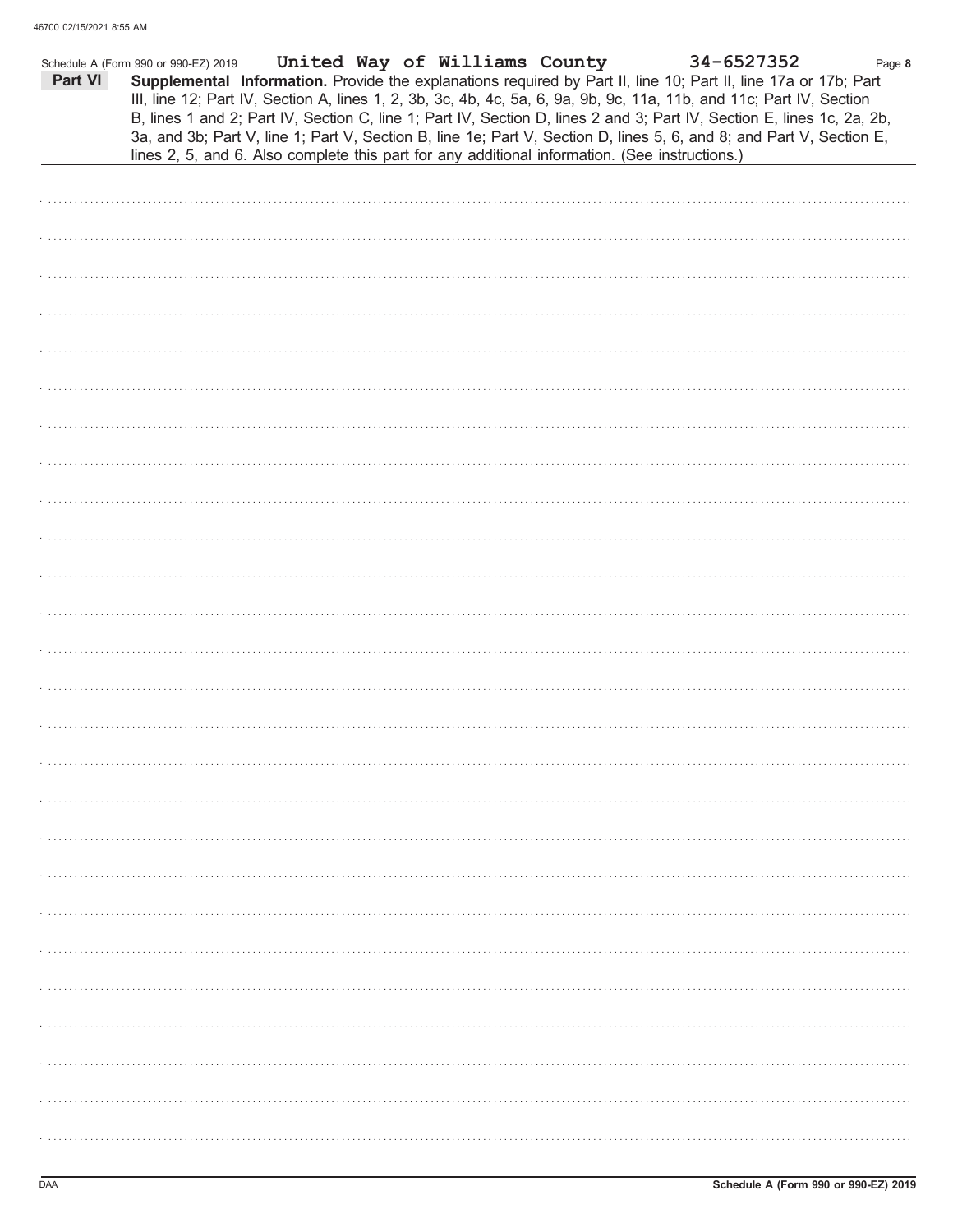### OMB No. 1545-0047 Department of the Treasury Internal Revenue Service Name of the organization **2019 Schedule of Contributors Schedule B (Form 990, 990-EZ, b** Attach to Form 990, Form 990-EZ, or Form 990-PF. **Employer identification number Go to www.irs.gov/Form990 for the latest information.**

### **United Way of Williams County 34-6527352**

**Organization type** (check one):

| 34-6527352 |  |
|------------|--|
|            |  |

| Filers of:         | Section:                                                                    |
|--------------------|-----------------------------------------------------------------------------|
| Form 990 or 990-EZ | $ \mathbf{X} $ 501(c)( $3$ ) (enter number) organization                    |
|                    | $4947(a)(1)$ nonexempt charitable trust not treated as a private foundation |
|                    | 527 political organization                                                  |
| Form 990-PF        | 501(c)(3) exempt private foundation                                         |
|                    | 4947(a)(1) nonexempt charitable trust treated as a private foundation       |
|                    | $501(c)(3)$ taxable private foundation                                      |

Check if your organization is covered by the **General Rule** or a **Special Rule. Note:** Only a section 501(c)(7), (8), or (10) organization can check boxes for both the General Rule and a Special Rule. See instructions.

### **General Rule**

For an organization filing Form 990, 990-EZ, or 990-PF that received, during the year, contributions totaling \$5,000 or more (in money or property) from any one contributor. Complete Parts I and II. See instructions for determining a contributor's total contributions.

### **Special Rules**

| $\overline{\textbf{X}}$ For an organization described in section 501(c)(3) filing Form 990 or 990-EZ that met the 331/3% support test of the |
|----------------------------------------------------------------------------------------------------------------------------------------------|
| regulations under sections 509(a)(1) and 170(b)(1)(A)(vi), that checked Schedule A (Form 990 or 990-EZ), Part II, line                       |
| 13, 16a, or 16b, and that received from any one contributor, during the year, total contributions of the greater of (1)                      |
| \$5,000; or (2) 2% of the amount on (i) Form 990, Part VIII, line 1h; or (ii) Form 990-EZ, line 1. Complete Parts I and II.                  |

literary, or educational purposes, or for the prevention of cruelty to children or animals. Complete Parts I (entering For an organization described in section  $501(c)(7)$ ,  $(8)$ , or  $(10)$  filing Form 990 or 990-EZ that received from any one contributor, during the year, total contributions of more than \$1,000 *exclusively* for religious, charitable, scientific, "N/A" in column (b) instead of the contributor name and address), II, and III.

For an organization described in section 501(c)(7), (8), or (10) filing Form 990 or 990-EZ that received from any one contributor, during the year, contributions *exclusively* for religious, charitable, etc., purposes, but no such contributions totaled more than \$1,000. If this box is checked, enter here the total contributions that were received during the year for an *exclusively* religious, charitable, etc., purpose. Don't complete any of the parts unless the **General Rule** applies to this organization because it received *nonexclusively* religious, charitable, etc., contributions totaling \$5,000 or more during the year  $\ldots$  and  $\blacktriangleright$  \$

990-EZ, or 990-PF), but it **must** answer "No" on Part IV, line 2, of its Form 990; or check the box on line H of its Form 990-EZ or on its Form 990-PF, Part I, line 2, to certify that it doesn't meet the filing requirements of Schedule B (Form 990, 990-EZ, or 990-PF). **Caution:** An organization that isn't covered by the General Rule and/or the Special Rules doesn't file Schedule B (Form 990,

**For Paperwork Reduction Act Notice, see the instructions for Form 990, 990-EZ, or 990-PF.**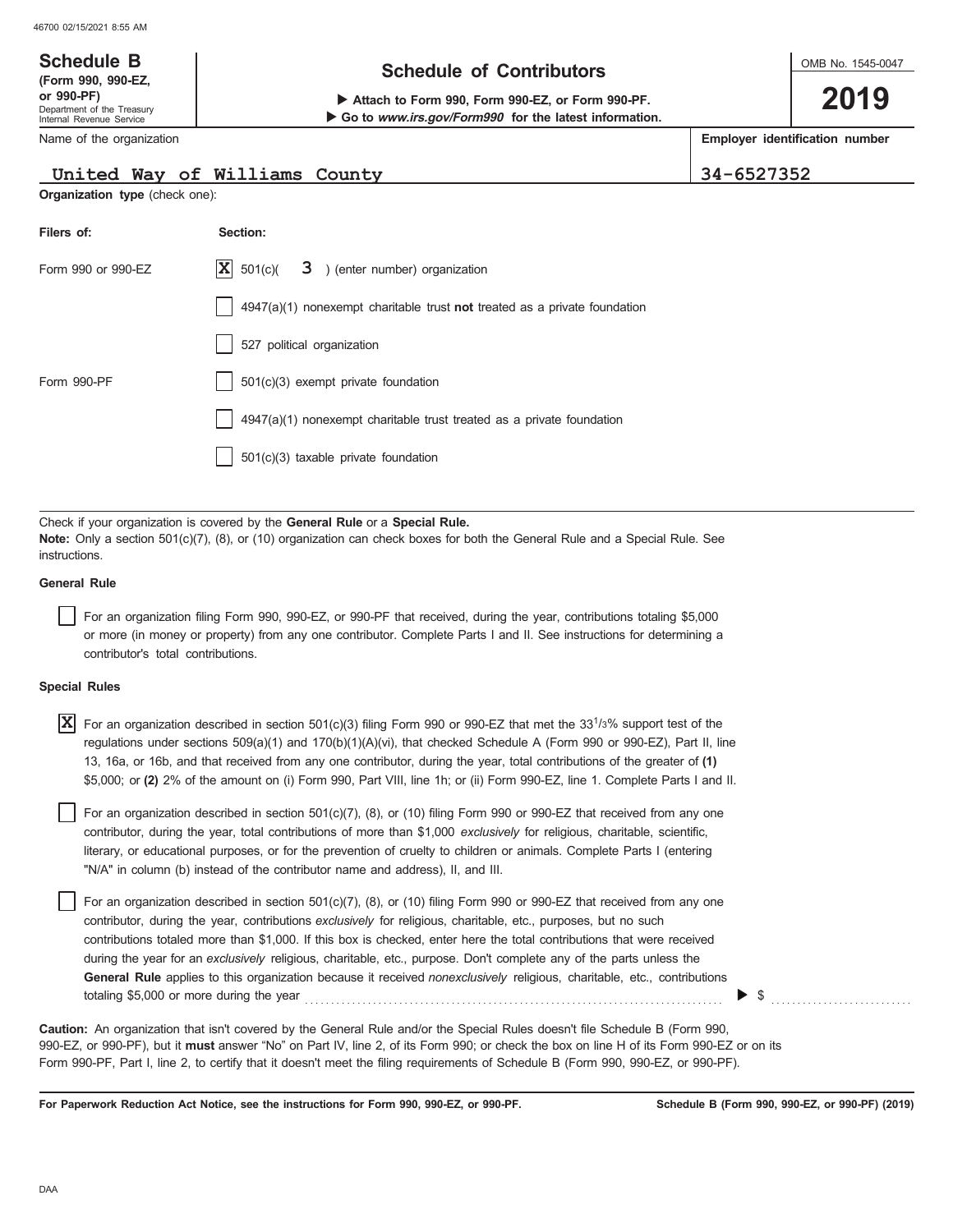|                | Schedule B (Form 990, 990-EZ, or 990-PF) (2019)                                                       |                                   | Page 1 of 2<br>Page 2                                                                                              |
|----------------|-------------------------------------------------------------------------------------------------------|-----------------------------------|--------------------------------------------------------------------------------------------------------------------|
|                | Name of organization<br>United Way of Williams County                                                 |                                   | Employer identification number<br>34-6527352                                                                       |
| Part I         | <b>Contributors</b> (see instructions). Use duplicate copies of Part I if additional space is needed. |                                   |                                                                                                                    |
| (a)<br>No.     | (b)<br>Name, address, and ZIP + 4                                                                     | (c)<br><b>Total contributions</b> | (d)<br>Type of contribution                                                                                        |
| 1              | James and Joan Bard<br>715 Center Ridge Road<br>OH 43506<br>Bryan                                     | 10,000<br>$\mathcal{S}$           | $\mathbf x$<br>Person<br>Payroll<br><b>Noncash</b><br>(Complete Part II for<br>noncash contributions.)             |
| (a)<br>No.     | (b)<br>Name, address, and ZIP + 4                                                                     | (c)<br><b>Total contributions</b> | (d)<br>Type of contribution                                                                                        |
| $\mathbf{2}$   | Wieland Chase<br>14212 County Rd M-50<br>OH 43543<br>Montpelier                                       | 10,000<br>$\mathbb{S}$            | X<br>Person<br>Payroll<br><b>Noncash</b><br>(Complete Part II for<br>noncash contributions.)                       |
| (a)            | (b)                                                                                                   | (c)                               | (d)                                                                                                                |
| No.            | Name, address, and ZIP + 4<br>Yanfeng Global Automotive Interior                                      | <b>Total contributions</b>        | Type of contribution                                                                                               |
| 3              | Systems<br>918 South Union Street<br>OH 43506<br><b>Bryan</b>                                         | 10,454                            | X<br><b>Person</b><br>Payroll<br><b>Noncash</b><br>(Complete Part II for<br>noncash contributions.)                |
| (a)<br>No.     | (b)<br>Name, address, and ZIP + 4                                                                     | (c)<br><b>Total contributions</b> | (d)<br>Type of contribution                                                                                        |
| 4              | Spangler Candy Company<br>P.O. Box 71<br>OH 43506<br><b>Bryan</b>                                     | 23,715<br>\$                      | $\overline{\mathbf{x}}$<br>Person<br>Payroll<br><b>Noncash</b><br>(Complete Part II for<br>noncash contributions.) |
| (a)<br>No.     | (b)<br>Name, address, and ZIP + 4                                                                     | (c)<br><b>Total contributions</b> | (d)<br>Type of contribution                                                                                        |
| $\overline{5}$ | <b>ITW</b><br>Tomco<br>730 East South Street<br>OH 43506<br><b>Bryan</b>                              | 7,641<br>\$                       | $\overline{\mathbf{x}}$<br>Person<br>Payroll<br>Noncash<br>(Complete Part II for<br>noncash contributions.)        |
| (a)<br>No.     | (b)<br>Name, address, and ZIP + 4                                                                     | (c)<br><b>Total contributions</b> | (d)<br>Type of contribution                                                                                        |
| 6              | Altenloh, Brinck, & Co. U.S., Inc.<br>02105 Williams County Road 12-C<br>OH 43506<br><b>Bryan</b>     | 12,867<br>\$                      | x<br>Person<br>Payroll<br>Noncash<br>(Complete Part II for<br>noncash contributions.)                              |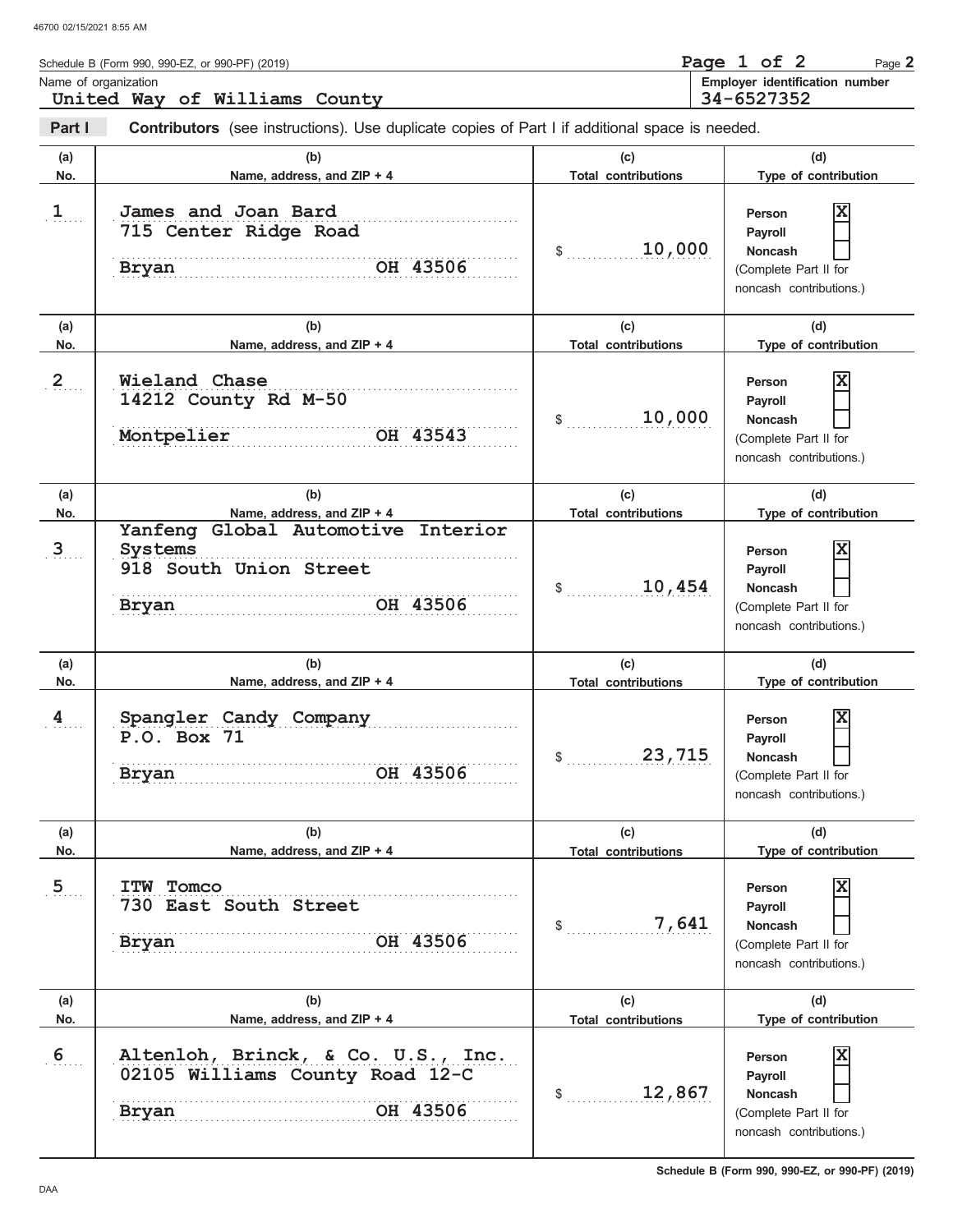|                | Schedule B (Form 990, 990-EZ, or 990-PF) (2019)                                                       |                                   | Page 2 of 2<br>Page 2                                                                                           |
|----------------|-------------------------------------------------------------------------------------------------------|-----------------------------------|-----------------------------------------------------------------------------------------------------------------|
|                | Name of organization<br>United Way of Williams County                                                 |                                   | Employer identification number<br>34-6527352                                                                    |
| Part I         | <b>Contributors</b> (see instructions). Use duplicate copies of Part I if additional space is needed. |                                   |                                                                                                                 |
| (a)<br>No.     | (b)<br>Name, address, and ZIP + 4                                                                     | (c)<br><b>Total contributions</b> | (d)<br>Type of contribution                                                                                     |
| $7\phantom{.}$ | Bard Manufacturing Company<br>1914 Randolph Drive<br>OH 43506<br><b>Bryan</b>                         | 12,000<br>\$                      | X<br>Person<br>Payroll<br><b>Noncash</b><br>(Complete Part II for<br>noncash contributions.)                    |
| (a)            | (b)                                                                                                   | (c)                               | (d)                                                                                                             |
| No.            | Name, address, and ZIP + 4                                                                            | <b>Total contributions</b>        | Type of contribution                                                                                            |
|                |                                                                                                       | \$                                | Person<br>Payroll<br><b>Noncash</b><br>(Complete Part II for<br>noncash contributions.)                         |
| (a)            | (b)                                                                                                   | (c)                               | (d)                                                                                                             |
| No.            | Name, address, and ZIP + 4                                                                            | <b>Total contributions</b>        | Type of contribution                                                                                            |
|                |                                                                                                       | \$                                | Person<br>Payroll<br><b>Noncash</b><br>(Complete Part II for<br>noncash contributions.)                         |
| (a)            | (b)                                                                                                   | (c)                               | (d)                                                                                                             |
| No.            | Name, address, and ZIP + 4                                                                            | <b>Total contributions</b>        | Type of contribution                                                                                            |
|                |                                                                                                       | \$                                | Person<br>Payroll<br>Noncash<br>(Complete Part II for<br>noncash contributions.)                                |
| (a)            | (b)                                                                                                   | (c)                               | (d)                                                                                                             |
| No.            | Name, address, and ZIP + 4                                                                            | <b>Total contributions</b><br>\$  | Type of contribution<br>Person<br>Payroll<br><b>Noncash</b><br>(Complete Part II for<br>noncash contributions.) |
| (a)            | (b)                                                                                                   | (c)                               | (d)                                                                                                             |
| No.            | Name, address, and ZIP + 4                                                                            | <b>Total contributions</b><br>\$  | Type of contribution<br>Person<br>Payroll<br><b>Noncash</b><br>(Complete Part II for<br>noncash contributions.) |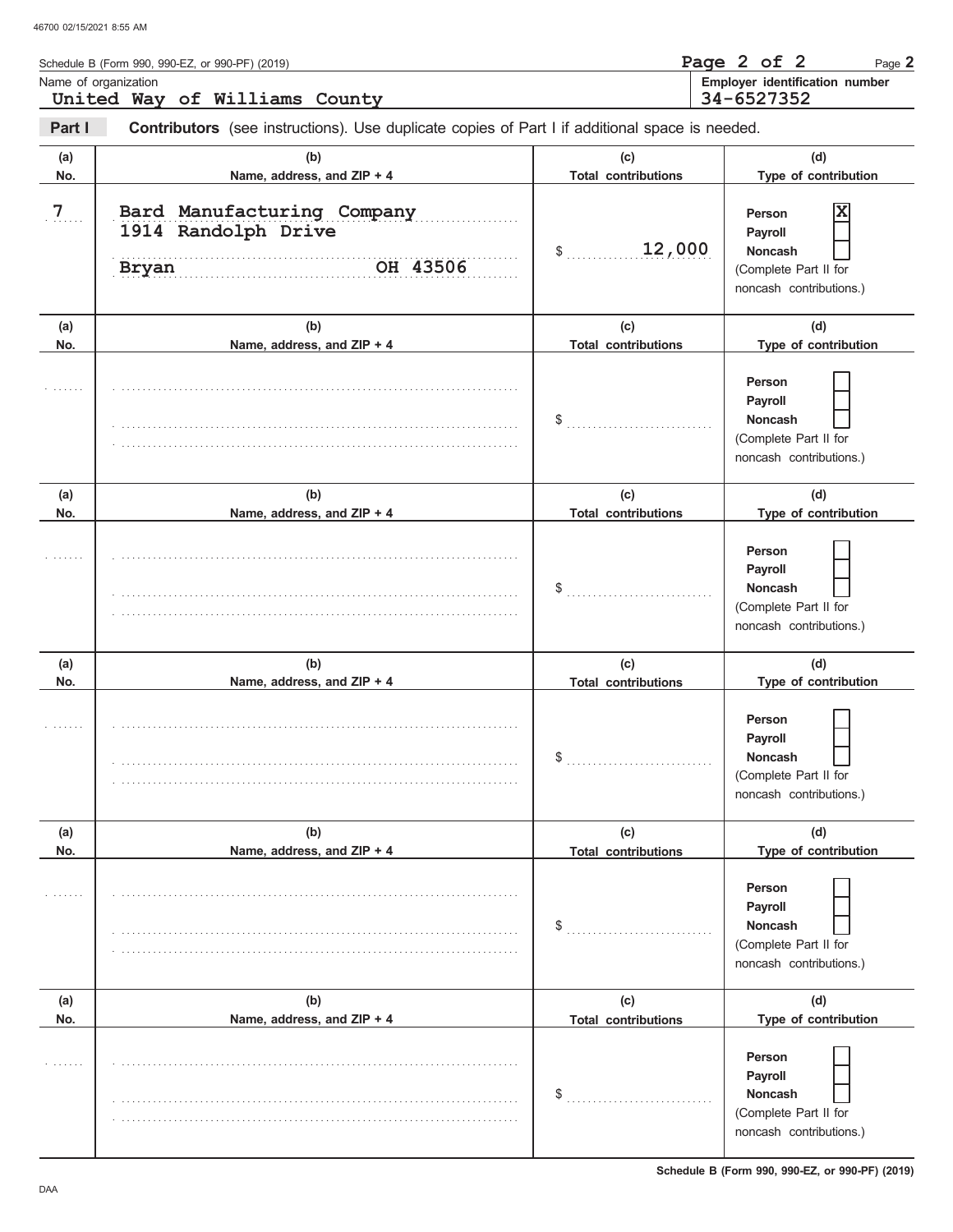Department of the Treasury Internal Revenue Service **Name of the organization**

**(Form 990)**

# **SCHEDULE D Supplemental Financial Statements**

**Part IV, line 6, 7, 8, 9, 10, 11a, 11b, 11c, 11d, 11e, 11f, 12a, or 12b. Complete if the organization answered "Yes" on Form 990,**

 **Attach to Form 990.** 

| OMB No. 1545-0047     |
|-----------------------|
| 2019                  |
| <b>Open to Public</b> |
| Inspection            |

**Employer identification number**

I.

 **Go to www.irs.gov/Form990 for instructions and the latest information.**

|                | United Way of Williams County                                                                                                                                            |                                                    |                | 34-6527352                      |
|----------------|--------------------------------------------------------------------------------------------------------------------------------------------------------------------------|----------------------------------------------------|----------------|---------------------------------|
|                | Organizations Maintaining Donor Advised Funds or Other Similar Funds or Accounts.<br>Part I<br>Complete if the organization answered "Yes" on Form 990, Part IV, line 6. |                                                    |                |                                 |
|                |                                                                                                                                                                          | (a) Donor advised funds                            |                | (b) Funds and other accounts    |
| 1              |                                                                                                                                                                          |                                                    |                |                                 |
| 2              |                                                                                                                                                                          |                                                    |                |                                 |
| З              |                                                                                                                                                                          |                                                    |                |                                 |
| 4              |                                                                                                                                                                          |                                                    |                |                                 |
| 5              | Did the organization inform all donors and donor advisors in writing that the assets held in donor advised                                                               |                                                    |                |                                 |
|                |                                                                                                                                                                          |                                                    |                | <b>Yes</b><br>No                |
| 6              | Did the organization inform all grantees, donors, and donor advisors in writing that grant funds can be used                                                             |                                                    |                |                                 |
|                | only for charitable purposes and not for the benefit of the donor or donor advisor, or for any other purpose                                                             |                                                    |                |                                 |
|                | conferring impermissible private benefit?                                                                                                                                |                                                    |                | Yes<br>No                       |
|                | Part II<br><b>Conservation Easements.</b>                                                                                                                                |                                                    |                |                                 |
|                | Complete if the organization answered "Yes" on Form 990, Part IV, line 7.                                                                                                |                                                    |                |                                 |
| 1.             | Purpose(s) of conservation easements held by the organization (check all that apply).                                                                                    |                                                    |                |                                 |
|                | Preservation of land for public use (for example, recreation or education)                                                                                               | Preservation of a historically important land area |                |                                 |
|                | Protection of natural habitat                                                                                                                                            | Preservation of a certified historic structure     |                |                                 |
|                | Preservation of open space                                                                                                                                               |                                                    |                |                                 |
| 2              | Complete lines 2a through 2d if the organization held a qualified conservation contribution in the form of a conservation                                                |                                                    |                |                                 |
|                | easement on the last day of the tax year.                                                                                                                                |                                                    |                | Held at the End of the Tax Year |
|                |                                                                                                                                                                          |                                                    | 2a             |                                 |
| b              |                                                                                                                                                                          |                                                    | 2 <sub>b</sub> |                                 |
| c.             | Number of conservation easements on a certified historic structure included in (a)                                                                                       |                                                    | 2 <sub>c</sub> |                                 |
|                | d Number of conservation easements included in (c) acquired after 7/25/06, and not on a                                                                                  |                                                    |                |                                 |
|                |                                                                                                                                                                          |                                                    | 2d             |                                 |
| 3              | Number of conservation easements modified, transferred, released, extinguished, or terminated by the organization during the                                             |                                                    |                |                                 |
|                | tax year $\blacktriangleright$                                                                                                                                           |                                                    |                |                                 |
| 4              | Number of states where property subject to conservation easement is located >                                                                                            |                                                    |                |                                 |
| 5              | Does the organization have a written policy regarding the periodic monitoring, inspection, handling of                                                                   |                                                    |                |                                 |
|                |                                                                                                                                                                          |                                                    |                | <b>Yes</b><br>No                |
| 6              | Staff and volunteer hours devoted to monitoring, inspecting, handling of violations, and enforcing conservation easements during the year                                |                                                    |                |                                 |
|                | .                                                                                                                                                                        |                                                    |                |                                 |
| 7 <sup>7</sup> | Amount of expenses incurred in monitoring, inspecting, handling of violations, and enforcing conservation easements during the year                                      |                                                    |                |                                 |
|                | ▶ \$                                                                                                                                                                     |                                                    |                |                                 |
| 8              | Does each conservation easement reported on line 2(d) above satisfy the requirements of section 170(h)(4)(B)(i)                                                          |                                                    |                |                                 |
|                | and section $170(h)(4)(B)(ii)?$                                                                                                                                          |                                                    |                | No<br>Yes                       |
| 9              | In Part XIII, describe how the organization reports conservation easements in its revenue and expense statement and                                                      |                                                    |                |                                 |
|                | balance sheet, and include, if applicable, the text of the footnote to the organization's financial statements that describes the                                        |                                                    |                |                                 |
|                | organization's accounting for conservation easements.                                                                                                                    |                                                    |                |                                 |
|                | Organizations Maintaining Collections of Art, Historical Treasures, or Other Similar Assets.<br>Part III                                                                 |                                                    |                |                                 |
|                | Complete if the organization answered "Yes" on Form 990, Part IV, line 8.                                                                                                |                                                    |                |                                 |
|                | 1a If the organization elected, as permitted under FASB ASC 958, not to report in its revenue statement and balance sheet works                                          |                                                    |                |                                 |
|                | of art, historical treasures, or other similar assets held for public exhibition, education, or research in furtherance of public                                        |                                                    |                |                                 |
|                | service, provide in Part XIII the text of the footnote to its financial statements that describes these items.                                                           |                                                    |                |                                 |
|                | <b>b</b> If the organization elected, as permitted under FASB ASC 958, to report in its revenue statement and balance sheet works of                                     |                                                    |                |                                 |
|                | art, historical treasures, or other similar assets held for public exhibition, education, or research in furtherance of public service,                                  |                                                    |                |                                 |
|                | provide the following amounts relating to these items:                                                                                                                   |                                                    |                |                                 |
|                |                                                                                                                                                                          |                                                    |                |                                 |
|                | (ii) Assets included in Form 990, Part X                                                                                                                                 |                                                    |                |                                 |
| $\mathbf{z}$   | If the organization received or held works of art, historical treasures, or other similar assets for financial gain, provide the                                         |                                                    |                |                                 |

| 2 If the organization received or held works of art, historical treasures, or other similar assets for financial gain, provide |
|--------------------------------------------------------------------------------------------------------------------------------|
| following amounts required to be reported under FASB ASC 958 relating to these items:                                          |
| <b>a</b> Revenue included on Form 990. Part VIII, line 1                                                                       |

| <b>b</b> Assets included in Form 990. Part X |  |  |
|----------------------------------------------|--|--|

DAA

\$ . . . . . . . . . . . . . . . . . . . . . . . . . . .

\$

 $\blacktriangleright$  $\blacktriangleright$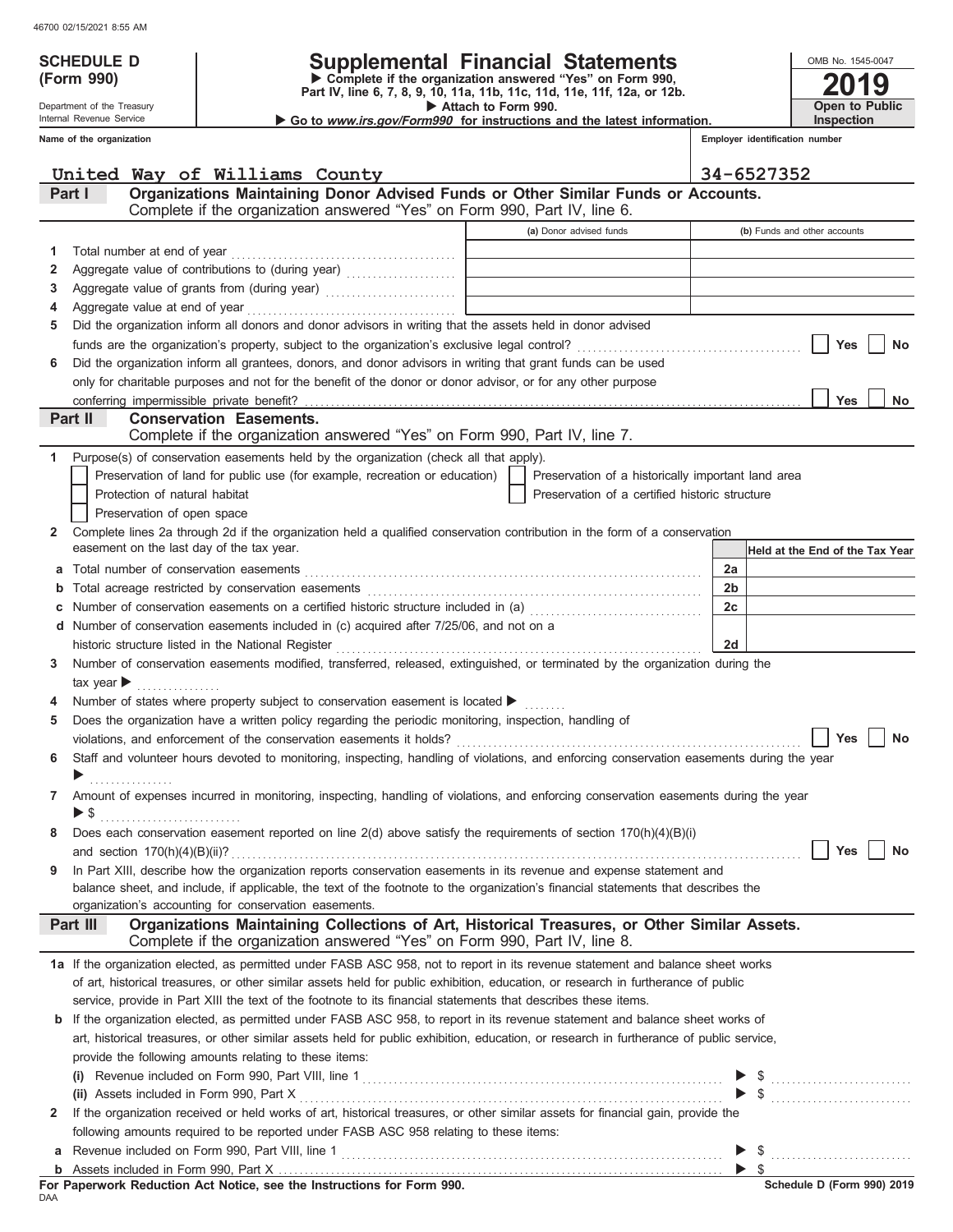|    | Schedule D (Form 990) 2019 United Way of Williams County                                                                                                                                                                                                                                                                                                                        |                  |                         |                          |                    | 34-6527352      |                      |                     | Page 2    |
|----|---------------------------------------------------------------------------------------------------------------------------------------------------------------------------------------------------------------------------------------------------------------------------------------------------------------------------------------------------------------------------------|------------------|-------------------------|--------------------------|--------------------|-----------------|----------------------|---------------------|-----------|
|    | Organizations Maintaining Collections of Art, Historical Treasures, or Other Similar Assets (continued)<br>Part III                                                                                                                                                                                                                                                             |                  |                         |                          |                    |                 |                      |                     |           |
| 3  | Using the organization's acquisition, accession, and other records, check any of the following that make significant use of its<br>collection items (check all that apply):                                                                                                                                                                                                     |                  |                         |                          |                    |                 |                      |                     |           |
| a  | Public exhibition                                                                                                                                                                                                                                                                                                                                                               | d                |                         | Loan or exchange program |                    |                 |                      |                     |           |
| b  | Scholarly research                                                                                                                                                                                                                                                                                                                                                              | e                |                         |                          |                    |                 |                      |                     |           |
| С  | Preservation for future generations                                                                                                                                                                                                                                                                                                                                             |                  |                         |                          |                    |                 |                      |                     |           |
|    | Provide a description of the organization's collections and explain how they further the organization's exempt purpose in Part                                                                                                                                                                                                                                                  |                  |                         |                          |                    |                 |                      |                     |           |
|    | XIII.                                                                                                                                                                                                                                                                                                                                                                           |                  |                         |                          |                    |                 |                      |                     |           |
| 5  | During the year, did the organization solicit or receive donations of art, historical treasures, or other similar                                                                                                                                                                                                                                                               |                  |                         |                          |                    |                 |                      |                     |           |
|    |                                                                                                                                                                                                                                                                                                                                                                                 |                  |                         |                          |                    |                 |                      | Yes                 | <b>No</b> |
|    | <b>Escrow and Custodial Arrangements.</b><br>Part IV                                                                                                                                                                                                                                                                                                                            |                  |                         |                          |                    |                 |                      |                     |           |
|    | Complete if the organization answered "Yes" on Form 990, Part IV, line 9, or reported an amount on Form                                                                                                                                                                                                                                                                         |                  |                         |                          |                    |                 |                      |                     |           |
|    | 990, Part X, line 21.                                                                                                                                                                                                                                                                                                                                                           |                  |                         |                          |                    |                 |                      |                     |           |
|    | 1a Is the organization an agent, trustee, custodian or other intermediary for contributions or other assets not                                                                                                                                                                                                                                                                 |                  |                         |                          |                    |                 |                      |                     |           |
|    |                                                                                                                                                                                                                                                                                                                                                                                 |                  |                         |                          |                    |                 |                      | Yes                 | No        |
|    | b If "Yes," explain the arrangement in Part XIII and complete the following table:                                                                                                                                                                                                                                                                                              |                  |                         |                          |                    |                 |                      |                     |           |
|    |                                                                                                                                                                                                                                                                                                                                                                                 |                  |                         |                          |                    |                 |                      | Amount              |           |
| С  |                                                                                                                                                                                                                                                                                                                                                                                 |                  |                         |                          |                    |                 | 1c                   |                     |           |
|    |                                                                                                                                                                                                                                                                                                                                                                                 |                  |                         |                          |                    |                 | 1d                   |                     |           |
| е  | Distributions during the year manufactured and contact the year manufactured and properties are properly and the year manufactured and properties are properly and the year manufactured and the year manufactured and the yea                                                                                                                                                  |                  |                         |                          |                    |                 | 1e                   |                     |           |
| f  |                                                                                                                                                                                                                                                                                                                                                                                 |                  |                         |                          |                    |                 | 1f                   |                     |           |
|    | 2a Did the organization include an amount on Form 990, Part X, line 21, for escrow or custodial account liability?                                                                                                                                                                                                                                                              |                  |                         |                          |                    |                 |                      | <b>Yes</b>          | No        |
|    |                                                                                                                                                                                                                                                                                                                                                                                 |                  |                         |                          |                    |                 |                      |                     |           |
|    | <b>Endowment Funds.</b><br><b>Part V</b>                                                                                                                                                                                                                                                                                                                                        |                  |                         |                          |                    |                 |                      |                     |           |
|    | Complete if the organization answered "Yes" on Form 990, Part IV, line 10.                                                                                                                                                                                                                                                                                                      |                  |                         |                          |                    |                 |                      |                     |           |
|    |                                                                                                                                                                                                                                                                                                                                                                                 | (a) Current year |                         | (b) Prior year           | (c) Two years back |                 | (d) Three years back | (e) Four years back |           |
|    | 1a Beginning of year balance                                                                                                                                                                                                                                                                                                                                                    |                  |                         |                          |                    |                 |                      |                     |           |
|    | <b>b</b> Contributions <b>contributions</b>                                                                                                                                                                                                                                                                                                                                     |                  |                         |                          |                    |                 |                      |                     |           |
|    | c Net investment earnings, gains, and                                                                                                                                                                                                                                                                                                                                           |                  |                         |                          |                    |                 |                      |                     |           |
|    |                                                                                                                                                                                                                                                                                                                                                                                 |                  |                         |                          |                    |                 |                      |                     |           |
|    | d Grants or scholarships                                                                                                                                                                                                                                                                                                                                                        |                  |                         |                          |                    |                 |                      |                     |           |
|    | e Other expenditures for facilities and                                                                                                                                                                                                                                                                                                                                         |                  |                         |                          |                    |                 |                      |                     |           |
|    | $\mathsf{programs}$ [[1] $\mathsf{groups}$ [[1] $\mathsf{groups}$ [[1] $\mathsf{groups}$ [[1] $\mathsf{groups}$ [[1] $\mathsf{groups}$ [[1] $\mathsf{groups}$ [[1] $\mathsf{groups}$ [[1] $\mathsf{groups}$ [[1] $\mathsf{groups}$ [[1] $\mathsf{groups}$ [[1] $\mathsf{groups}$ [[1] $\mathsf{groups}$ [[1] $\mathsf{groups}$ [[1] $\mathsf{groups}$ [[1] $\mathsf{groups}$ [[ |                  |                         |                          |                    |                 |                      |                     |           |
|    | f Administrative expenses                                                                                                                                                                                                                                                                                                                                                       |                  |                         |                          |                    |                 |                      |                     |           |
| g  |                                                                                                                                                                                                                                                                                                                                                                                 |                  |                         |                          |                    |                 |                      |                     |           |
| 2. | Provide the estimated percentage of the current year end balance (line 1g, column (a)) held as:                                                                                                                                                                                                                                                                                 |                  |                         |                          |                    |                 |                      |                     |           |
|    | a Board designated or quasi-endowment >                                                                                                                                                                                                                                                                                                                                         | ℅                |                         |                          |                    |                 |                      |                     |           |
|    |                                                                                                                                                                                                                                                                                                                                                                                 |                  |                         |                          |                    |                 |                      |                     |           |
| c  | Term endowment $\blacktriangleright$<br>$\%$<br>.                                                                                                                                                                                                                                                                                                                               |                  |                         |                          |                    |                 |                      |                     |           |
|    | The percentages on lines 2a, 2b, and 2c should equal 100%.                                                                                                                                                                                                                                                                                                                      |                  |                         |                          |                    |                 |                      |                     |           |
|    | 3a Are there endowment funds not in the possession of the organization that are held and administered for the                                                                                                                                                                                                                                                                   |                  |                         |                          |                    |                 |                      |                     |           |
|    | organization by:                                                                                                                                                                                                                                                                                                                                                                |                  |                         |                          |                    |                 |                      | Yes                 | No.       |
|    |                                                                                                                                                                                                                                                                                                                                                                                 |                  |                         |                          |                    |                 |                      | 3a(i)               |           |
|    | (ii) Related organizations <b>contracts</b> and contracts are contracted as a contract of the contract of the contract or contract or contract or contract or contract or contract or contract or contract or contract or contract                                                                                                                                              |                  |                         |                          |                    |                 |                      | 3a(ii)              |           |
|    |                                                                                                                                                                                                                                                                                                                                                                                 |                  |                         |                          |                    |                 |                      | 3b                  |           |
| 4  | Describe in Part XIII the intended uses of the organization's endowment funds.                                                                                                                                                                                                                                                                                                  |                  |                         |                          |                    |                 |                      |                     |           |
|    | <b>Part VI</b><br>Land, Buildings, and Equipment.                                                                                                                                                                                                                                                                                                                               |                  |                         |                          |                    |                 |                      |                     |           |
|    | Complete if the organization answered "Yes" on Form 990, Part IV, line 11a. See Form 990, Part X, line 10.                                                                                                                                                                                                                                                                      |                  |                         |                          |                    |                 |                      |                     |           |
|    | Description of property                                                                                                                                                                                                                                                                                                                                                         |                  | (a) Cost or other basis | (b) Cost or other basis  |                    | (c) Accumulated |                      | (d) Book value      |           |
|    |                                                                                                                                                                                                                                                                                                                                                                                 |                  | (investment)            | (other)                  |                    | depreciation    |                      |                     |           |
|    |                                                                                                                                                                                                                                                                                                                                                                                 |                  |                         |                          |                    |                 |                      |                     |           |
|    |                                                                                                                                                                                                                                                                                                                                                                                 |                  |                         |                          |                    |                 |                      |                     |           |
|    | Leasehold improvements                                                                                                                                                                                                                                                                                                                                                          |                  |                         |                          |                    |                 |                      |                     |           |
| d  |                                                                                                                                                                                                                                                                                                                                                                                 |                  |                         |                          | 12,983             |                 | 11,521               |                     | 1,462     |
|    |                                                                                                                                                                                                                                                                                                                                                                                 |                  |                         |                          |                    |                 |                      |                     |           |
|    | Total. Add lines 1a through 1e. (Column (d) must equal Form 990, Part X, column (B), line 10c.)                                                                                                                                                                                                                                                                                 |                  |                         |                          |                    |                 | ▶                    |                     | 1,462     |

| Schedule D (Form 990) 2019 |  |  |
|----------------------------|--|--|
|                            |  |  |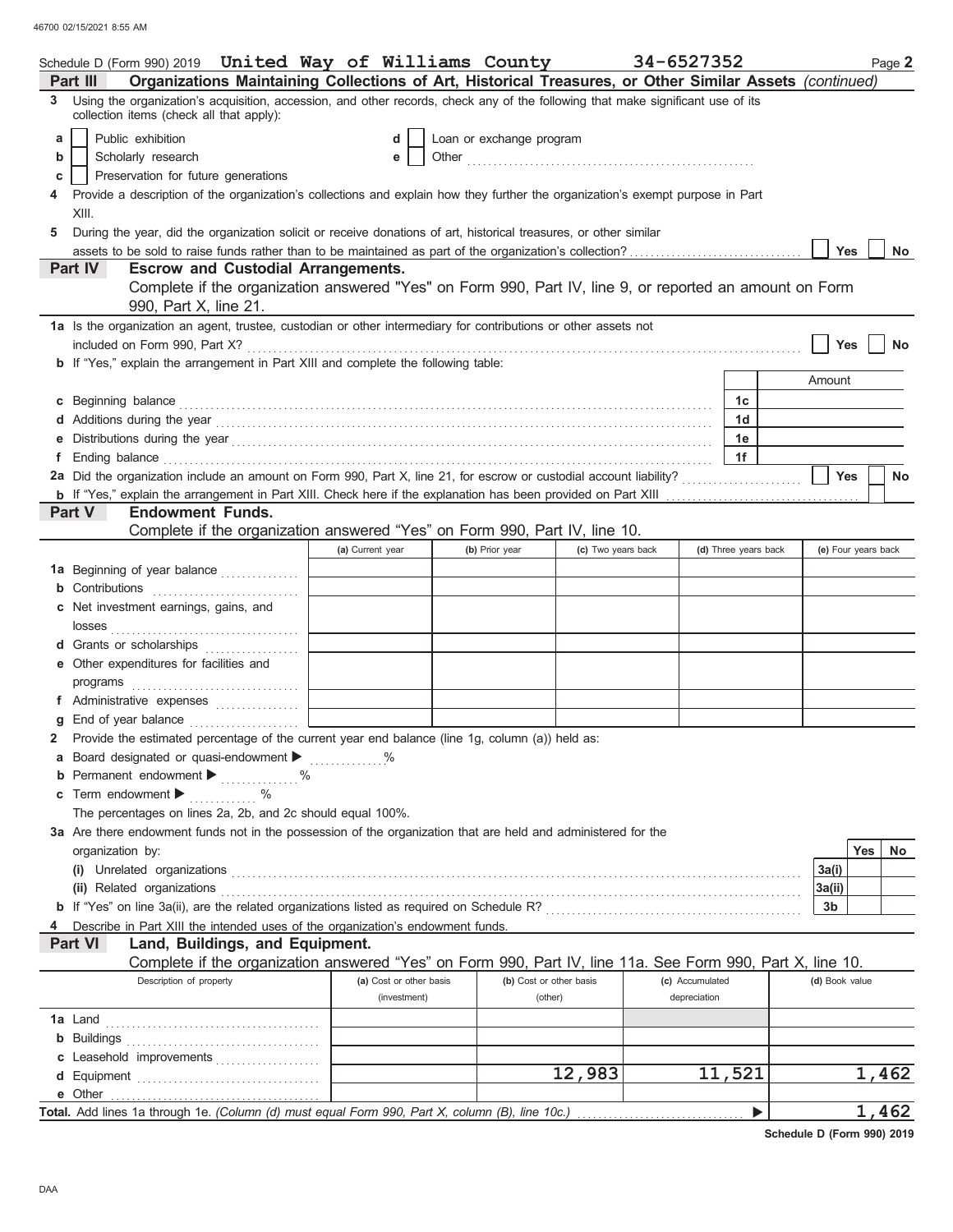|                           | Schedule D (Form 990) 2019 United Way of Williams County                                                   |                | 34-6527352                       | Page 3         |
|---------------------------|------------------------------------------------------------------------------------------------------------|----------------|----------------------------------|----------------|
| <b>Part VII</b>           | <b>Investments - Other Securities.</b>                                                                     |                |                                  |                |
|                           | Complete if the organization answered "Yes" on Form 990, Part IV, line 11b. See Form 990, Part X, line 12. |                |                                  |                |
|                           | (a) Description of security or category                                                                    | (b) Book value | (c) Method of valuation:         |                |
|                           | (including name of security)                                                                               |                | Cost or end-of-year market value |                |
| (1) Financial derivatives |                                                                                                            |                |                                  |                |
|                           |                                                                                                            |                |                                  |                |
| $(3)$ Other               |                                                                                                            |                |                                  |                |
| (A)                       |                                                                                                            |                |                                  |                |
|                           |                                                                                                            |                |                                  |                |
|                           | $\overline{c}$ (C)                                                                                         |                |                                  |                |
|                           | (D)                                                                                                        |                |                                  |                |
|                           |                                                                                                            |                |                                  |                |
| (F)                       |                                                                                                            |                |                                  |                |
| (G)                       |                                                                                                            |                |                                  |                |
| (H)                       |                                                                                                            |                |                                  |                |
|                           | Total. (Column (b) must equal Form 990, Part X, col. (B) line 12.)                                         |                |                                  |                |
| Part VIII                 | <b>Investments - Program Related.</b>                                                                      |                |                                  |                |
|                           | Complete if the organization answered "Yes" on Form 990, Part IV, line 11c. See Form 990, Part X, line 13. |                |                                  |                |
|                           | (a) Description of investment                                                                              | (b) Book value | (c) Method of valuation:         |                |
|                           |                                                                                                            |                | Cost or end-of-year market value |                |
| (1)                       |                                                                                                            |                |                                  |                |
| (2)                       |                                                                                                            |                |                                  |                |
| (3)                       |                                                                                                            |                |                                  |                |
| (4)                       |                                                                                                            |                |                                  |                |
| (5)                       |                                                                                                            |                |                                  |                |
| (6)                       |                                                                                                            |                |                                  |                |
| (7)                       |                                                                                                            |                |                                  |                |
| (8)                       |                                                                                                            |                |                                  |                |
| (9)                       |                                                                                                            |                |                                  |                |
|                           | Total. (Column (b) must equal Form 990, Part X, col. (B) line 13.)<br>▶                                    |                |                                  |                |
| Part IX                   | Other Assets.                                                                                              |                |                                  |                |
|                           | Complete if the organization answered "Yes" on Form 990, Part IV, line 11d. See Form 990, Part X, line 15. |                |                                  |                |
|                           | (a) Description                                                                                            |                |                                  | (b) Book value |
| (1)                       |                                                                                                            |                |                                  |                |
| (2)                       |                                                                                                            |                |                                  |                |
| (3)                       |                                                                                                            |                |                                  |                |
| (4)                       |                                                                                                            |                |                                  |                |
| (5)                       |                                                                                                            |                |                                  |                |
| (6)                       |                                                                                                            |                |                                  |                |
| (7)                       |                                                                                                            |                |                                  |                |
| (8)                       |                                                                                                            |                |                                  |                |
| (9)                       |                                                                                                            |                |                                  |                |
|                           | Total. (Column (b) must equal Form 990, Part X, col. (B) line 15.)                                         |                |                                  |                |
| Part X                    | Other Liabilities.                                                                                         |                |                                  |                |
|                           | Complete if the organization answered "Yes" on Form 990, Part IV, line 11e or 11f. See Form 990, Part X,   |                |                                  |                |
|                           | line 25.                                                                                                   |                |                                  |                |
| 1.                        | (a) Description of liability                                                                               |                |                                  | (b) Book value |
| (1)                       | Federal income taxes                                                                                       |                |                                  |                |
| (2)                       |                                                                                                            |                |                                  |                |
| (3)                       |                                                                                                            |                |                                  |                |
| (4)                       |                                                                                                            |                |                                  |                |
| (5)                       |                                                                                                            |                |                                  |                |
| (6)                       |                                                                                                            |                |                                  |                |
| (7)                       |                                                                                                            |                |                                  |                |
| (8)                       |                                                                                                            |                |                                  |                |
| (9)                       |                                                                                                            |                |                                  |                |
|                           | Total. (Column (b) must equal Form 990, Part X, col. (B) line 25.)                                         |                | ▶                                |                |

Liability for uncertain tax positions. In Part XIII, provide the text of the footnote to the organization's financial statements that reports the **2.** organization's liability for uncertain tax positions under FASB ASC 740. Check here if the text of the footnote has been provided in Part XIII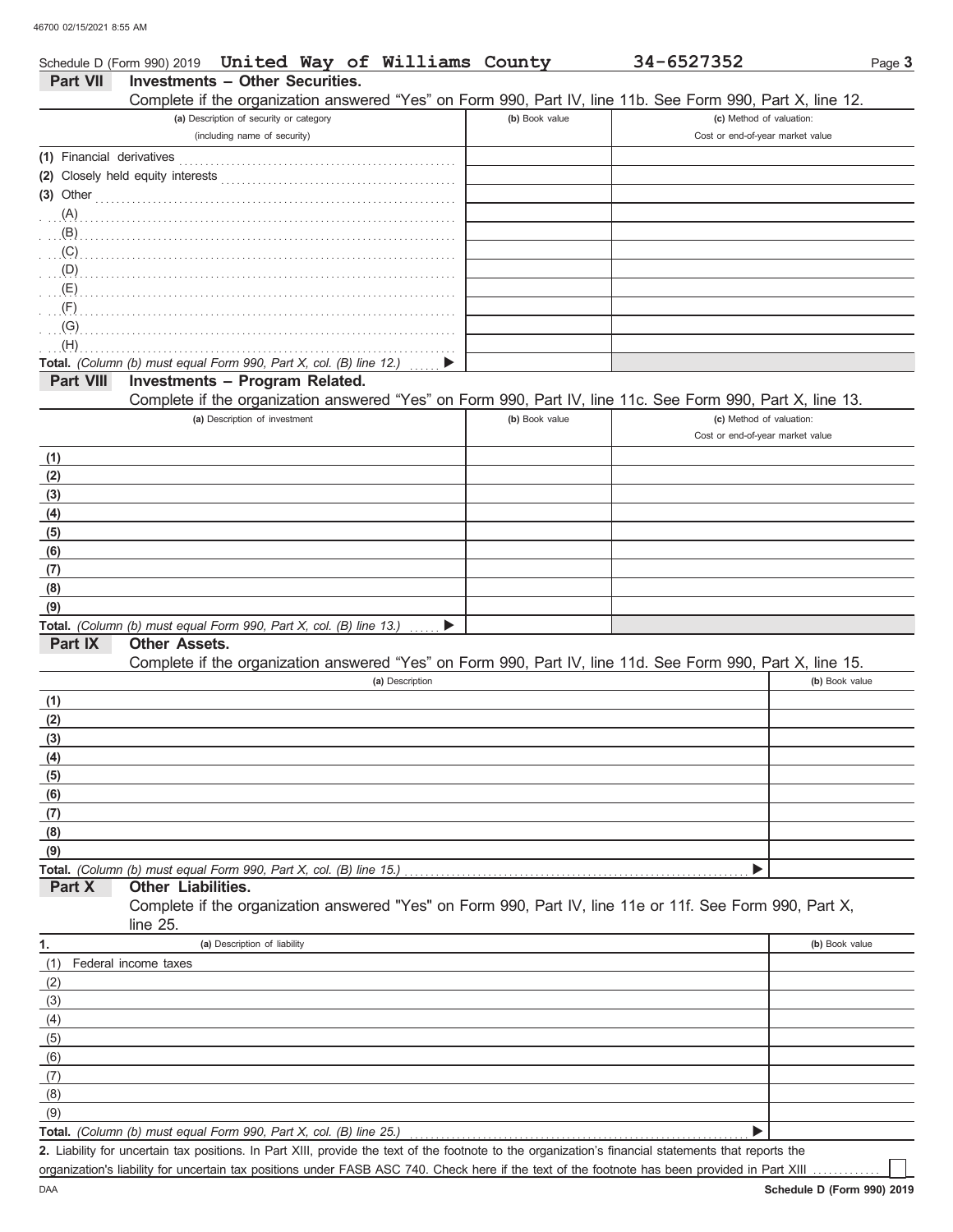| Schedule D (Form 990) 2019 United Way of Williams County                                                                                                                                                                                  | 34-6527352     |              | Page 4 |
|-------------------------------------------------------------------------------------------------------------------------------------------------------------------------------------------------------------------------------------------|----------------|--------------|--------|
| Reconciliation of Revenue per Audited Financial Statements With Revenue per Return.<br>Part XI                                                                                                                                            |                |              |        |
| Complete if the organization answered "Yes" on Form 990, Part IV, line 12a.                                                                                                                                                               |                |              |        |
| 1.                                                                                                                                                                                                                                        |                | $\mathbf{1}$ |        |
| Amounts included on line 1 but not on Form 990, Part VIII, line 12:<br>2                                                                                                                                                                  |                |              |        |
| а                                                                                                                                                                                                                                         | 2a             |              |        |
| b                                                                                                                                                                                                                                         | 2 <sub>b</sub> |              |        |
| С                                                                                                                                                                                                                                         | 2c             |              |        |
| d                                                                                                                                                                                                                                         | 2d             |              |        |
| Add lines 2a through 2d [11] Additional Additional Additional Additional Additional Additional Additional Additional Additional Additional Additional Additional Additional Additional Additional Additional Additional Additi<br>е       |                | 2e           |        |
| 3                                                                                                                                                                                                                                         |                | 3            |        |
| Amounts included on Form 990, Part VIII, line 12, but not on line 1:<br>4                                                                                                                                                                 |                |              |        |
| а                                                                                                                                                                                                                                         | 4a             |              |        |
| b                                                                                                                                                                                                                                         | 4 <sub>b</sub> |              |        |
| c Add lines 4a and 4b (a) and the contract of the set of the set of the set of the set of the set of the set of the set of the set of the set of the set of the set of the set of the set of the set of the set of the set of             |                | 4c           |        |
|                                                                                                                                                                                                                                           |                | 5            |        |
| Reconciliation of Expenses per Audited Financial Statements With Expenses per Return.<br>Part XII l                                                                                                                                       |                |              |        |
| Complete if the organization answered "Yes" on Form 990, Part IV, line 12a.                                                                                                                                                               |                |              |        |
|                                                                                                                                                                                                                                           |                | $\mathbf{1}$ |        |
| Amounts included on line 1 but not on Form 990, Part IX, line 25:<br>2                                                                                                                                                                    |                |              |        |
| a                                                                                                                                                                                                                                         | 2a             |              |        |
| Prior year adjustments with the contract of the contract of the contract of the contract of the contract of the contract of the contract of the contract of the contract of the contract of the contract of the contract of th<br>b       | 2 <sub>b</sub> |              |        |
| c                                                                                                                                                                                                                                         | 2c             |              |        |
| Other losses <b>contract the contract of the contract of the contract of the contract of the contract of the contract of the contract of the contract of the contract of the contract of the contract of the contract of the con</b><br>d | 2d             |              |        |
|                                                                                                                                                                                                                                           |                | 2e           |        |
| 3                                                                                                                                                                                                                                         |                | 3            |        |
| Amounts included on Form 990, Part IX, line 25, but not on line 1:<br>4                                                                                                                                                                   |                |              |        |
|                                                                                                                                                                                                                                           | 4a             |              |        |
| Investment expenses not included on Form 990, Part VIII, line 7b [<br>a                                                                                                                                                                   | 4 <sub>b</sub> |              |        |
|                                                                                                                                                                                                                                           |                |              |        |
| c Add lines 4a and 4b                                                                                                                                                                                                                     |                | 4c<br>5      |        |
|                                                                                                                                                                                                                                           |                |              |        |
| Part XIII Supplemental Information.<br>Provide the descriptions required for Part II, lines 3, 5, and 9; Part III, lines 1a and 4; Part IV, lines 1b and 2b; Part V, line 4; Part X, line                                                 |                |              |        |
| 2; Part XI, lines 2d and 4b; and Part XII, lines 2d and 4b. Also complete this part to provide any additional information.                                                                                                                |                |              |        |
|                                                                                                                                                                                                                                           |                |              |        |
|                                                                                                                                                                                                                                           |                |              |        |
|                                                                                                                                                                                                                                           |                |              |        |
|                                                                                                                                                                                                                                           |                |              |        |
|                                                                                                                                                                                                                                           |                |              |        |
|                                                                                                                                                                                                                                           |                |              |        |
|                                                                                                                                                                                                                                           |                |              |        |
|                                                                                                                                                                                                                                           |                |              |        |
|                                                                                                                                                                                                                                           |                |              |        |
|                                                                                                                                                                                                                                           |                |              |        |
|                                                                                                                                                                                                                                           |                |              |        |
|                                                                                                                                                                                                                                           |                |              |        |
|                                                                                                                                                                                                                                           |                |              |        |
|                                                                                                                                                                                                                                           |                |              |        |
|                                                                                                                                                                                                                                           |                |              |        |
|                                                                                                                                                                                                                                           |                |              |        |
|                                                                                                                                                                                                                                           |                |              |        |
|                                                                                                                                                                                                                                           |                |              |        |
|                                                                                                                                                                                                                                           |                |              |        |
|                                                                                                                                                                                                                                           |                |              |        |
|                                                                                                                                                                                                                                           |                |              |        |
|                                                                                                                                                                                                                                           |                |              |        |
|                                                                                                                                                                                                                                           |                |              |        |
|                                                                                                                                                                                                                                           |                |              |        |
|                                                                                                                                                                                                                                           |                |              |        |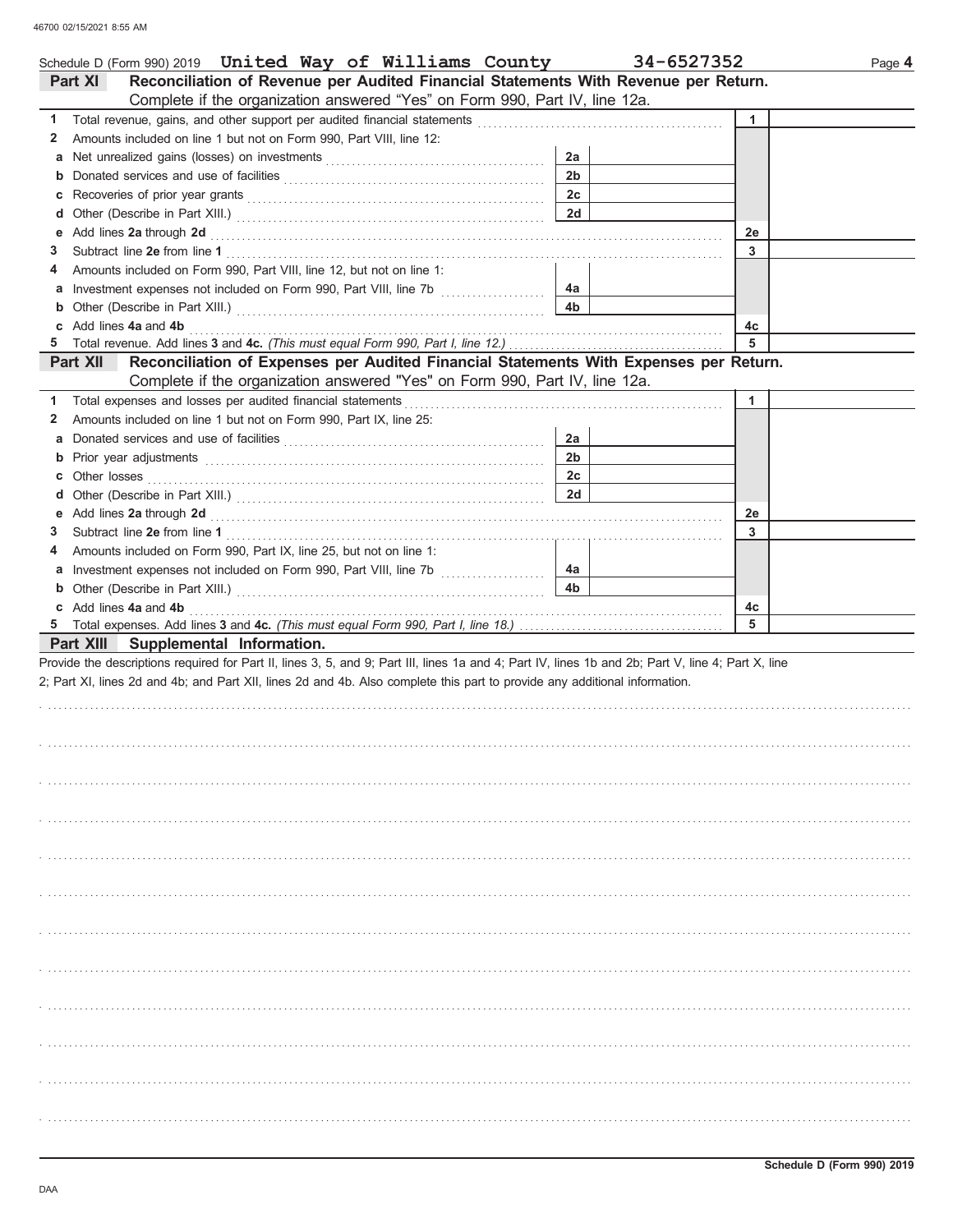| Schedule D (Form 990) 2019 United Way of Williams County<br>Part XIII Supplemental Information (continued)<br>. |  |  |  | 34-6527352 | Page 5 |
|-----------------------------------------------------------------------------------------------------------------|--|--|--|------------|--------|
|                                                                                                                 |  |  |  |            |        |
|                                                                                                                 |  |  |  |            |        |
|                                                                                                                 |  |  |  |            |        |
|                                                                                                                 |  |  |  |            |        |
|                                                                                                                 |  |  |  |            |        |
|                                                                                                                 |  |  |  |            |        |
|                                                                                                                 |  |  |  |            |        |
|                                                                                                                 |  |  |  |            |        |
|                                                                                                                 |  |  |  |            |        |
|                                                                                                                 |  |  |  |            |        |
|                                                                                                                 |  |  |  |            |        |
|                                                                                                                 |  |  |  |            |        |
|                                                                                                                 |  |  |  |            |        |
|                                                                                                                 |  |  |  |            |        |
|                                                                                                                 |  |  |  |            |        |
|                                                                                                                 |  |  |  |            |        |
|                                                                                                                 |  |  |  |            |        |
|                                                                                                                 |  |  |  |            |        |
|                                                                                                                 |  |  |  |            |        |
|                                                                                                                 |  |  |  |            |        |
|                                                                                                                 |  |  |  |            |        |
|                                                                                                                 |  |  |  |            |        |
|                                                                                                                 |  |  |  |            |        |
|                                                                                                                 |  |  |  |            |        |
|                                                                                                                 |  |  |  |            |        |
|                                                                                                                 |  |  |  |            |        |
|                                                                                                                 |  |  |  |            |        |
|                                                                                                                 |  |  |  |            |        |
|                                                                                                                 |  |  |  |            |        |
|                                                                                                                 |  |  |  |            |        |
|                                                                                                                 |  |  |  |            |        |
|                                                                                                                 |  |  |  |            |        |
|                                                                                                                 |  |  |  |            |        |
|                                                                                                                 |  |  |  |            |        |
|                                                                                                                 |  |  |  |            |        |
|                                                                                                                 |  |  |  |            |        |
|                                                                                                                 |  |  |  |            |        |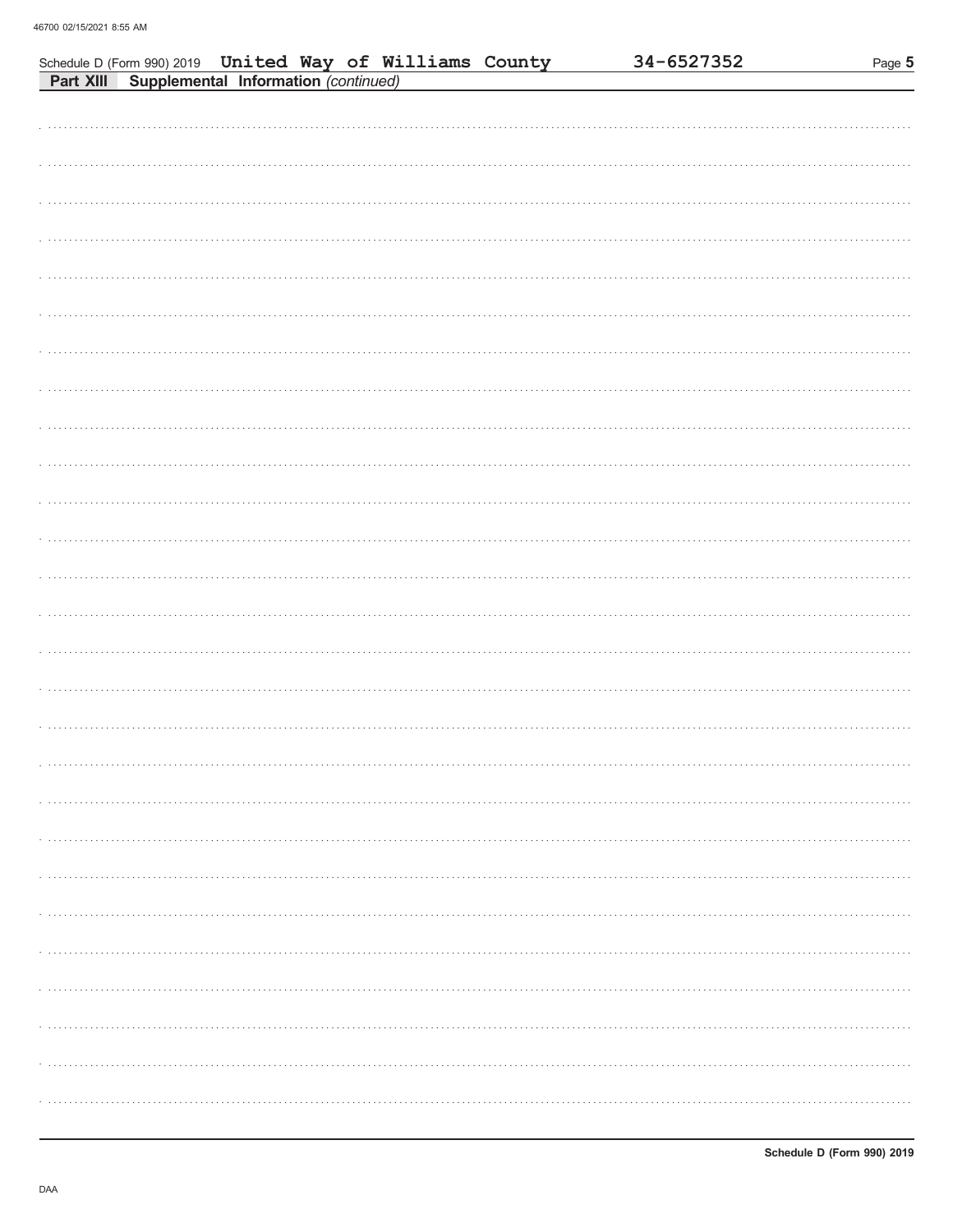| <b>SCHEDULE G</b>                                 |                            |                                                            |  |  |               |                                   |                                            |                                                                                                              | Supplemental Information Regarding Fundraising or Gaming Activities                                                                                                                                                                                             |                                        | OMB No. 1545-0047                       |  |  |  |  |  |
|---------------------------------------------------|----------------------------|------------------------------------------------------------|--|--|---------------|-----------------------------------|--------------------------------------------|--------------------------------------------------------------------------------------------------------------|-----------------------------------------------------------------------------------------------------------------------------------------------------------------------------------------------------------------------------------------------------------------|----------------------------------------|-----------------------------------------|--|--|--|--|--|
| (Form 990 or 990-EZ)                              |                            |                                                            |  |  |               |                                   |                                            |                                                                                                              | Complete if the organization answered "Yes" on Form 990, Part IV, line 17, 18, or 19, or if the<br>organization entered more than \$15,000 on Form 990-EZ, line 6a.                                                                                             |                                        |                                         |  |  |  |  |  |
| Internal Revenue Service                          | Department of the Treasury |                                                            |  |  |               |                                   |                                            | Attach to Form 990 or Form 990-EZ.<br>Go to www.irs.gov/Form990 for instructions and the latest information. |                                                                                                                                                                                                                                                                 |                                        |                                         |  |  |  |  |  |
| Name of the organization                          |                            |                                                            |  |  |               |                                   |                                            |                                                                                                              |                                                                                                                                                                                                                                                                 | Employer identification number         | Inspection                              |  |  |  |  |  |
| Part I                                            |                            | United Way of Williams County                              |  |  |               |                                   |                                            |                                                                                                              | Fundraising Activities. Complete if the organization answered "Yes" on Form 990, Part IV, line 17.                                                                                                                                                              | 34-6527352                             |                                         |  |  |  |  |  |
|                                                   |                            | Form 990-EZ filers are not required to complete this part. |  |  |               |                                   |                                            |                                                                                                              |                                                                                                                                                                                                                                                                 |                                        |                                         |  |  |  |  |  |
|                                                   |                            |                                                            |  |  |               |                                   |                                            |                                                                                                              | Indicate whether the organization raised funds through any of the following activities. Check all that apply.                                                                                                                                                   |                                        |                                         |  |  |  |  |  |
| Mail solicitations<br>a                           |                            |                                                            |  |  | e             |                                   |                                            |                                                                                                              | Solicitation of non-government grants                                                                                                                                                                                                                           |                                        |                                         |  |  |  |  |  |
| b                                                 |                            | Internet and email solicitations                           |  |  |               | Solicitation of government grants |                                            |                                                                                                              |                                                                                                                                                                                                                                                                 |                                        |                                         |  |  |  |  |  |
| Phone solicitations                               |                            |                                                            |  |  |               | Special fundraising events        |                                            |                                                                                                              |                                                                                                                                                                                                                                                                 |                                        |                                         |  |  |  |  |  |
| In-person solicitations                           |                            |                                                            |  |  |               |                                   |                                            |                                                                                                              |                                                                                                                                                                                                                                                                 |                                        |                                         |  |  |  |  |  |
|                                                   |                            |                                                            |  |  |               |                                   |                                            |                                                                                                              | 2a Did the organization have a written or oral agreement with any individual (including officers, directors, trustees,<br>b If "Yes," list the 10 highest paid individuals or entities (fundraisers) pursuant to agreements under which the fundraiser is to be |                                        | <b>No</b><br>Yes                        |  |  |  |  |  |
| compensated at least \$5,000 by the organization. |                            |                                                            |  |  |               |                                   |                                            | (iii) Did fund-                                                                                              |                                                                                                                                                                                                                                                                 |                                        |                                         |  |  |  |  |  |
|                                                   |                            | (i) Name and address of individual                         |  |  |               |                                   |                                            | raiser have                                                                                                  | (iv) Gross receipts                                                                                                                                                                                                                                             | (v) Amount paid to<br>(or retained by) | (vi) Amount paid to<br>(or retained by) |  |  |  |  |  |
|                                                   |                            | or entity (fundraiser)                                     |  |  | (ii) Activity |                                   | custody or<br>control of<br>contributions? |                                                                                                              | from activity                                                                                                                                                                                                                                                   | fundraiser listed in<br>col. (i)       | organization                            |  |  |  |  |  |
|                                                   |                            |                                                            |  |  |               |                                   | Yesl                                       | No                                                                                                           |                                                                                                                                                                                                                                                                 |                                        |                                         |  |  |  |  |  |
| 1                                                 |                            |                                                            |  |  |               |                                   |                                            |                                                                                                              |                                                                                                                                                                                                                                                                 |                                        |                                         |  |  |  |  |  |
|                                                   |                            |                                                            |  |  |               |                                   |                                            |                                                                                                              |                                                                                                                                                                                                                                                                 |                                        |                                         |  |  |  |  |  |
| $\overline{2}$                                    |                            |                                                            |  |  |               |                                   |                                            |                                                                                                              |                                                                                                                                                                                                                                                                 |                                        |                                         |  |  |  |  |  |
|                                                   |                            |                                                            |  |  |               |                                   |                                            |                                                                                                              |                                                                                                                                                                                                                                                                 |                                        |                                         |  |  |  |  |  |
| 3                                                 |                            |                                                            |  |  |               |                                   |                                            |                                                                                                              |                                                                                                                                                                                                                                                                 |                                        |                                         |  |  |  |  |  |
|                                                   |                            |                                                            |  |  |               |                                   |                                            |                                                                                                              |                                                                                                                                                                                                                                                                 |                                        |                                         |  |  |  |  |  |
| 4                                                 |                            |                                                            |  |  |               |                                   |                                            |                                                                                                              |                                                                                                                                                                                                                                                                 |                                        |                                         |  |  |  |  |  |
|                                                   |                            |                                                            |  |  |               |                                   |                                            |                                                                                                              |                                                                                                                                                                                                                                                                 |                                        |                                         |  |  |  |  |  |
| 5                                                 |                            |                                                            |  |  |               |                                   |                                            |                                                                                                              |                                                                                                                                                                                                                                                                 |                                        |                                         |  |  |  |  |  |
|                                                   |                            |                                                            |  |  |               |                                   |                                            |                                                                                                              |                                                                                                                                                                                                                                                                 |                                        |                                         |  |  |  |  |  |
|                                                   |                            |                                                            |  |  |               |                                   |                                            |                                                                                                              |                                                                                                                                                                                                                                                                 |                                        |                                         |  |  |  |  |  |
|                                                   |                            |                                                            |  |  |               |                                   |                                            |                                                                                                              |                                                                                                                                                                                                                                                                 |                                        |                                         |  |  |  |  |  |
|                                                   |                            |                                                            |  |  |               |                                   |                                            |                                                                                                              |                                                                                                                                                                                                                                                                 |                                        |                                         |  |  |  |  |  |
| 7                                                 |                            |                                                            |  |  |               |                                   |                                            |                                                                                                              |                                                                                                                                                                                                                                                                 |                                        |                                         |  |  |  |  |  |
|                                                   |                            |                                                            |  |  |               |                                   |                                            |                                                                                                              |                                                                                                                                                                                                                                                                 |                                        |                                         |  |  |  |  |  |
| 8                                                 |                            |                                                            |  |  |               |                                   |                                            |                                                                                                              |                                                                                                                                                                                                                                                                 |                                        |                                         |  |  |  |  |  |
|                                                   |                            |                                                            |  |  |               |                                   |                                            |                                                                                                              |                                                                                                                                                                                                                                                                 |                                        |                                         |  |  |  |  |  |
|                                                   |                            |                                                            |  |  |               |                                   |                                            |                                                                                                              |                                                                                                                                                                                                                                                                 |                                        |                                         |  |  |  |  |  |
|                                                   |                            |                                                            |  |  |               |                                   |                                            |                                                                                                              |                                                                                                                                                                                                                                                                 |                                        |                                         |  |  |  |  |  |
|                                                   |                            |                                                            |  |  |               |                                   |                                            |                                                                                                              |                                                                                                                                                                                                                                                                 |                                        |                                         |  |  |  |  |  |
| 10                                                |                            |                                                            |  |  |               |                                   |                                            |                                                                                                              |                                                                                                                                                                                                                                                                 |                                        |                                         |  |  |  |  |  |
|                                                   |                            |                                                            |  |  |               |                                   |                                            |                                                                                                              |                                                                                                                                                                                                                                                                 |                                        |                                         |  |  |  |  |  |
| Total                                             |                            |                                                            |  |  |               |                                   |                                            |                                                                                                              |                                                                                                                                                                                                                                                                 |                                        |                                         |  |  |  |  |  |
| 3<br>registration or licensing.                   |                            |                                                            |  |  |               |                                   |                                            |                                                                                                              | List all states in which the organization is registered or licensed to solicit contributions or has been notified it is exempt from                                                                                                                             |                                        |                                         |  |  |  |  |  |
|                                                   |                            |                                                            |  |  |               |                                   |                                            |                                                                                                              |                                                                                                                                                                                                                                                                 |                                        |                                         |  |  |  |  |  |
|                                                   |                            |                                                            |  |  |               |                                   |                                            |                                                                                                              |                                                                                                                                                                                                                                                                 |                                        |                                         |  |  |  |  |  |
|                                                   |                            |                                                            |  |  |               |                                   |                                            |                                                                                                              |                                                                                                                                                                                                                                                                 |                                        |                                         |  |  |  |  |  |
|                                                   |                            |                                                            |  |  |               |                                   |                                            |                                                                                                              |                                                                                                                                                                                                                                                                 |                                        |                                         |  |  |  |  |  |

.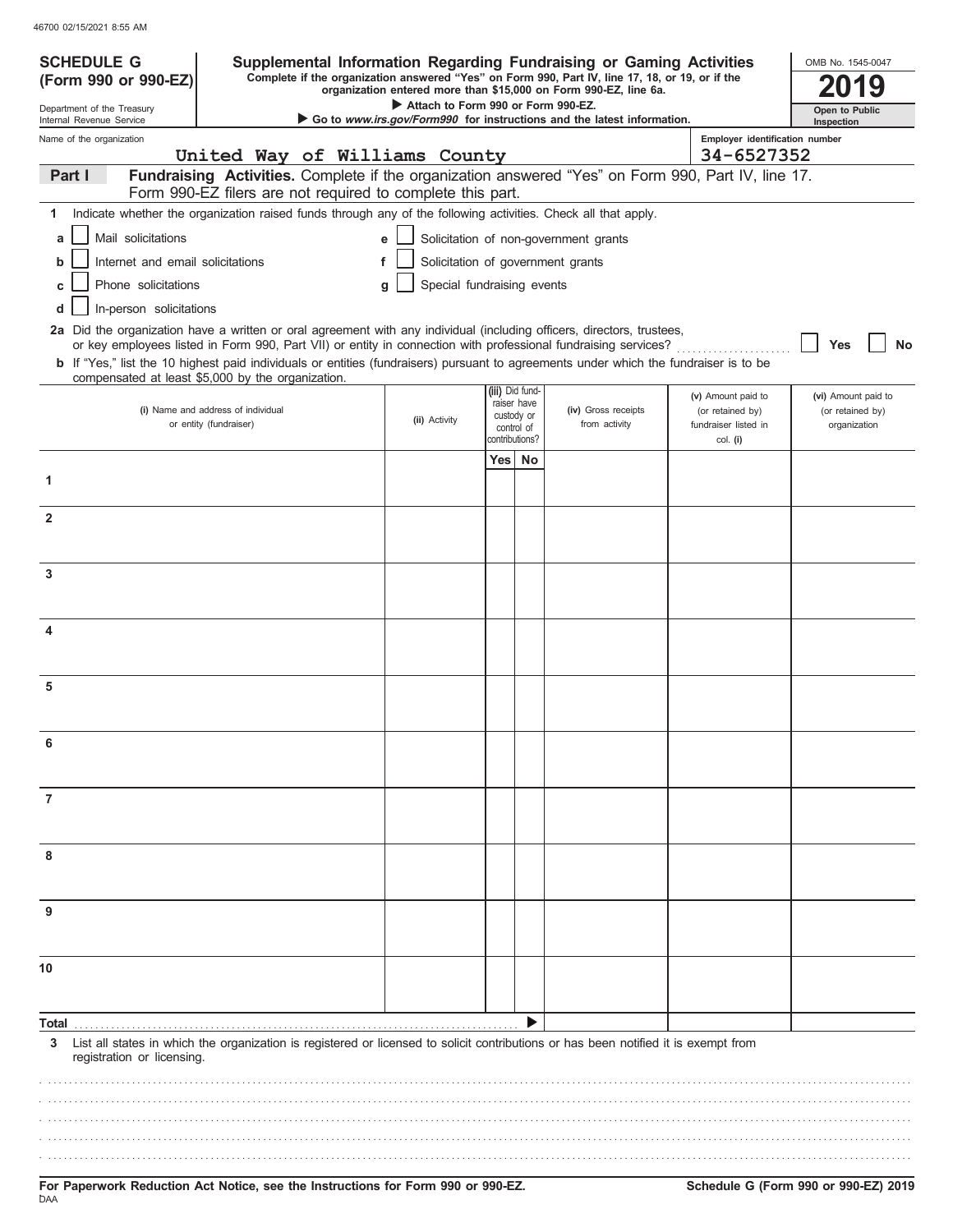|                 |         | Schedule G (Form 990 or 990-EZ) 2019                  |                                                                                                                                               | United Way of Williams County                    |                          | 34-6527352<br>Page 2                                                                                               |
|-----------------|---------|-------------------------------------------------------|-----------------------------------------------------------------------------------------------------------------------------------------------|--------------------------------------------------|--------------------------|--------------------------------------------------------------------------------------------------------------------|
|                 | Part II |                                                       |                                                                                                                                               |                                                  |                          | Fundraising Events. Complete if the organization answered "Yes" on Form 990, Part IV, line 18, or reported more    |
|                 |         |                                                       | gross receipts greater than \$5,000.                                                                                                          |                                                  |                          | than \$15,000 of fundraising event contributions and gross income on Form 990-EZ, lines 1 and 6b. List events with |
|                 |         |                                                       | (a) Event $#1$<br>Boots & Bowties                                                                                                             | (b) Event $#2$                                   | (c) Other events<br>None | (d) Total events<br>(add col. (a) through                                                                          |
|                 |         |                                                       | (event type)                                                                                                                                  | (event type)                                     | (total number)           | col. (c)                                                                                                           |
| Revenue         |         | 1 Gross receipts                                      | 29,771                                                                                                                                        |                                                  |                          | 29,771                                                                                                             |
|                 |         | 2 Less: Contributions<br>3 Gross income (line 1 minus | 29,771                                                                                                                                        |                                                  |                          | 29,771                                                                                                             |
|                 |         |                                                       |                                                                                                                                               |                                                  |                          |                                                                                                                    |
|                 |         |                                                       |                                                                                                                                               |                                                  |                          |                                                                                                                    |
|                 |         |                                                       |                                                                                                                                               |                                                  |                          |                                                                                                                    |
| Direct Expenses |         | 7 Food and beverages [1]                              |                                                                                                                                               |                                                  |                          |                                                                                                                    |
|                 |         | 8 Entertainment                                       | <u> 1980 - Johann Barbara, martxa al</u>                                                                                                      |                                                  |                          |                                                                                                                    |
|                 |         | 9 Other direct expenses                               | 14,843                                                                                                                                        |                                                  |                          | 14,843                                                                                                             |
|                 |         |                                                       |                                                                                                                                               |                                                  |                          | 14,843<br>14,928                                                                                                   |
|                 |         |                                                       |                                                                                                                                               |                                                  |                          |                                                                                                                    |
|                 |         | Part III                                              | Gaming. Complete if the organization answered "Yes" on Form 990, Part IV, line 19, or reported more than<br>\$15,000 on Form 990-EZ, line 6a. |                                                  |                          |                                                                                                                    |
| Revenue         |         |                                                       | (a) Bingo                                                                                                                                     | (b) Pull tabs/instant<br>bingo/progressive bingo | (c) Other gaming         | (d) Total gaming (add<br>col. (a) through col. (c))                                                                |
|                 |         | 1 Gross revenue                                       |                                                                                                                                               |                                                  |                          |                                                                                                                    |
|                 |         |                                                       |                                                                                                                                               |                                                  |                          |                                                                                                                    |
| Expenses        |         | 3 Noncash prizes                                      |                                                                                                                                               |                                                  |                          |                                                                                                                    |
| Direct          |         | 4 Rent/facility costs                                 |                                                                                                                                               |                                                  |                          |                                                                                                                    |
|                 |         | 5 Other direct expenses                               |                                                                                                                                               |                                                  |                          |                                                                                                                    |
|                 |         | 6 Volunteer labor                                     | Yes $%$<br>No                                                                                                                                 | No.                                              | Yes $\frac{1}{2}$<br>No. | $\%$                                                                                                               |
|                 |         |                                                       |                                                                                                                                               |                                                  |                          |                                                                                                                    |
|                 |         |                                                       |                                                                                                                                               |                                                  |                          |                                                                                                                    |
| 9               |         |                                                       |                                                                                                                                               |                                                  |                          |                                                                                                                    |
|                 |         | <b>b</b> If "No," explain:                            |                                                                                                                                               |                                                  |                          | Yes<br>No                                                                                                          |
|                 |         | <b>b</b> If "Yes," explain:                           |                                                                                                                                               |                                                  |                          | Yes<br>No                                                                                                          |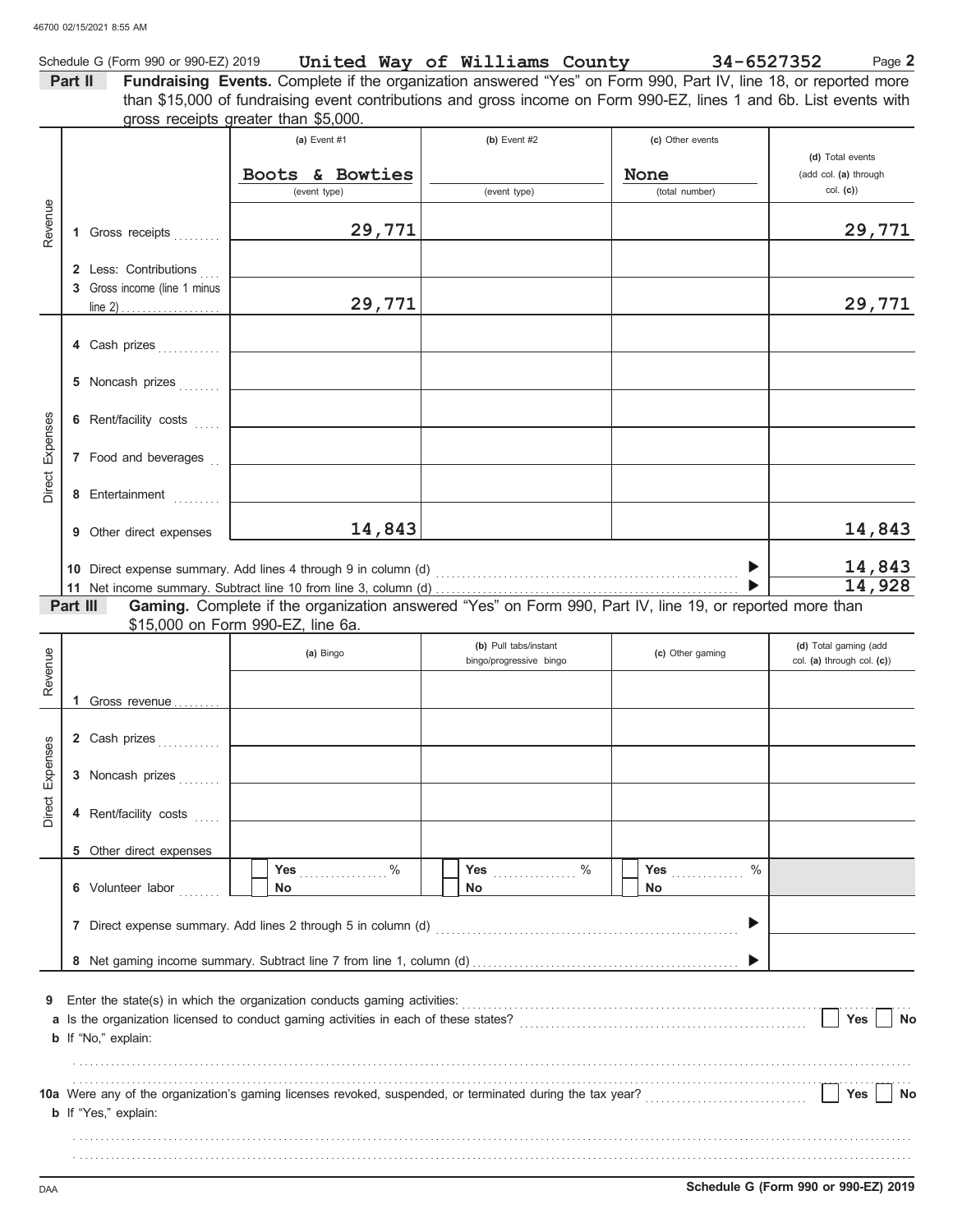|         | United Way of Williams County 34-6527352<br>Schedule G (Form 990 or 990-EZ) 2019                                                                                                                                                                                                                                                                 |                        |            | Page 3    |
|---------|--------------------------------------------------------------------------------------------------------------------------------------------------------------------------------------------------------------------------------------------------------------------------------------------------------------------------------------------------|------------------------|------------|-----------|
| 11      |                                                                                                                                                                                                                                                                                                                                                  |                        | Yes        | <b>No</b> |
| 12      | Is the organization a grantor, beneficiary or trustee of a trust, or a member of a partnership or other entity                                                                                                                                                                                                                                   |                        |            |           |
|         |                                                                                                                                                                                                                                                                                                                                                  |                        | <b>Yes</b> | No        |
| 13      | Indicate the percentage of gaming activity conducted in:                                                                                                                                                                                                                                                                                         |                        |            |           |
| a       |                                                                                                                                                                                                                                                                                                                                                  | 13a<br>13 <sub>b</sub> |            | %<br>%    |
| b<br>14 | An outside facility <b>contract and the contract of the contract of the contract of the contract of the contract of the contract of the contract of the contract of the contract of the contract of the contract of the contract</b><br>Enter the name and address of the person who prepares the organization's gaming/special events books and |                        |            |           |
|         | records:                                                                                                                                                                                                                                                                                                                                         |                        |            |           |
|         | Name $\blacktriangleright$                                                                                                                                                                                                                                                                                                                       |                        |            |           |
|         | Address > continuous contract of the contract of the contract of the contract of the contract of the contract of the contract of the contract of the contract of the contract of the contract of the contract of the contract                                                                                                                    |                        |            |           |
|         | 15a Does the organization have a contract with a third party from whom the organization receives gaming<br>revenue?                                                                                                                                                                                                                              |                        | Yes        | <b>No</b> |
| b       |                                                                                                                                                                                                                                                                                                                                                  |                        |            |           |
|         |                                                                                                                                                                                                                                                                                                                                                  |                        |            |           |
| c       | If "Yes," enter name and address of the third party:                                                                                                                                                                                                                                                                                             |                        |            |           |
|         |                                                                                                                                                                                                                                                                                                                                                  |                        |            |           |
|         | Name $\blacktriangleright$                                                                                                                                                                                                                                                                                                                       |                        |            |           |
|         |                                                                                                                                                                                                                                                                                                                                                  |                        |            |           |
|         | Address $\blacktriangleright$                                                                                                                                                                                                                                                                                                                    |                        |            |           |
| 16      | Gaming manager information:                                                                                                                                                                                                                                                                                                                      |                        |            |           |
|         | Name $\blacktriangleright$                                                                                                                                                                                                                                                                                                                       |                        |            |           |
|         |                                                                                                                                                                                                                                                                                                                                                  |                        |            |           |
|         |                                                                                                                                                                                                                                                                                                                                                  |                        |            |           |
|         | Director/officer<br>Employee<br>Independent contractor                                                                                                                                                                                                                                                                                           |                        |            |           |
|         |                                                                                                                                                                                                                                                                                                                                                  |                        |            |           |
| 17      | Mandatory distributions:                                                                                                                                                                                                                                                                                                                         |                        |            |           |
|         | Is the organization required under state law to make charitable distributions from the gaming proceeds to<br>retain the state gaming license?                                                                                                                                                                                                    |                        |            |           |
|         | Enter the amount of distributions required under state law to be distributed to other exempt organizations or                                                                                                                                                                                                                                    |                        | Yes        | No        |
|         | spent in the organization's own exempt activities during the tax year $\triangleright$ \$                                                                                                                                                                                                                                                        |                        |            |           |
|         | Supplemental Information. Provide the explanations required by Part I, line 2b, columns (iii) and (v); and<br>Part IV                                                                                                                                                                                                                            |                        |            |           |
|         | Part III, lines 9, 9b, 10b, 15b, 15c, 16, and 17b, as applicable. Also provide any additional information.                                                                                                                                                                                                                                       |                        |            |           |
|         | See instructions.                                                                                                                                                                                                                                                                                                                                |                        |            |           |
|         |                                                                                                                                                                                                                                                                                                                                                  |                        |            |           |
|         |                                                                                                                                                                                                                                                                                                                                                  |                        |            |           |
|         |                                                                                                                                                                                                                                                                                                                                                  |                        |            |           |
|         |                                                                                                                                                                                                                                                                                                                                                  |                        |            |           |
|         |                                                                                                                                                                                                                                                                                                                                                  |                        |            |           |
|         |                                                                                                                                                                                                                                                                                                                                                  |                        |            |           |
|         |                                                                                                                                                                                                                                                                                                                                                  |                        |            |           |
|         |                                                                                                                                                                                                                                                                                                                                                  |                        |            |           |
|         |                                                                                                                                                                                                                                                                                                                                                  |                        |            |           |
|         |                                                                                                                                                                                                                                                                                                                                                  |                        |            |           |
|         |                                                                                                                                                                                                                                                                                                                                                  |                        |            |           |
|         |                                                                                                                                                                                                                                                                                                                                                  |                        |            |           |

Schedule G (Form 990 or 990-EZ) 2019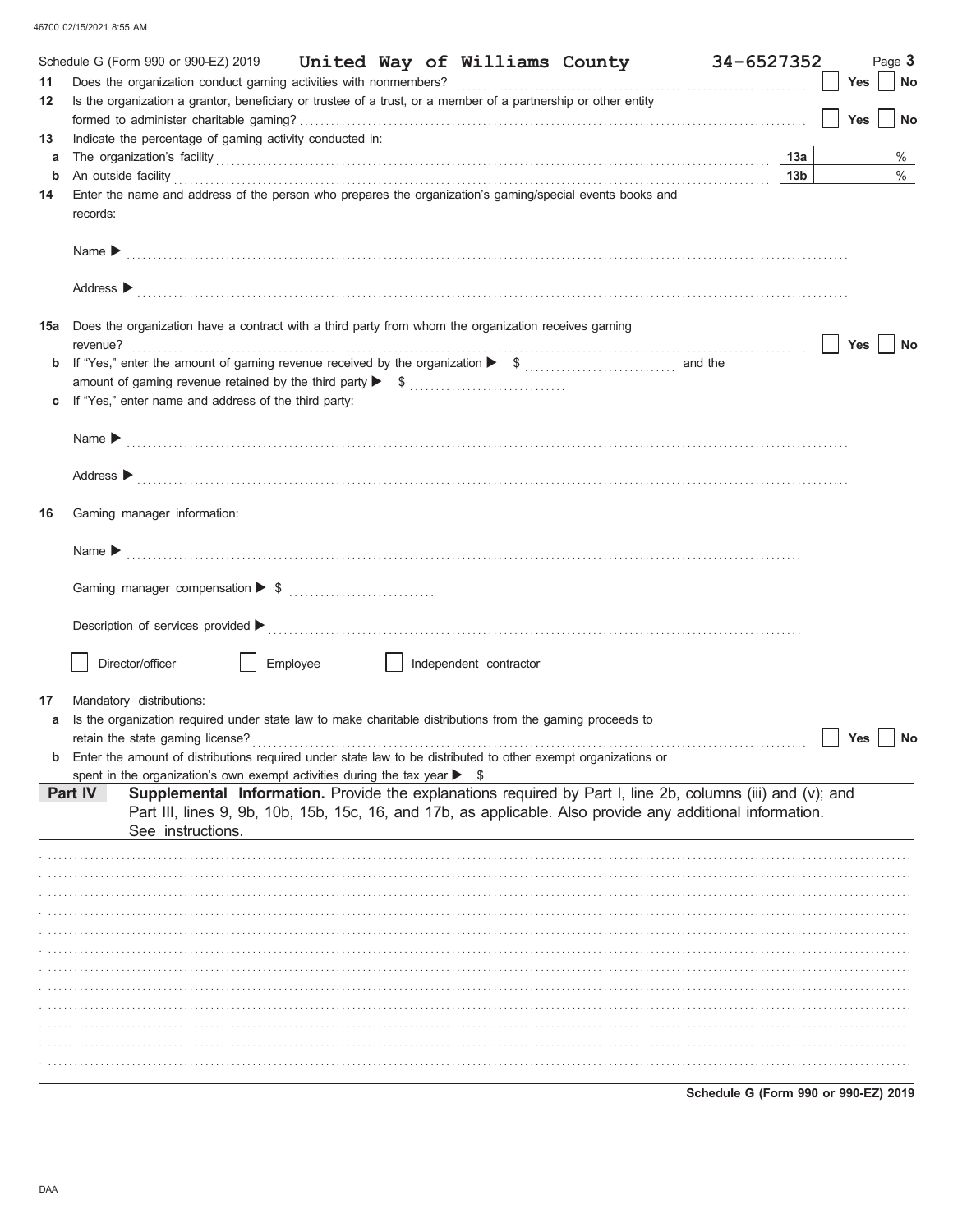| <b>SCHEDULE I</b>                                    |                                                                                                                                                                                                                                                                                                                                                 | Grants and Other Assistance to Organizations, |                    | OMB No. 1545-0047                                                            |                    |                                                             |                    |                                |                                            |  |
|------------------------------------------------------|-------------------------------------------------------------------------------------------------------------------------------------------------------------------------------------------------------------------------------------------------------------------------------------------------------------------------------------------------|-----------------------------------------------|--------------------|------------------------------------------------------------------------------|--------------------|-------------------------------------------------------------|--------------------|--------------------------------|--------------------------------------------|--|
| (Form 990)                                           | Governments, and Individuals in the United States<br>Complete if the organization answered "Yes" on Form 990, Part IV, line 21 or 22.                                                                                                                                                                                                           |                                               | g                  |                                                                              |                    |                                                             |                    |                                |                                            |  |
| Department of the Treasury                           |                                                                                                                                                                                                                                                                                                                                                 |                                               |                    | Attach to Form 990.<br>Go to www.irs.gov/Form990 for the latest information. |                    |                                                             |                    |                                | <b>Open to Public</b><br><b>Inspection</b> |  |
| Internal Revenue Service<br>Name of the organization |                                                                                                                                                                                                                                                                                                                                                 |                                               |                    |                                                                              |                    |                                                             |                    | Employer identification number |                                            |  |
|                                                      | United Way of Williams County                                                                                                                                                                                                                                                                                                                   |                                               |                    |                                                                              |                    |                                                             |                    | 34-6527352                     |                                            |  |
| Part I                                               | <b>General Information on Grants and Assistance</b>                                                                                                                                                                                                                                                                                             |                                               |                    |                                                                              |                    |                                                             |                    |                                |                                            |  |
| 1.                                                   | Does the organization maintain records to substantiate the amount of the grants or assistance, the grantees' eligibility for the grants or assistance, and<br>the selection criteria used to award the grants or assistance?<br>2 Describe in Part IV the organization's procedures for monitoring the use of grant funds in the United States. |                                               |                    |                                                                              |                    |                                                             |                    |                                | $ X $ Yes<br><b>No</b>                     |  |
| Part II                                              | Grants and Other Assistance to Domestic Organizations and Domestic Governments. Complete if the organization answered "Yes" on Form 990,<br>Part IV, line 21, for any recipient that received more than \$5,000. Part II can be duplicated if additional space is needed.                                                                       |                                               |                    |                                                                              |                    |                                                             |                    |                                |                                            |  |
|                                                      | (a) Name and address of organization                                                                                                                                                                                                                                                                                                            | $(b)$ EIN                                     | (c) IRC<br>section | (d) Amount of cash                                                           | (e) Amount of non- |                                                             | (g) Description of |                                | (h) Purpose of grant                       |  |
|                                                      | or government                                                                                                                                                                                                                                                                                                                                   |                                               | (if applicable)    | grant                                                                        | cash assistance    | (f) Method of valuation<br>(book, FMV, appraisal,<br>other) | noncash assistance |                                | or assistance                              |  |
| (1) A Renewed Mind                                   |                                                                                                                                                                                                                                                                                                                                                 |                                               |                    |                                                                              |                    |                                                             |                    |                                |                                            |  |
| 1212 E. California Rd                                |                                                                                                                                                                                                                                                                                                                                                 |                                               |                    |                                                                              |                    |                                                             |                    | Support                        |                                            |  |
| Fort Wayne                                           | IN 46825                                                                                                                                                                                                                                                                                                                                        | 53-0196605                                    | 501c3              | 7,500                                                                        |                    |                                                             |                    |                                |                                            |  |
|                                                      | (2) Center for Child & Family Advocacy                                                                                                                                                                                                                                                                                                          |                                               |                    |                                                                              |                    |                                                             |                    |                                |                                            |  |
| 219 E Washington Street                              |                                                                                                                                                                                                                                                                                                                                                 |                                               |                    |                                                                              |                    |                                                             |                    | Support                        |                                            |  |
| Napoleon                                             | OH 43545                                                                                                                                                                                                                                                                                                                                        | $34 - 1536574$ 501c3                          |                    | 7,000                                                                        |                    |                                                             |                    |                                |                                            |  |
| (3) CPC Women's Health Resource                      |                                                                                                                                                                                                                                                                                                                                                 |                                               |                    |                                                                              |                    |                                                             |                    |                                |                                            |  |
| 1410 W High Street                                   |                                                                                                                                                                                                                                                                                                                                                 |                                               |                    |                                                                              |                    |                                                             |                    | Support                        |                                            |  |
| Bryan                                                | OH 43506                                                                                                                                                                                                                                                                                                                                        | 34-1493562                                    | 501c3              | 6,000                                                                        |                    |                                                             |                    |                                |                                            |  |
| $(4)$ H.E.L.P., Inc.                                 |                                                                                                                                                                                                                                                                                                                                                 |                                               |                    |                                                                              |                    |                                                             |                    |                                |                                            |  |
| P.O. Box 221                                         |                                                                                                                                                                                                                                                                                                                                                 |                                               |                    |                                                                              |                    |                                                             |                    | Support                        |                                            |  |
| Bryan                                                | OH 43506                                                                                                                                                                                                                                                                                                                                        | 34-1876646   501c3                            |                    | 13,000                                                                       |                    |                                                             |                    |                                |                                            |  |
| (5) Helping Hands Food Pantry                        |                                                                                                                                                                                                                                                                                                                                                 |                                               |                    |                                                                              |                    |                                                             |                    |                                |                                            |  |
| 309 W Washington Street                              |                                                                                                                                                                                                                                                                                                                                                 |                                               |                    |                                                                              |                    |                                                             |                    |                                |                                            |  |
| Montpelier                                           | OH 43543                                                                                                                                                                                                                                                                                                                                        | 20-5067194                                    | 501c3              | 6,500                                                                        |                    |                                                             |                    |                                |                                            |  |
| (6) Project Respect                                  |                                                                                                                                                                                                                                                                                                                                                 |                                               |                    |                                                                              |                    |                                                             |                    |                                |                                            |  |
| 1410 W High Street                                   |                                                                                                                                                                                                                                                                                                                                                 |                                               |                    |                                                                              |                    |                                                             |                    | Support                        |                                            |  |
| Bryan                                                | OH 43506                                                                                                                                                                                                                                                                                                                                        | 34-1493562                                    | 501c3              | 7,000                                                                        |                    |                                                             |                    |                                |                                            |  |
| (7) Sarah's House                                    |                                                                                                                                                                                                                                                                                                                                                 |                                               |                    |                                                                              |                    |                                                             |                    |                                |                                            |  |
| P.O. Box 907                                         |                                                                                                                                                                                                                                                                                                                                                 |                                               |                    |                                                                              |                    |                                                             |                    | Support                        |                                            |  |
| Bryan                                                | OH 43506                                                                                                                                                                                                                                                                                                                                        | 34-1663056 501c3                              |                    | 15,000                                                                       |                    |                                                             |                    |                                |                                            |  |
| (8) Wms Co Family YMCA                               |                                                                                                                                                                                                                                                                                                                                                 |                                               |                    |                                                                              |                    |                                                             |                    |                                |                                            |  |
| 1 Faber Drive                                        |                                                                                                                                                                                                                                                                                                                                                 |                                               |                    |                                                                              |                    |                                                             |                    | Support                        |                                            |  |
| Bryan                                                | OH 43506                                                                                                                                                                                                                                                                                                                                        | $34 - 1448529$ 501c3                          |                    | 9,000                                                                        |                    |                                                             |                    |                                |                                            |  |
| (9)                                                  |                                                                                                                                                                                                                                                                                                                                                 |                                               |                    |                                                                              |                    |                                                             |                    |                                |                                            |  |
|                                                      |                                                                                                                                                                                                                                                                                                                                                 |                                               |                    |                                                                              |                    |                                                             |                    |                                |                                            |  |
| $\mathbf{2}$                                         | Enter total number of section 501(c)(3) and government organizations listed in the line 1 table                                                                                                                                                                                                                                                 |                                               |                    |                                                                              |                    |                                                             |                    | $\blacktriangleright$ 8        |                                            |  |
| 3                                                    |                                                                                                                                                                                                                                                                                                                                                 |                                               |                    |                                                                              |                    |                                                             |                    |                                |                                            |  |

**For Paperwork Reduction Act Notice, see the Instructions for Form 990. Schedule I (Form 990) (2019)**

DAA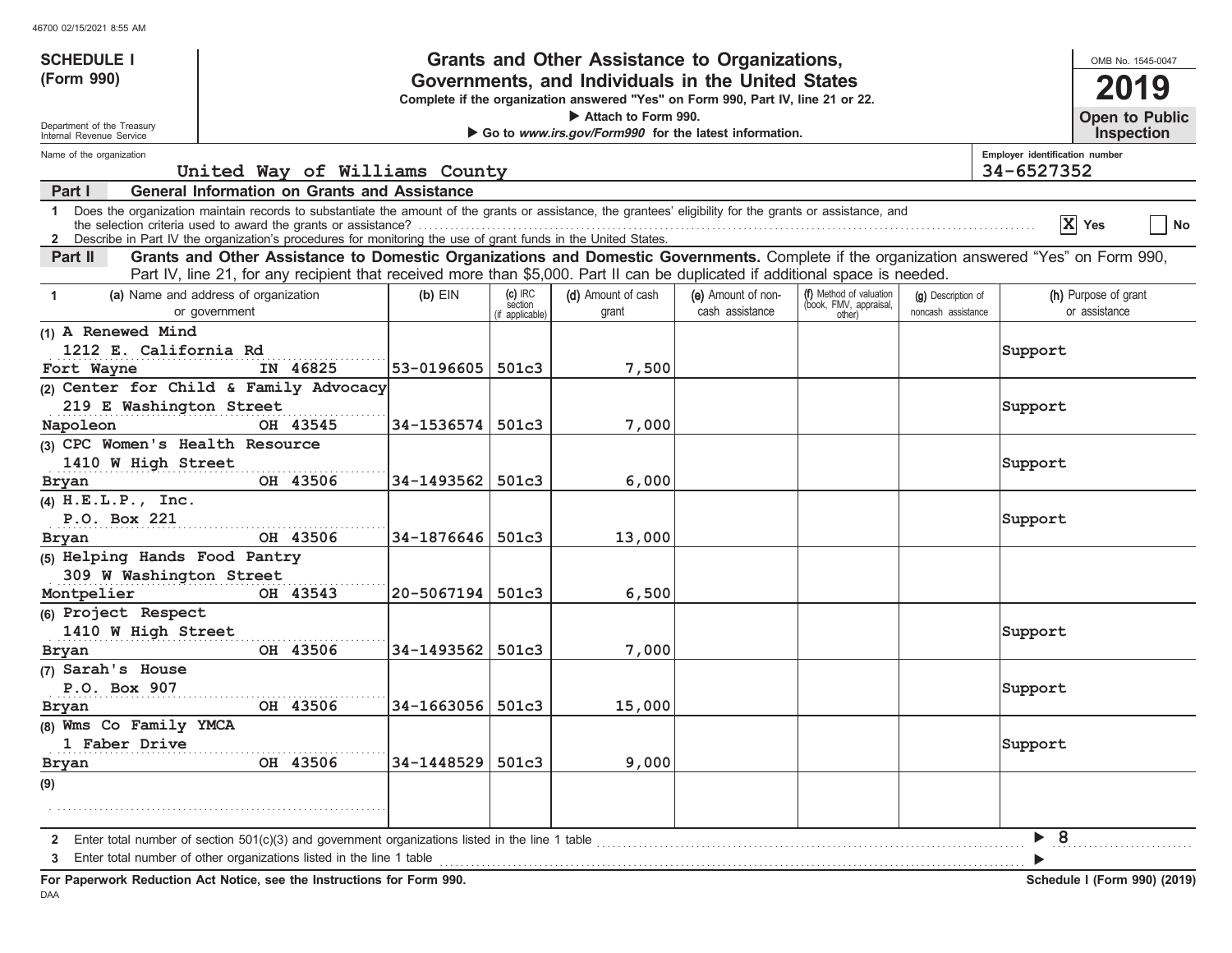| Schedule I (Form 990) (2019) United Way of Williams County                                                                                           |                             |                             | 34-6527352                          |                                                          | Page 2                                |
|------------------------------------------------------------------------------------------------------------------------------------------------------|-----------------------------|-----------------------------|-------------------------------------|----------------------------------------------------------|---------------------------------------|
| Grants and Other Assistance to Domestic Individuals. Complete if the organization answered "Yes" on Form 990, Part IV, line 22.<br>Part III          |                             |                             |                                     |                                                          |                                       |
| Part III can be duplicated if additional space is needed.                                                                                            |                             |                             |                                     |                                                          |                                       |
| (a) Type of grant or assistance                                                                                                                      | (b) Number of<br>recipients | (c) Amount of<br>cash grant | (d) Amount of<br>noncash assistance | (e) Method of valuation (book,<br>FMV, appraisal, other) | (f) Description of noncash assistance |
|                                                                                                                                                      |                             |                             |                                     |                                                          |                                       |
| $\overline{2}$                                                                                                                                       |                             |                             |                                     |                                                          |                                       |
| $\mathbf{3}$                                                                                                                                         |                             |                             |                                     |                                                          |                                       |
|                                                                                                                                                      |                             |                             |                                     |                                                          |                                       |
| 5                                                                                                                                                    |                             |                             |                                     |                                                          |                                       |
| 6                                                                                                                                                    |                             |                             |                                     |                                                          |                                       |
|                                                                                                                                                      |                             |                             |                                     |                                                          |                                       |
| Supplemental Information. Provide the information required in Part I, line 2; Part III, column (b); and any other additional information.<br>Part IV |                             |                             |                                     |                                                          |                                       |
| Part I, Line 2 - Procedures for Monitoring the Use of Grant Funds                                                                                    |                             |                             |                                     |                                                          |                                       |
| Annually the Community Investment Committee reviews the grant requests in                                                                            |                             |                             |                                     |                                                          |                                       |
| May and obtains an update of how the funds were used by the receiving                                                                                |                             |                             |                                     |                                                          |                                       |
| organizations. Grants that are paid on a reimbursement schedule have a                                                                               |                             |                             |                                     |                                                          |                                       |
| review of the expenses that are requested for reimbursement. The Executive                                                                           |                             |                             |                                     |                                                          |                                       |
| Director on an ongoing basis throughout the year has discussions with                                                                                |                             |                             |                                     |                                                          |                                       |
| Directors of the organizations that receive grant money.                                                                                             |                             |                             |                                     |                                                          |                                       |
|                                                                                                                                                      |                             |                             |                                     |                                                          |                                       |
|                                                                                                                                                      |                             |                             |                                     |                                                          |                                       |
|                                                                                                                                                      |                             |                             |                                     |                                                          |                                       |
|                                                                                                                                                      |                             |                             |                                     |                                                          |                                       |

Schedule I (Form 990) (2019)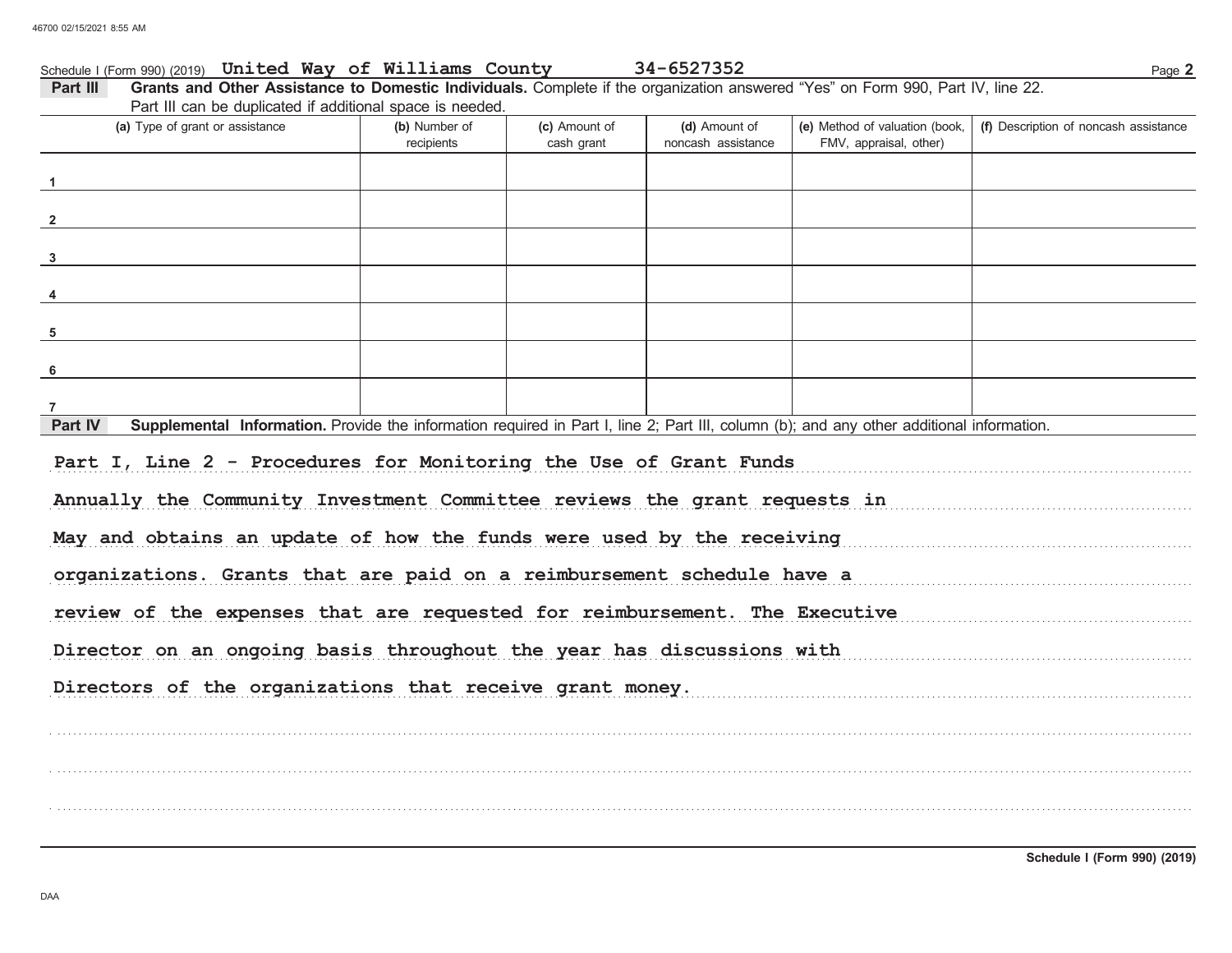| <b>SCHEDULE O</b>          | Supplemental Information to Form 990 or 990-EZ                                                                                         |                                              | OMB No. 1545-0047     |
|----------------------------|----------------------------------------------------------------------------------------------------------------------------------------|----------------------------------------------|-----------------------|
| (Form 990 or 990-EZ)       | Complete to provide information for responses to specific questions on<br>Form 990 or 990-EZ or to provide any additional information. |                                              | 2019                  |
| Department of the Treasury | Attach to Form 990 or 990-EZ.                                                                                                          |                                              | <b>Open to Public</b> |
| Internal Revenue Service   | Go to www.irs.gov/Form990 for the latest information.                                                                                  |                                              | Inspection            |
| Name of the organization   | United Way of Williams County                                                                                                          | Employer identification number<br>34-6527352 |                       |
|                            |                                                                                                                                        |                                              |                       |
|                            | Form 990, Part VI, Line 11b - Organization's Process to Review Form 990                                                                |                                              |                       |
|                            | Form 990 is reviewed by the Board Committee after receiving a copy of the                                                              |                                              |                       |
|                            | return from the CPA firm that prepares the tax return.                                                                                 |                                              |                       |
|                            |                                                                                                                                        |                                              |                       |
|                            | Form 990, Part VI, Line 15a - Compensation Process for Top Official                                                                    |                                              |                       |
|                            | The compensation of the Executive Director is reviewed by the Board each                                                               |                                              |                       |
| year.                      |                                                                                                                                        |                                              |                       |
|                            | Form 990, Part VI, Line 19 - Governing Documents Disclosure Explanation                                                                |                                              |                       |
|                            | The Organization documents are available to the public upon request and                                                                |                                              |                       |
|                            |                                                                                                                                        |                                              |                       |
| from the internet.         |                                                                                                                                        |                                              |                       |
|                            |                                                                                                                                        |                                              |                       |
|                            |                                                                                                                                        |                                              |                       |
|                            |                                                                                                                                        |                                              |                       |
|                            |                                                                                                                                        |                                              |                       |
|                            |                                                                                                                                        |                                              |                       |
|                            |                                                                                                                                        |                                              |                       |
|                            |                                                                                                                                        |                                              |                       |
|                            |                                                                                                                                        |                                              |                       |
|                            |                                                                                                                                        |                                              |                       |
|                            |                                                                                                                                        |                                              |                       |
|                            |                                                                                                                                        |                                              |                       |
|                            |                                                                                                                                        |                                              |                       |
|                            |                                                                                                                                        |                                              |                       |
|                            |                                                                                                                                        |                                              |                       |
|                            |                                                                                                                                        |                                              |                       |
|                            |                                                                                                                                        |                                              |                       |
|                            |                                                                                                                                        |                                              |                       |
|                            |                                                                                                                                        |                                              |                       |
|                            |                                                                                                                                        |                                              |                       |
|                            |                                                                                                                                        |                                              |                       |
|                            |                                                                                                                                        |                                              |                       |